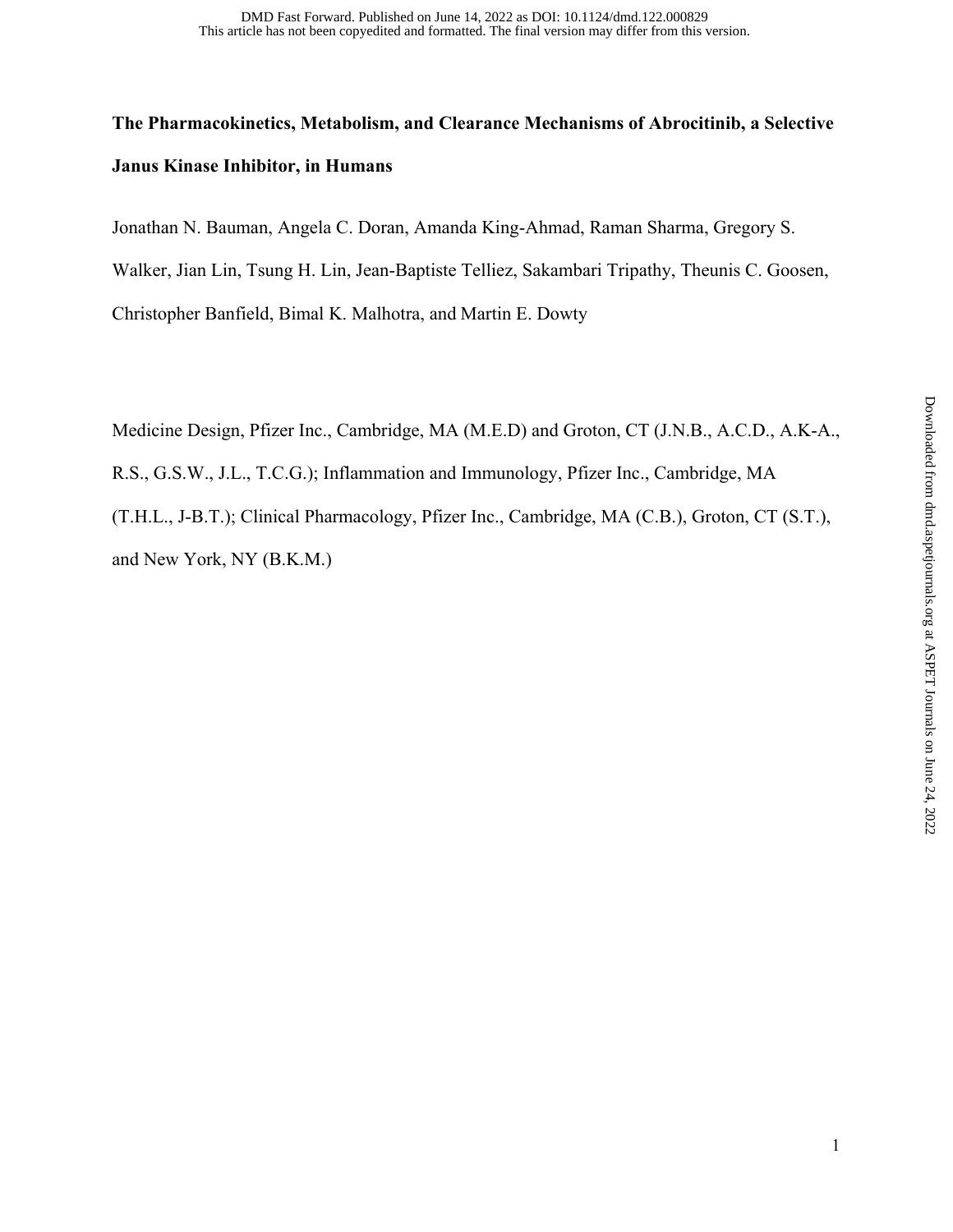## **Running title:** Human ADME properties of abrocitinib

### **Address correspondence to:**

Martin E. Dowty

Pfizer Inc.

1 Portland St

Cambridge, MA 02139

Email: martin.dowty@pfizer.com

Phone: (617) 981-9722

**Text pages:** 40

**Tables:** 8

**Figures:** 5

**References:** 11

**Number of words in Abstract:** 196

**Number of words in Introduction:** 601

**Number of words in Discussion:** 604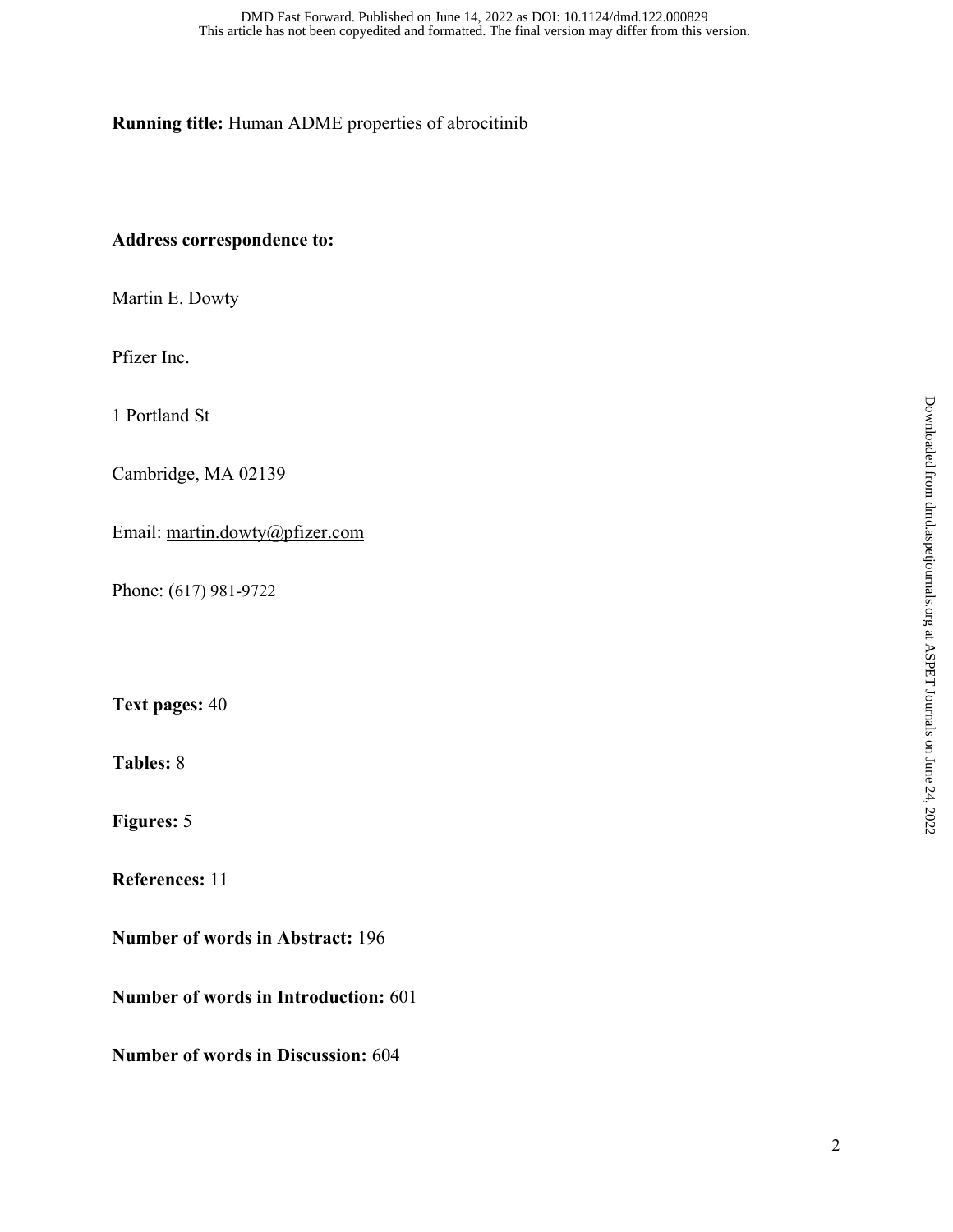**Abbreviations:** ADME, absorption, distribution, metabolism, excretion; AMS, accelerator mass spectroscopy; AUC, area under the curve; AUC<sub>inf</sub>, area under the concentration-time curve from time 0 to infinity;  $B/P$ , blood to plasma ratio; CL, clearance; CL<sub>b</sub>, blood clearance; CL<sub>int</sub>, intrinsic clearance; CL<sub>int,app</sub>, apparent intrinsic clearance; CL<sub>int,app sc</sub>, scaled in vivo apparent intrinsic clearance;  $CL_r$ , renal clearance;  $C_{\text{max}}$ , maximum concentration;  $COSY$ , homonuclear correlation spectroscopy; CYP, cytochrome P450; DMSO, dimethylsulfoxide; EM, extensive metabolizer; F, bioavailability;  $f_a f_g$ , fraction absorbed  $\times$  fraction surviving gut metabolism;  $f_{CL}$ , fraction of clearance;  $f_m$ , fraction of metabolism;  $f_{mMx,CYPz}$ , fraction metabolism represented by a single metabolite x and specific CYP isoform  $z$ ;  $f_u$ , fraction unbound in plasma; HLM, human liver microsome; HMBC, heteronuclear multiple bond correlation spectroscopy; HPLC, high performance liquid chromatography; hWB, human whole blood;  $IC_{50}$ , half maximal inhibition concentration; IFN, interferon; IL, interleukin; IV, intravenous; JAK, Janus kinase; Km, apparent substrate concentration at half-maximal velocity; Ki, inhibition constant for substrates exhibiting substrate inhibition kinetics; LC-MS, liquid chromatography-mass spectrometry; LC-MS/MS, liquid chromatography-tandem mass spectrometry; MRM, multiple reaction monitoring; MSn, tandem mass spectrometry scans; NADPH, nicotinamide adenine dinucleotide phosphate; PPP, 2-phenyl-2-(1-piperdinyl)propane; QC, quality control; RM, rapid metabolizer; S, substrate concentration;  $S_{50}$ , substrate concentration at half-maximal velocity; STAT, signal transducer and activator of transcription;  $t_{1/2}$ , half-life;  $T_{\text{max}}$ , time to maximum plasma concentration; TYK, tyrosine kinase; UHPLC, ultra-high-performance liquid chromatography; V, rate of product formation;  $V_{max}$ , maximum rate of metabolism;  $V_{ss}$ , steady state volume of distribution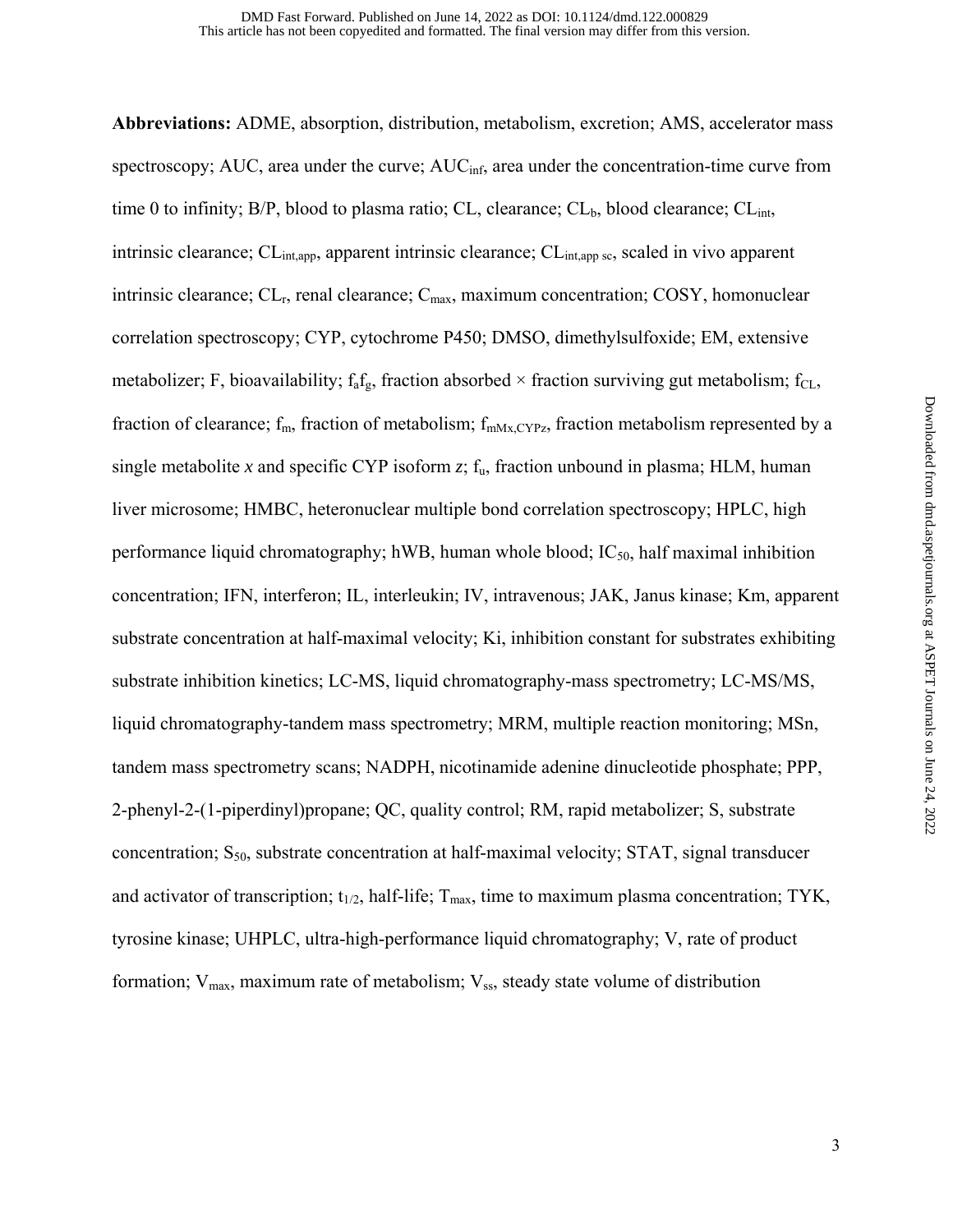## **Abstract**

Abrocitinib is an oral once-daily Janus kinase 1 selective inhibitor being developed for the treatment of moderate-to-severe atopic dermatitis. This study examined the disposition of abrocitinib in male participants following oral and intravenous administration using accelerator mass spectroscopy methodology to estimate pharmacokinetic parameters and characterize metabolite profiles. The results indicated abrocitinib had a systemic clearance of 64.2 L/h, a steady state volume of distribution of 100 L, extent of absorption >90%, time to maximum plasma concentration of ~0.5 hour, and absolute oral bioavailability of 60%. The half-life of both abrocitinib and total radioactivity was similar with no indication of metabolite accumulation. Abrocitinib was the main circulating drug species in plasma  $(\sim 26\%)$  with 3 major monohydroxylated metabolites (M1, M2, and M4) at >10%. Oxidative metabolism was the primary route of elimination for abrocitinib with the greatest disposition of radioactivity shown in the urine  $(\sim 85\%)$ . In vitro phenotyping indicated abrocitinib cytochrome P450 fraction of metabolism assignments of 0.53 for CYP2C19, 0.30 for CYP2C9, 0.11 for CYP3A4, and ~0.06 for CYP2B6. The principal systemic metabolites M1, M2, and M4 were primarily cleared renally. Abrocitinib, M1, and M2 showed pharmacology with similar Janus kinase 1 selectivity, whereas M4 was inactive.

#### **ClinicalTrials.gov identifier:** NCT03250039

#### **Keywords**

Drug absorption, drug clearance, drug distribution, drug metabolism, excretion, human pharmacokinetics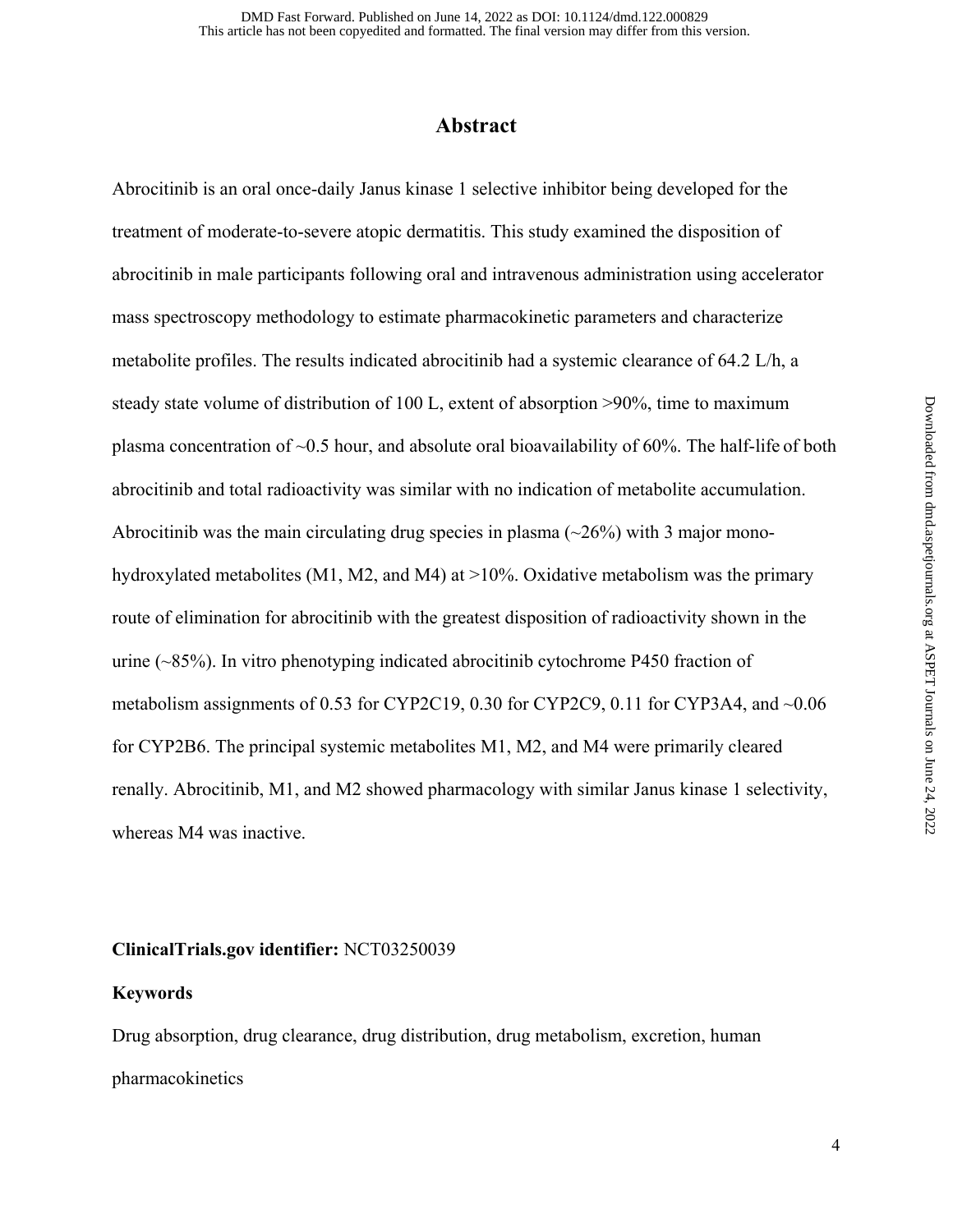## **Significance statement**

This study provides a detailed understanding of the disposition and metabolism of abrocitinib, a JAK inhibitor for atopic dermatitis, in humans, as well as characterization of clearance pathways and pharmacokinetics of abrocitinib and its metabolites.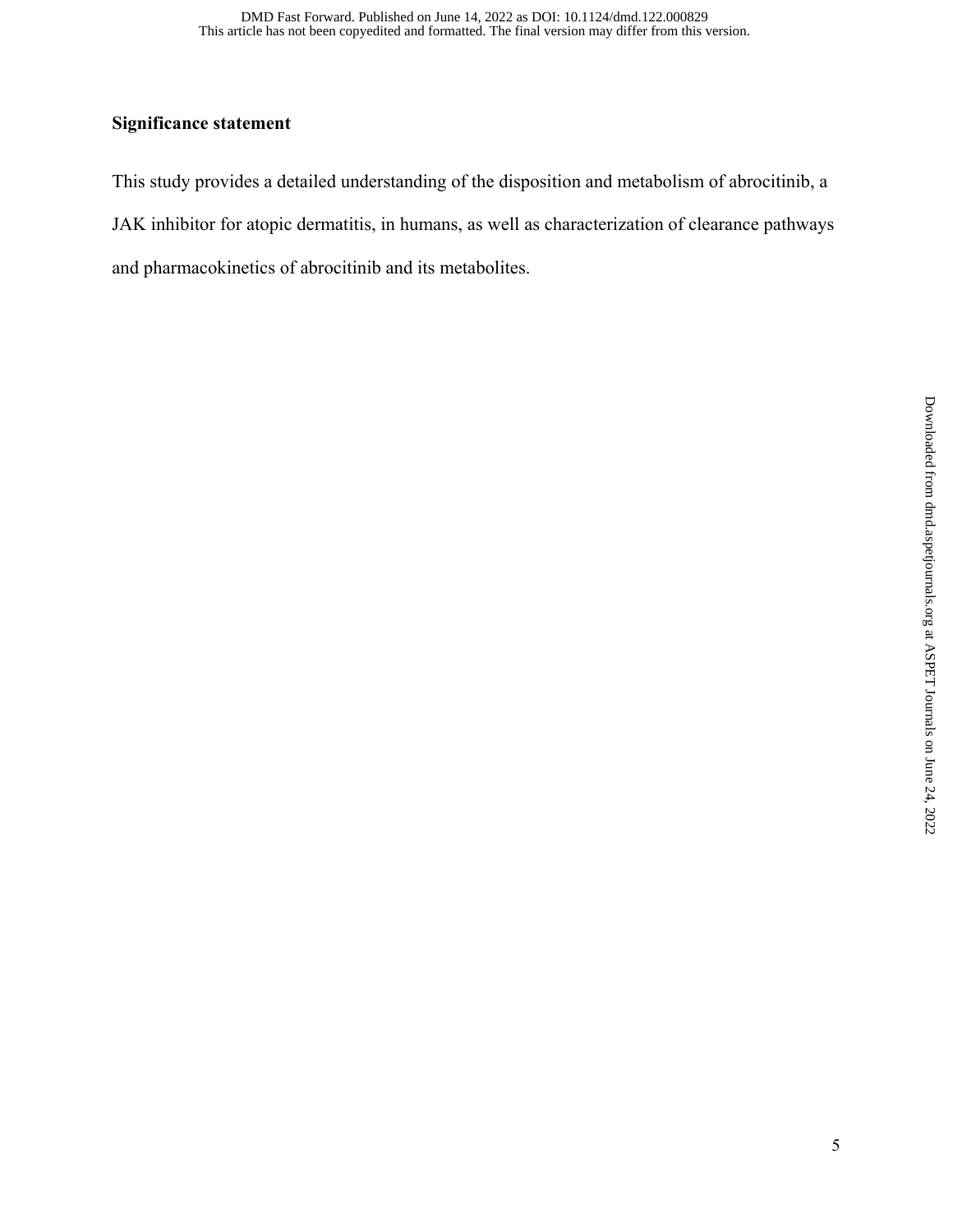# **Introduction**

 Abrocitinib (PF-04965842) is a selective small molecule Janus kinase 1 (JAK1) inhibitor under development at daily doses of 200 and 100 mg to treat moderate-to-severe atopic dermatitis (Gooderham et al., 2019; Silverberg et al., 2020; Simpson et al., 2020; Bieber et al., 2021). Selective inhibition of cytokines by abrocitinib that signal through JAK1 dependent pairs (i.e., JAK1/JAK2, JAK1/JAK3, and JAK1/tyrosine kinase [TYK] 2) includes interleukin (IL)-4, IL-13, and other cytokines (e.g., IL-31, IL-22, and thymic stromal lymphopoietin) involved in the pathogenesis of atopic dermatitis and pruritus (Trier and Kim, 2018) while sparing non-JAK1 pairs such as JAK2/JAK2 inhibition and thereby minimizing the risk for neutropenia and anemia (Akada et al., 2014).

Abrocitinib is a weak base of molecular weight 323.4 with measured logP of 1.7 and  $pK_a$ of 5.2 (data on file). Abrocitinib showed high in vitro permeability in Madin-Darby Canine Kidney cells at  $16\times10^{-6}$  cm/s. Aqueous solubility was pH dependent at  $\sim8$  mg/mL at pH  $\sim1$  and  $\sim$ 35 μg/mL at pH  $\sim$ 8. Abrocitinib pharmacokinetics have been investigated in healthy volunteers (Peeva et al., 2018). Abrocitinib was absorbed rapidly following single doses of 3 to 200 mg (the median time that maximum plasma concentration  $[C_{\text{max}}]$  occurred  $[T_{\text{max}}]$  was <1 hour) and more slowly at higher doses of 400 and 800 mg (median  $T_{\text{max}}$  1.5-4.0 hours), indicating some delayed absorption at higher doses. Plasma  $C_{\text{max}}$  increased proportionally from 3 to 800 mg; the area under concentration-time curve extrapolated to infinity  $(AUC_{\text{inf}})$  was greater than proportional with doses of 400 and 800 mg. Multiple dose pharmacokinetics showed steady state was reached by day 4 with an observed accumulation ratio of 1.3 to 1.5 with once-daily dosing between 30 and 200 mg and plasma half-life ranged between approximately 2 and 4 hours. Renal clearance of abrocitinib was estimated to between 0.59 to 0.67 L/h (Peeva et al., 2018).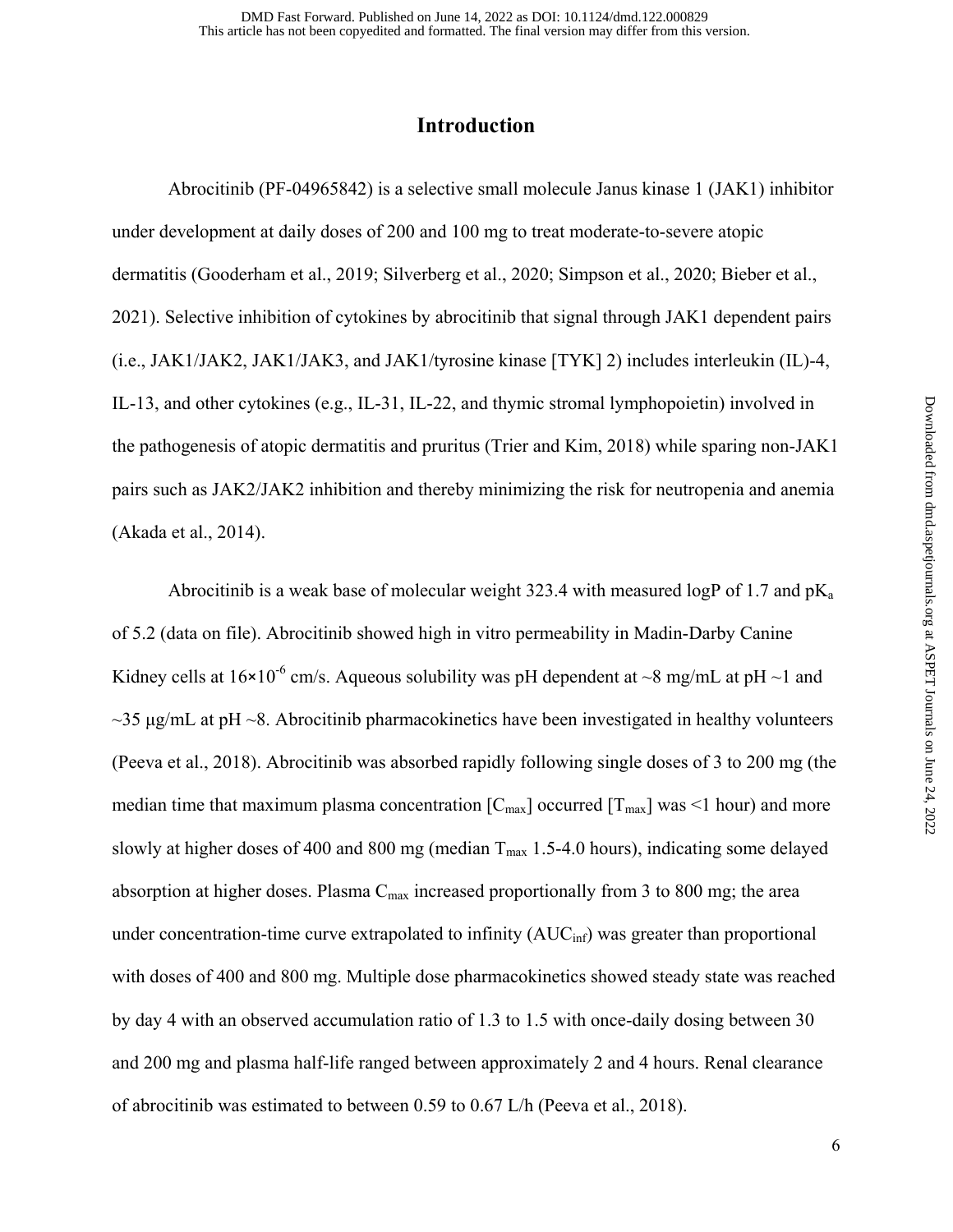Examining human radiolabeled absorption, distribution, metabolism, and excretion (ADME) provides a comprehensive profile of the disposition of a drug. Recent application of accelerator mass spectrometry (AMS) analytical methodology to human ADME studies has been an important advancement in study design, as this enables administration of up to 1000-fold lower doses of carbon-14 compared to traditional methods of study (Spracklin et al., 2020). Using microtracer of carbon-14 (0.1-1  $\mu$ Ci) administration, more informative ADME studies that include two-period fixed sequence oral (Period A) and intravenous (IV) (Period B) designs can be performed; these studies allow the determination of additional drug parameters including systemic clearance, volume of distribution, gut availability, and absolute bioavailability. In addition, the low level of radioactivity eliminates the need for the prerequisite quantitative whole-body autoradiography rat study to estimate dosimetry or the need to run nonclinical safety studies with an IV formulation, since the microtracer is adequately supported by oral toxicology studies. An important design element of the microtracer IV period is the administration of a clinically relevant non-labeled dose of the drug, followed by the administration of the IV microtracer of <sup>14</sup>C-drug at approximately  $T_{\text{max}}$  in order to reflect an appropriate total mass of drug in the body and allow scaling of the IV pharmacokinetic parameters to a therapeutic dose (Spracklin et al., 2020).

 The objectives of the present fixed-dose cross-over oral and IV study were to investigate the disposition, mass balance, and metabolic profiles of a therapeutic oral dose of 200 mg abrocitinib in healthy participants as well as determine its systemic clearance, volume of distribution, gut availability, and absolute bioavailability. In addition, metabolic clearance mechanisms of abrocitinib were investigated with in vitro hepatic systems and in vitro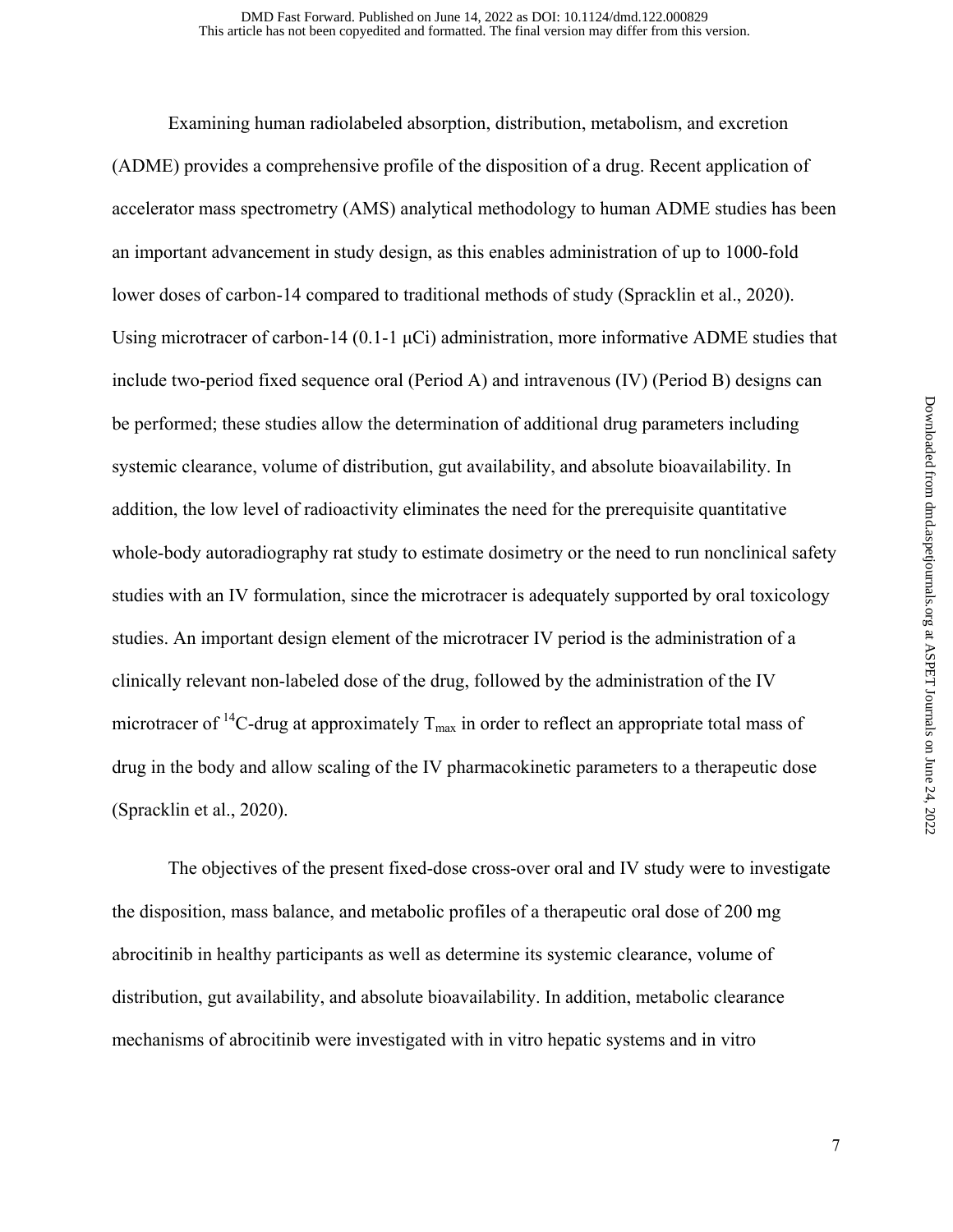pharmacology of both abrocitinib and primary circulating metabolites was assessed in human

whole cell assays.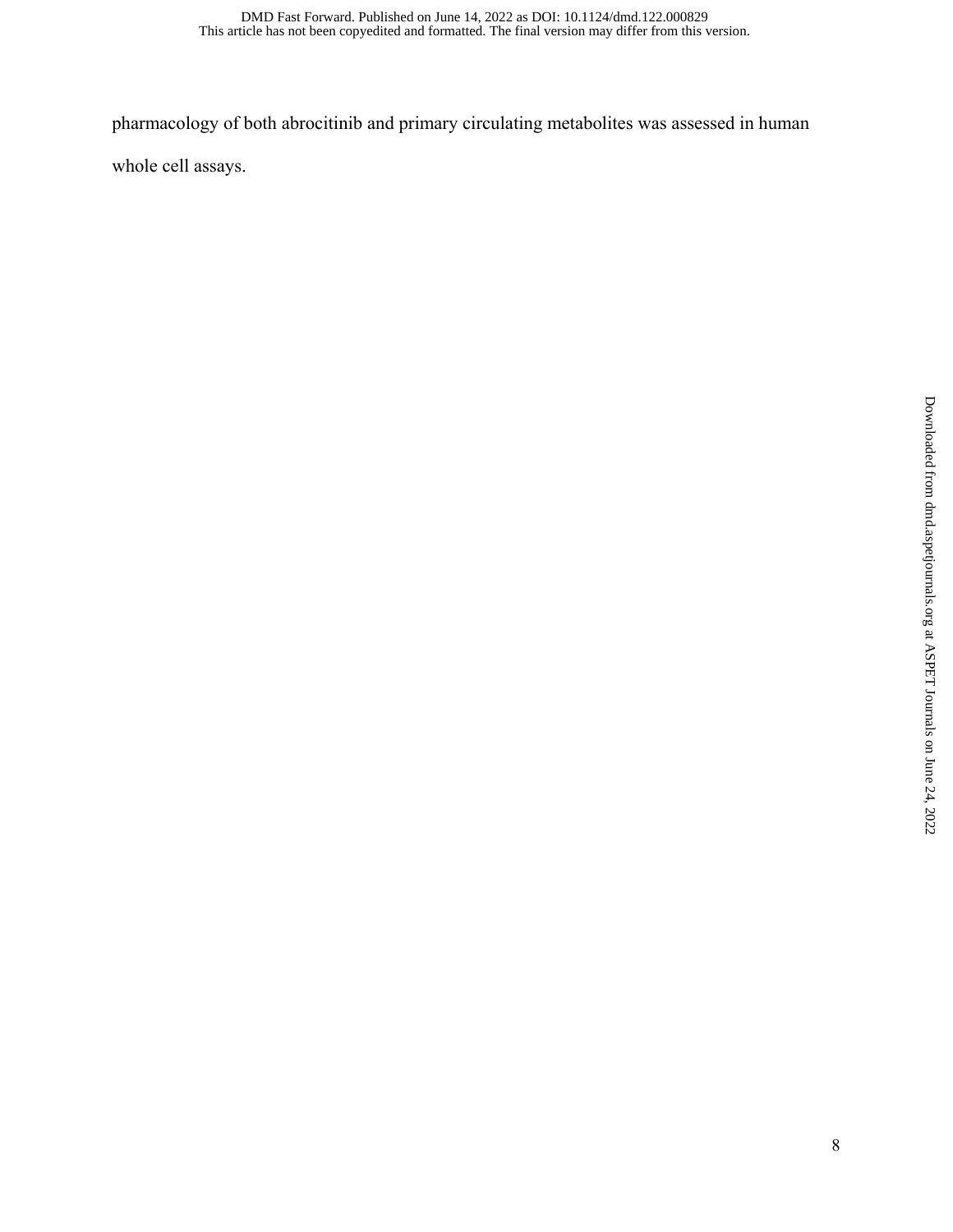## **Materials and Methods**

**Materials and Reagents.** Abrocitinib (PF-04965842), its deuterated standard (PF-06651703), and metabolites M1 (PF-06471658), M2 (PF-07055087), M3 (PF-07055090), M4 (PF-07054874), M5 (PF-07054926), M6 (PF-07095462), M7 (PF-06737821), and 2-phenyl-2-(1 piperdinyl) propane (PPP), were synthesized at Pfizer Inc (Groton, CT). <sup>14</sup>C-abrocitinib ( $^{14}C$ label on the 2-position of the carbon of the pyrimidine ring) was synthesized by Perkin Elmer Inc (Boston, MA), with radiochemical purity of 98.3% and specific radioactivity of 6.31 μCi/mg. Analytical chemicals of analytical grade or better were obtained from Fischer Scientific (Waltham, MA). MgCl<sub>2</sub>, β-nicotinamide adenine dinucleotide 2'-phosphate reduced tetrasodium salt (NADPH), diclofenac, furafylline, tienilic acid, esomeprazole, quinidine, aminobenzotriazole, 1 M potassium phosphate dibasic solution, 1 M potassium phosphate monobasic solution, sodium bicarbonate, and dimethylsulfoxide (DMSO) were purchased from Sigma Aldrich (St. Louis, MO). Troleandomycin was ordered from Fischer Scientific (Waltham, MA), and gemfibrozil acyl glucuronide was synthesized at Wuxi App Tec (Shanghai, China). HPLC solvents included ammonium acetate, acetonitrile, methanol, and formic acid from Biosolve (Valkenswaard, Netherlands); trifluoracetic acid from Sigma Aldrich (Amsterdam, Netherlands); isopropyl amine from iPAm, Merck (Amsterdam, Netherlands); 2mM ammonium acetate/methanol/acetonitrile (95/2.5/2.5 % v/v) from Brand-Nu Laboratories (Meriden, CT); and methanol, acetonitrile, and water from J.T. Baker (Avantor, Radnor, PA). Cell culture medium included Williams E media (GIBCO-BRL custom formula Lot# 1701813) and HEPES (Lonza, Switzerland). Pooled human liver microsomes (HLM) (HLM103, 20.0 mg protein/ml, 0.31 nmol CYP/mg protein) were prepared and characterized by Sekisui Xenotech (Kansas City, KS) from 50 individual human donors of both sexes. Cryopreserved human hepatocytes (lot DCM) were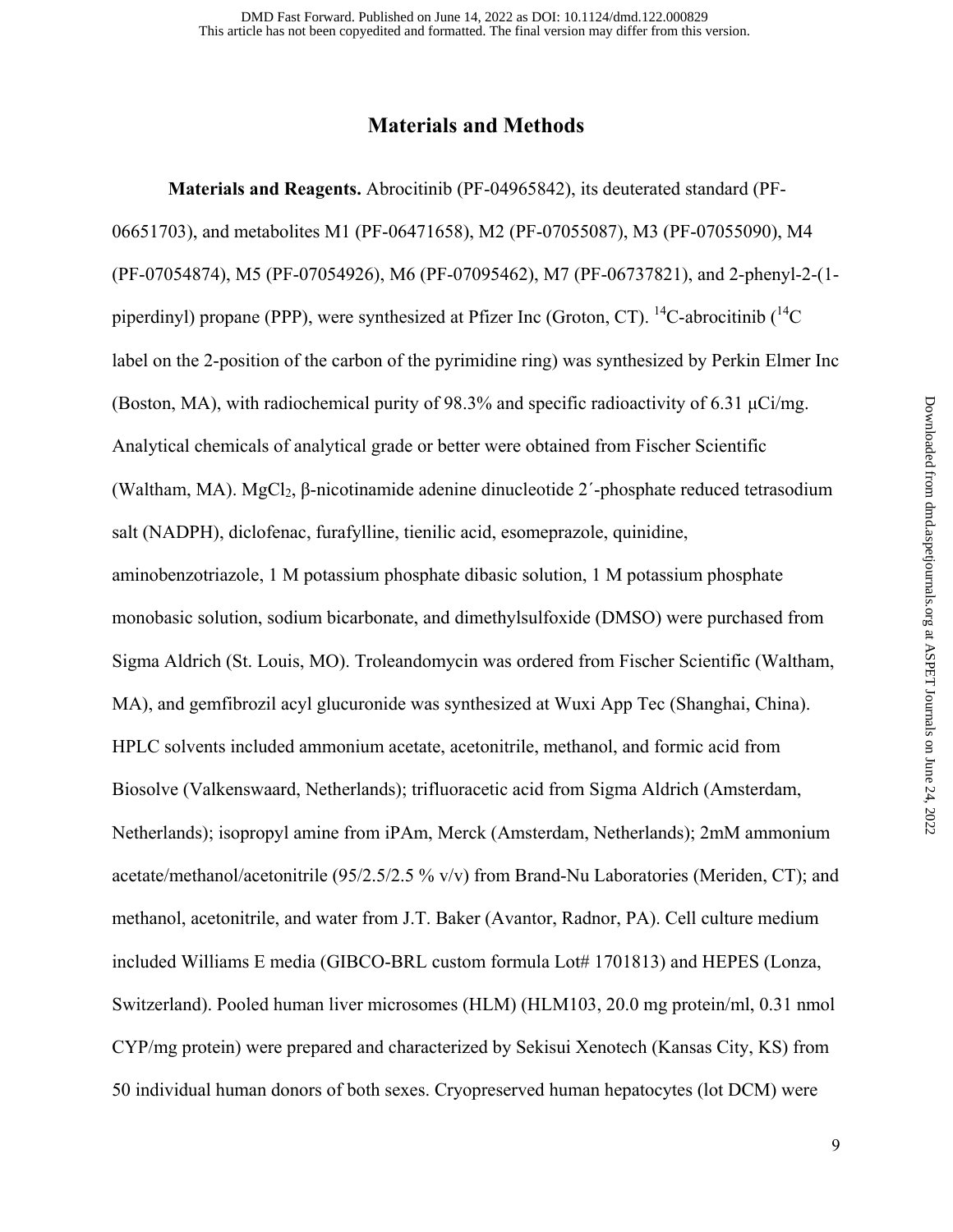prepared and characterized by Bioreclamation IVT (Baltimore, MD) from 10 individual donors of both sexes.

**Clinical Study and Sample Collection.** This study was a phase I, open-label, nonrandomized, 2-period, fixed sequence study conducted at PRA-EDS International (Groningen, Netherlands). Six healthy male participants (1 Hispanic/5 Non-Hispanic), 22-28 years of age, with a mean body weight of 83.1 kg and body mass index of 24.4 kg/m<sup>2</sup> were enrolled. Participants were genotyped for CYP2C19 and 2C9 with commercially available TaqMan assays and analyzed on a QuantStudio 12K Flex Real-Time PCR System. Each participant received 2 dose regimens in periods A and B (14 days following Period A) following an overnight fast. Period A was an oral solution dose of 200 mg abrocitinib and 80  $\mu$ g <sup>14</sup>C-abrocitinib. Plasma samples were collected before dosing and from 0.25 to 96 hours after dose. Urine and feces were collected prior to dose and up to 240 hours following dose (excreta collection continued until at least 90% of administered dose was recovered or less than 1% was recovered from excreta from 2 consecutive days). Period A samples were analyzed for total  $^{14}C$  and metabolite profiling. Period B was an oral solution dose of 200 mg abrocitinib followed by a 100  $\mu$ g <sup>14</sup>C-abrocitinib IV approximately 1 hour later  $(T_{\text{max}})$ . Plasma samples were collected before dose and at various times after post and analyzed for total  ${}^{14}C$ ,  ${}^{14}C$ -abrocitinib (0.083 to 95 hours post-IV dose), and abrocitinib (0.25 to 96 hours following oral dose) concentrations. Urine was collected before dose and up to 143 hours post-IV dose and analyzed for total  $^{14}C$  radioactivity. Feces were not collected in Period B based on the observation that <10% of dose was recovered in feces in Period A. The final protocol and informed consent documentation were reviewed and approved by the Independent Ethics Committee at the investigational center participating in the study. This study was conducted in compliance with the ethical principles originating in or derived from the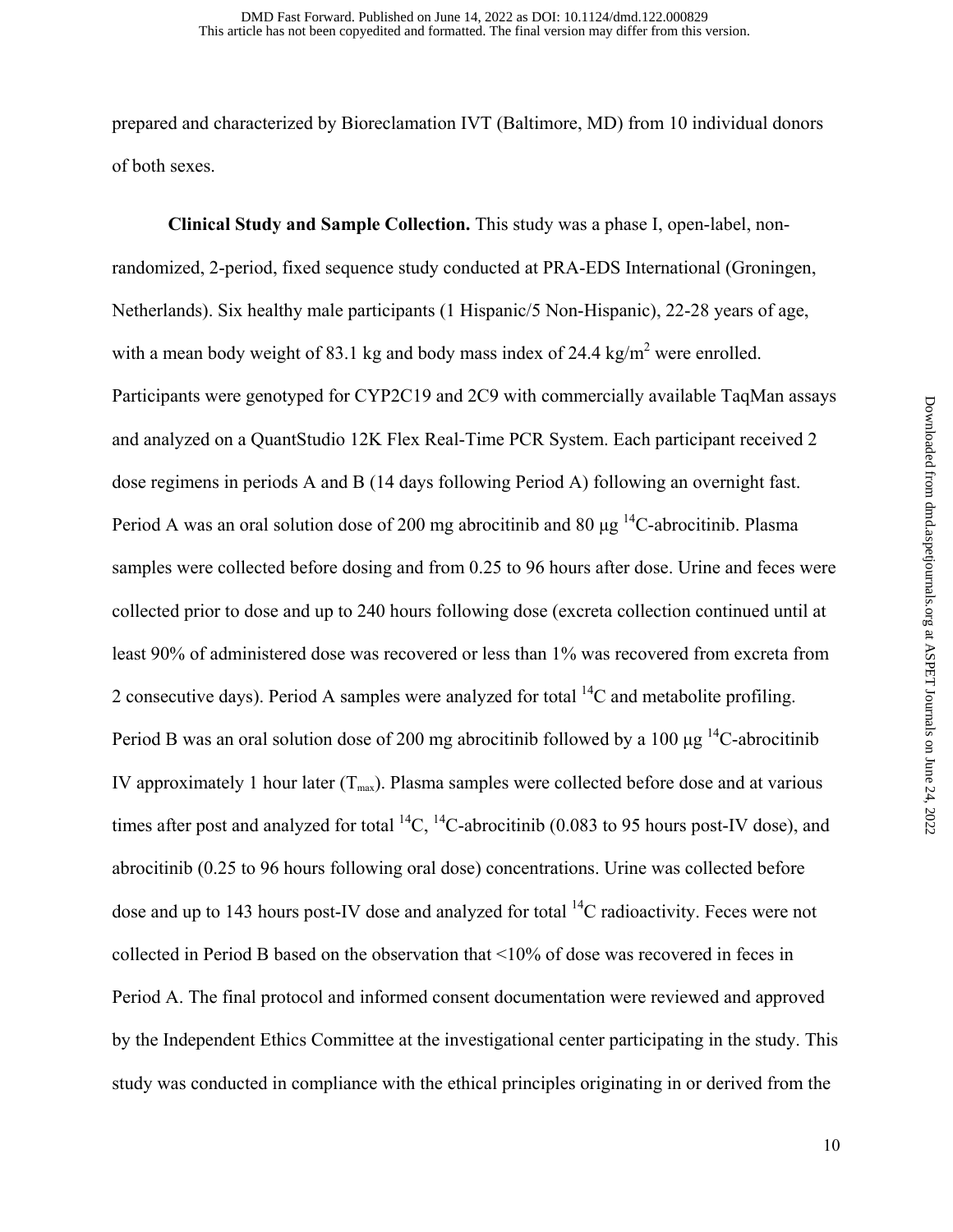Declaration of Helsinki and in compliance with all International Council for Harmonization Good Clinical Practice Guidelines.

**Radiochemical Analysis.** Analyses of total <sup>14</sup>C radioactivity in plasma, urine, and feces homogenate were conducted at TNO (Microbiology and Systems Biology, Zeist, Netherlands) using  $^{14}$ C detection by AMS. AMS analysis was performed on a 1MV multi-element AMS, model 4110 Bo, High Voltage Engineering (software: AMS 155). Low-level scintillation counting was performed on a Quantulus 1220 (software WinQ version 1.2). Aliquots of plasma (5 μL), urine (15 μL, diluted or undiluted) or feces homogenate (homogenized at the PRA Health Sciences Bioanalytical Laboratory (Drenthe, Netherlands), 30 mg, diluted or undiluted,) was transferred to tinfoil cups. The samples were dried under a stream of nitrogen and subsequently placed in the elemental analyzer (Vario Micro; Elementar, Langenselbold, Germany) which acted as autosampler and  $CO<sub>2</sub>$  combustion device for the AMS (van Duijn et al, 2014). The natural background  ${}^{14}C/{}^{12}C$  level, measured in predose samples of each matrix, was subtracted to obtain the amount of <sup>14</sup>C abrocitinib-related <sup>14</sup>C. <sup>14</sup>C/<sup>12</sup>C isotope ratios of the samples were converted to mBq/mL for plasma and urine samples, whereas the homogenized feces samples data were converted into  $mBq/g$ . The total <sup>14</sup>C radioactivity concentrations in urine and feces were further converted to percentage of dose recovered in urine and feces based upon the radioactivity dose administered to each participant. A reference standard ANU sucrose-8542 with a certificated  ${}^{14}C/{}^{12}C$  isotope ratio was used as system suitability sample. In each batch, the measured  $^{14}C^{12}C$  ratio deviated <15% from the certified ratio. Plasma standard samples were included in each analysis as AMS quality control (QC) samples with a minimum of 3 replicates. The samples were prepared by spiking blank pooled plasma with a known amount of  ${}^{14}C$  (from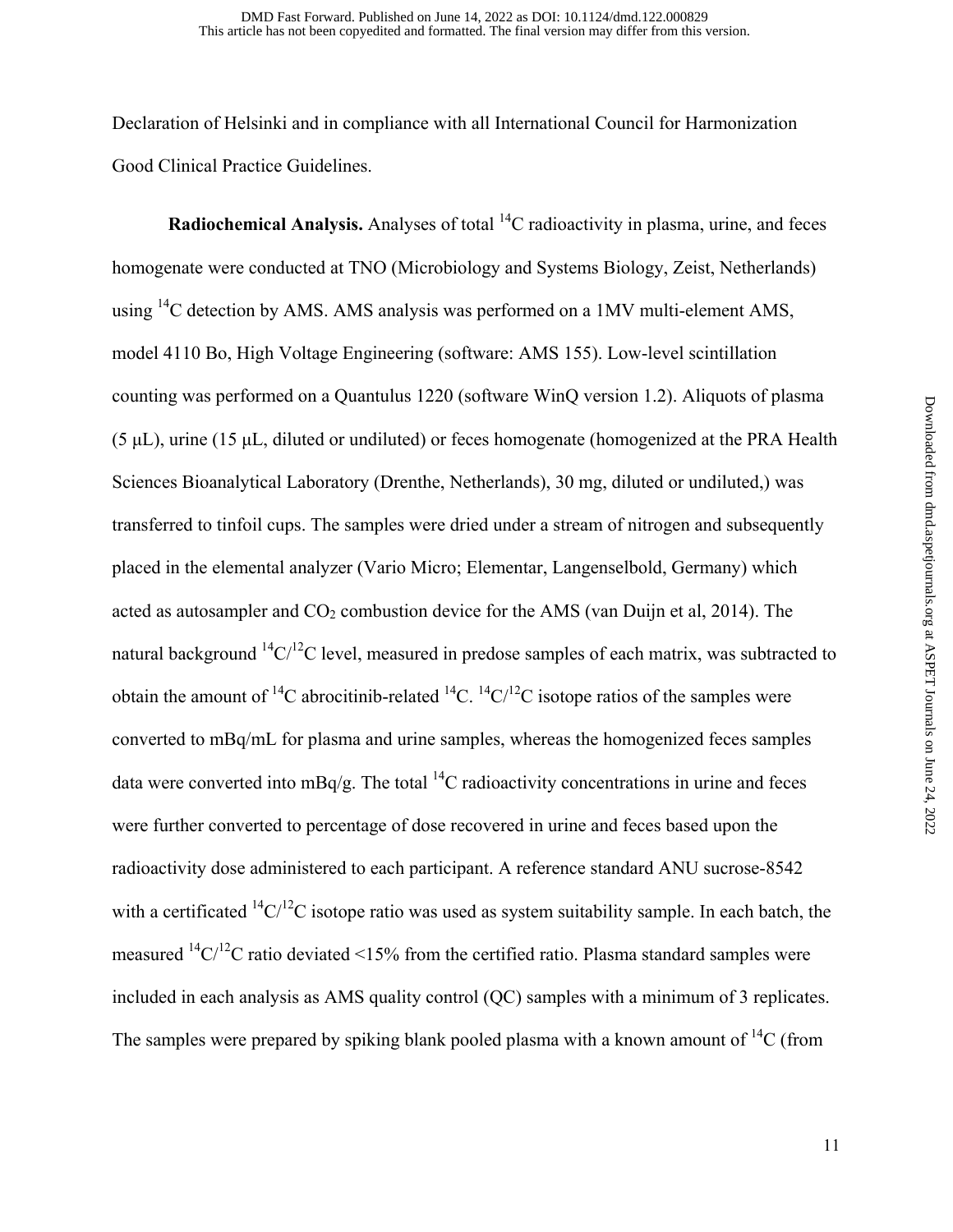<sup>14</sup>C-paracetamol). The <sup>14</sup>C/<sup>12</sup>C ratios were determined by AMS and found to deviate no more than 15% from the nominal value. In addition, the CV was also <15%.

#### **Metabolite Profiling in Plasma, Urine, and Feces**

*Sample Preparation.* To profile circulating metabolites, plasma samples from each individual at 0-12 hours post-dose, which covered >97% of the total radioactivity area under-thecurve (AUC), were pooled according to the method of Hamilton et al. (Hamilton et al., 1981). The pre- and postdose pools were prepared using equal volumes from each participant. The pooled plasma (100  $\mu$ L) was diluted with acetonitrile (500  $\mu$ L), vortexed for 1 minute and centrifuged (14,000*g*, 5 minutes, 10°C). After centrifugation, 500 μL supernatant was removed and dried under a stream of nitrogen. The residue was dissolved in 2 mM ammonium acetate:acetonitirile:methanol (80:10:10 % v:v:v) and vortexed for 30 seconds, and centrifuged (1000*g*, 1 minute, room temperature). Urine samples collected from each participant from 0 to 12 hours following dosing represented 96% of the excreted radioactivity. A pre-dose pool was prepared by mixing equal volumes of each pre-dose sample. An equal volume from each individual was pooled, 50 μL of urine sample, 700 μL 2 mM ammonium acetate:acetonitirile:methanol (80:10:10 % v:v:v) was added, vortexed for 1 minute, and centrifuged (1000*g*, 1 minute, room temperature). Individual fecal homogenate pools accounting for 97% of the total dose collected from feces were prepared for each participant by combining proportional amounts of the sample collected over each time period (48-144 hours, 24-96 hours, 24-72 hours, 48-168 hours, 0-48 hours, 0-72 hours, respectively). An equal amount from each individual participant pool was then combined into a master pool. A pooled pre-dose sample was prepared by taking equal aliquots per participant. To a 100 mg of feces homogenate sample, 500 μL acetonitrile was added, equilibrated for 5 minutes, and vortexed for 1 minute. The sample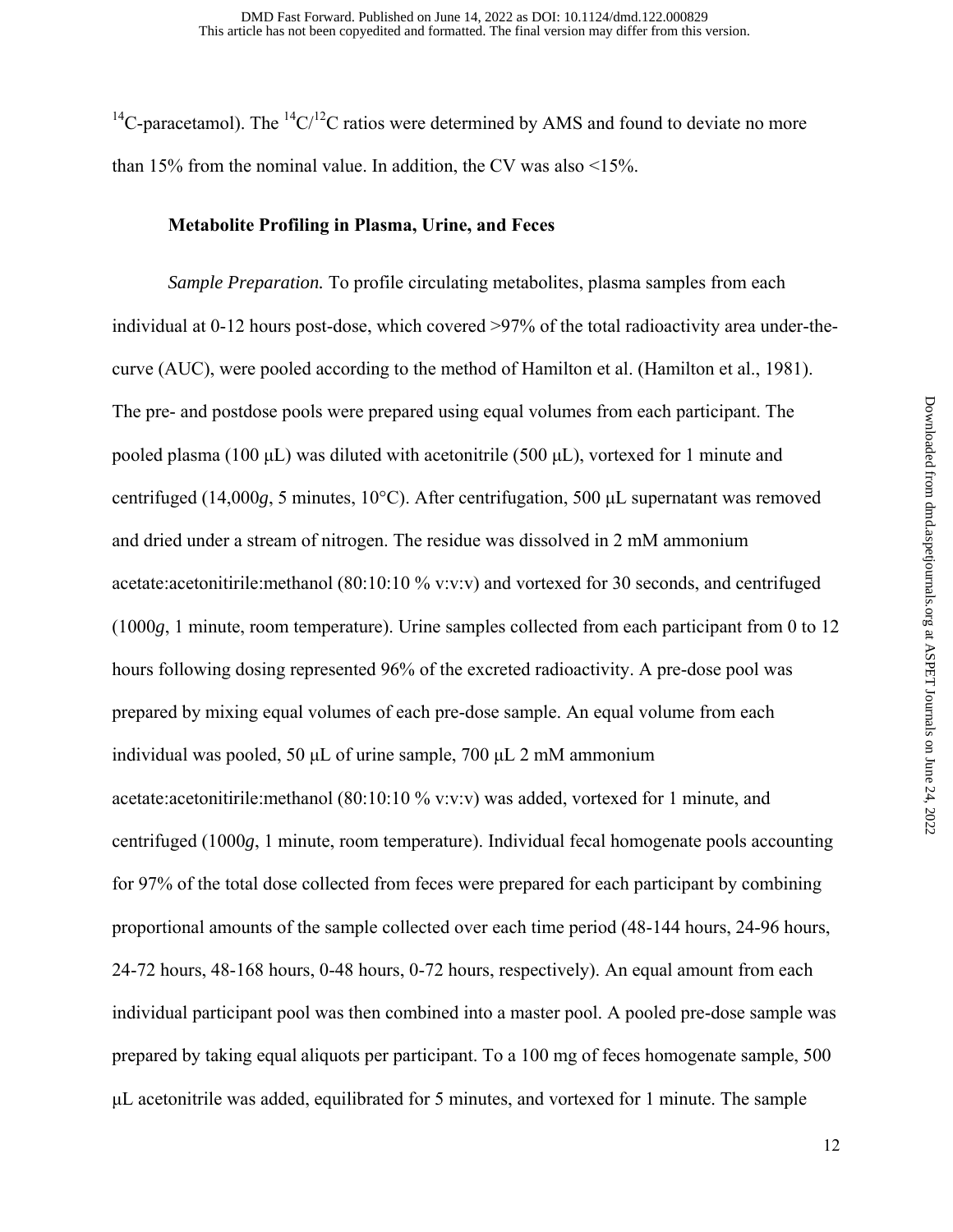was centrifuged (14,000*g*, 5 minutes, 10 °C) and 500 μL supernatant was removed and a second extraction was performed using the same methods. The residue was dissolved in 2 mM ammonium acetate:acetonitirile:methanol (80:10:10 % v:v:v), vortexed for 30 seconds, and centrifuged (1000*g*, 1 minute, room temperature). Sample extraction and liquid chromatographymass spectrometry (LC-MS) profiling column recoveries were all greater than 89%.

 *Metabolite Profiling Ultra-High-Performance Liquid Chromatography (UHPLC) Methods.* Pooled urine and extracts from pooled plasma and homogenized feces were profiled using a high-resolution LC-MS/MS (liquid chromatography-tandem mass spectrometry) method described in **Supplemental Table S1**. After the column, the eluent was split: (1) part of the flow was used to generate on-line high-resolution MS (and/or the data-dependent MS/MS spectrum); and (2) the other part of the flow was collected for off-line AMS analysis. For each chromatogram a total of 154 fractions were collected (0-14 minutes, 6-second fractions; 14-28 minutes, 1-minute fractions).

*AMS Analysis*. To each fraction from 0-14 minutes, additional carbon-12 was added (paracetamol in methanol) and the whole fraction was transferred to a tinfoil cup, dried under a stream of nitrogen, and subsequently placed in the elemental analyzer, which acted as autosampler and combustion device for the AMS. To each fraction from 14-28 minutes, additional carbon-12 was added to obtain a suitable amount of carbon for AMS analysis. An aliquot of 60 μL was transferred to a tinfoil cup, dried under a stream of nitrogen, and subsequently placed in the elemental analyzer, which acted as autosampler and combustion device for the AMS.

 *Metabolite Identification.* The Q Exactive mass spectrometer operated in the positive electrospray ionization mode. The heated electrospray ion source voltage was 3.0 kV. The heated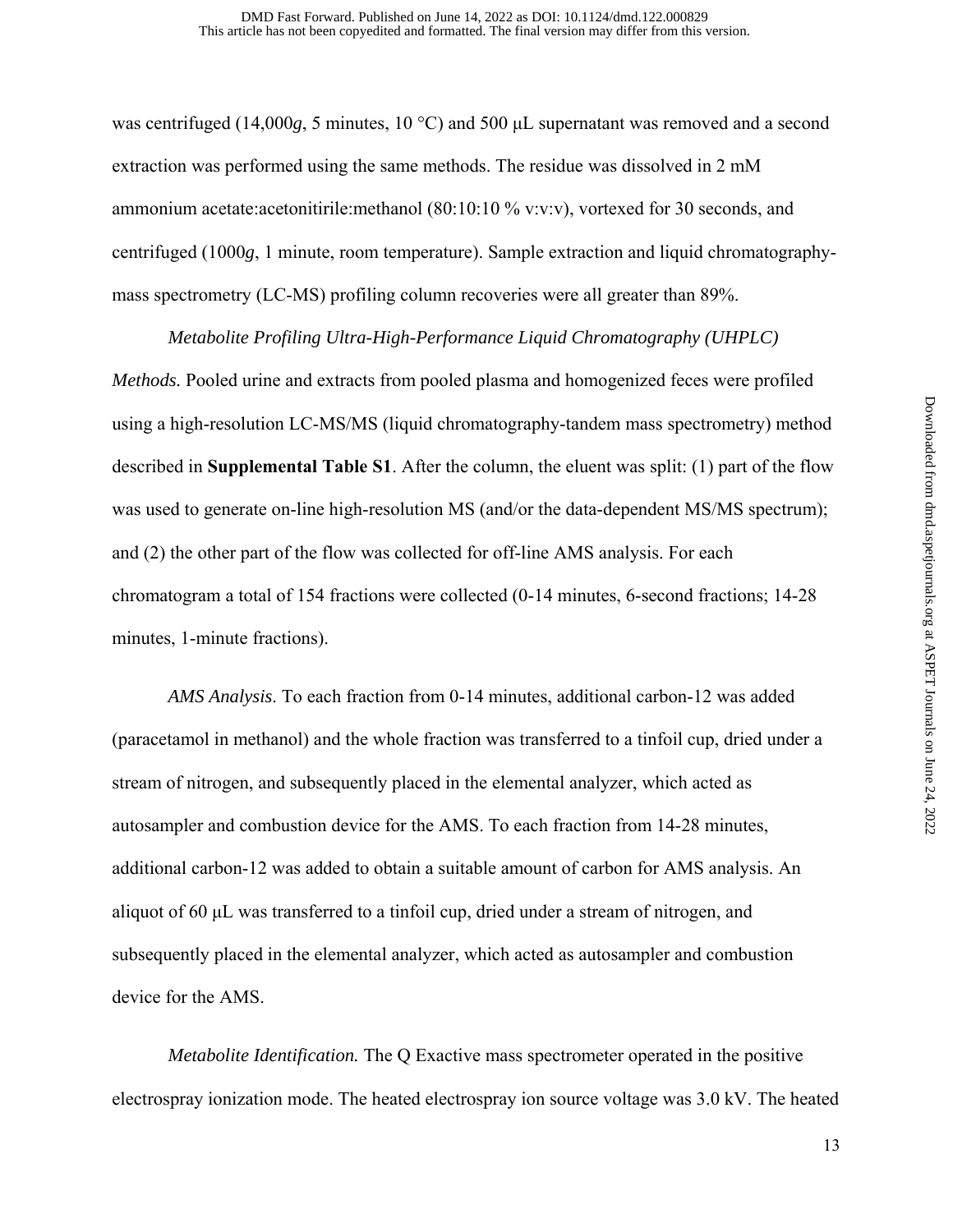capillary temperature was  $350 \degree C$ . Auxiliary and spare gases were set to 20 and 0 units, respectively. The scan-event cycle consisted of a full-scan mass spectrum (100-1000 m/z) at a resolving power of 35,000 and the corresponding data-dependent tandem mass spectrometry (MSn) scans were acquired at a resolving power of 35,000. Accurate mass measurements were performed using external calibration. A reference list of known metabolites of abrocitinib and their expected molecular ions was added to an inclusion list to prioritize those ions during data acquisition. Post-acquisition searching of LC-MSn data for molecular ions representing possible metabolites of  ${}^{14}C$  abrocitinib was performed manually. In addition, the LC-MS data associated with every radiochromatographic peak was also interrogated. LC-MS peaks identified to be possible metabolites, based on the molecular ions, were compared against blank samples. In cases where the signal strength was of sufficient intensity to trigger MSn scanning, the subsequent MS2 spectra were examined to further confirm the identity and structure of possible metabolites. In addition, LC-MS chromatograms were compared directly against the appropriate predose matrix chromatogram to identify additional metabolite peaks.

 *Chiral Separation of Metabolites M2 and M3.* Plasma, urine, and feces homogenate extracts were injected in triplicate using the UHPLC system described above (**Supplemental Table S1**) and the fraction containing both enantiomers was collected. For each matrix these 3 fractions (from the triplicate injections per matrix) were pooled and dried under a stream of nitrogen. The dried fractions were reconstituted in 200 μL mobile phase (0.1% trifluoroacetic acid,0.1% isopropylamine in acetonitrile:methanol (90:10 % v/v)). The reconstituted fractions were injected on the UHPLC where the chromatography was performed using a ChiralPAK ZWIX(-) (4×150 mm, 3 μm, Diacel, Chiral Technologies, Inc., West Chester, PA). An isocratic flow rate of 0.25 mL/min was maintained throughout the analysis. For each matrix a duplicate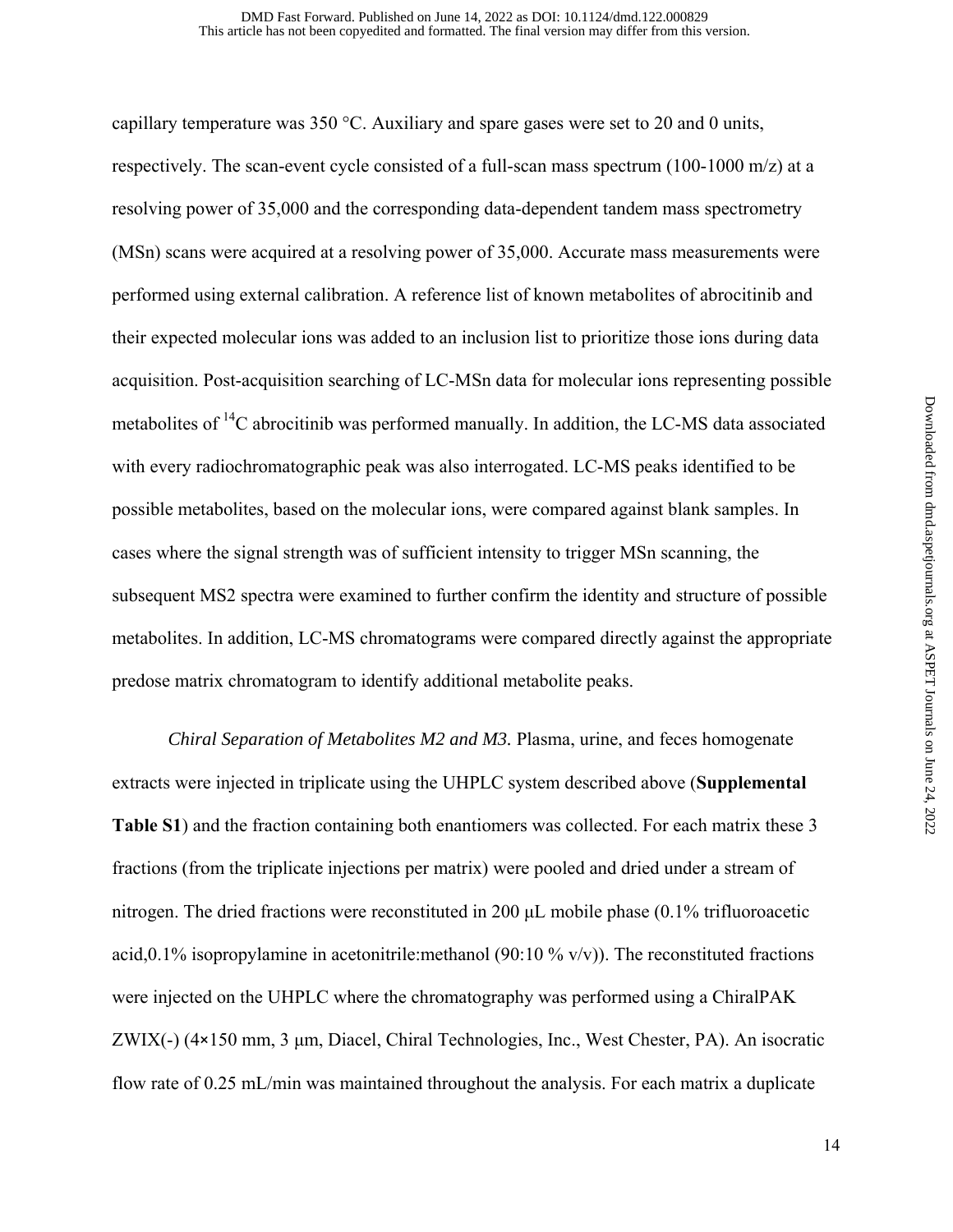injection of 25 μL was performed. After the column, the eluent was fraction collected for off-line AMS analysis.

 *Isolation of Metabolites M6 and M7*. Approximately 30 mL of 0-24 hour pooled human urine was centrifuged at 1800*g* for 20 minutes and the supernatant applied to a Bond Elut C-18 SPE cartridge (10 gm, Agilent Technologies, Santa Clara, CA) equilibrated in 5% methanol in water at a flow rate of 2.0 mL/min. The cartridge was successively eluted with 50 mL of 10 mM ammonium acetate in water containing varying percentages of 1:1 methanol:acetonitrile (2.5, 5, 10, 15, 20, 25, 30, and 2.5%). 50 μL of the flow-through and each eluate were analyzed by LC-MS/MS (**Supplemental Table S2**) to determine which fractions contained metabolites M6 and M7. Eluates rich in M6 and M7 were evaporated to near dryness in a vacuum centrifuge at room temperature. Residues were re-dissolved in 0.1% formic acid in 1:1 methanol:acetonitrile  $(97.5:2.5\%$  v/v) and 5-mL aliquots were fractionated using the LC-MS/MS method shown in **Supplemental Table S3**. 1.0 minute fractions were collected and 10 µL of fractions between 9.0 and 36 minutes were analyzed by LC-MS/MS for presence of M6 and M7 metabolites (**Supplemental Table S4**). Fractions rich in M6 and M7 were pooled and evaporated to dryness in a vacuum centrifuge at room temperature. The residues were re-dissolved in 1.0 mL 10 mM ammonium acetate:methanol:acetonitrile  $(97.5:1.25:1.25\%$  v/v) and purified using the LC-MS/MS method shown in **Supplemental Table S5**. 1.0-minute fractions were collected and 10 µL of fractions between 4.0 minutes and 32 minutes were analyzed by LC-MS/MS (**Supplemental Table S4**) for presence of m/z 354 (M7) and m/z 370 (M6) metabolites. Fractions containing metabolites were then pooled and evaporated to dryness for nuclear magnetic resonance (NMR) analysis.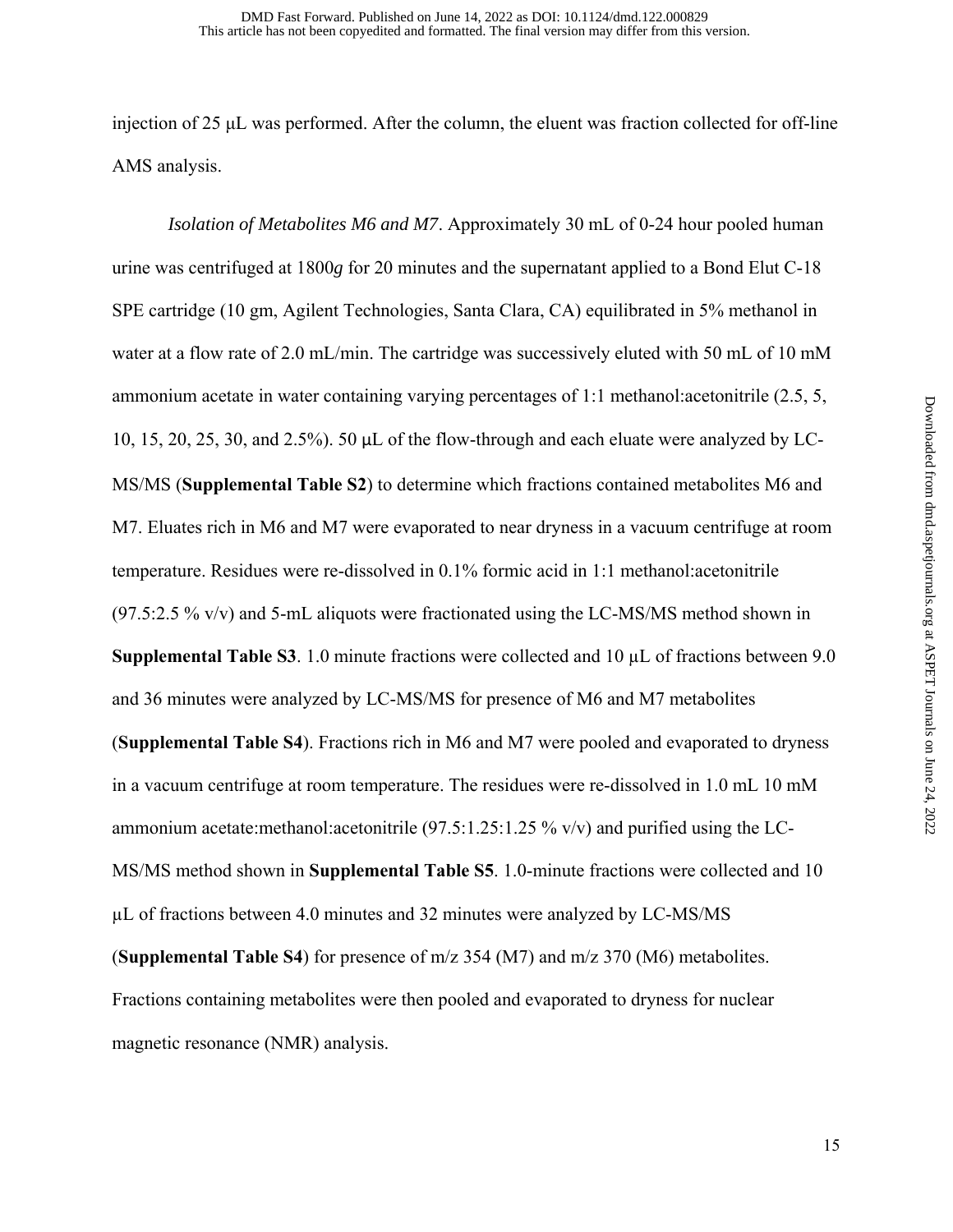*Nuclear Magnetic Resonance Characterization of Metabolite M6 and M7.* All samples were dissolved in 0.05 mL of DMSO-d6 "100%" (Cambridge Isotope Laboratories, Andover, MA) and placed in a 1.7 mm NMR tube in a dry argon atmosphere. <sup>1</sup>H and <sup>13</sup>C spectra were referenced using residual DMSO-d6 (2.50 ppm relative to TMS,  $\delta$ =0.00, 13C  $\delta$ =39.50 ppm relative to TMS,  $\delta$ =0.00). NMR spectra were recorded on a Bruker Avance 600 MHz (Bruker BioSpin Corporation, Billerica, MA) controlled by Topspin V3.1 and equipped with a 1.7 mm TCI Cryo probe. 1D spectra were recorded using a sweep width of 10,000 Hz and a total recycle time of 7 s. The resulting time-averaged free induction decays were transformed using an exponential line broadening of 1.0 Hz to enhance signal to noise. The 2D data were recorded using the standard pulse sequences provided by Bruker. At minimum a  $1K \times 128$  data matrix was acquired using a minimum of 2 scans and 16 dummy scans with a spectral width of 10,000 Hz in the f2 dimension. The data was zero-filled to at least 1K data point.

 **Abrocitinib Quantification.** Plasma samples from Period B were analyzed for abrocitinib concentration at WuXi AppTec (Shanghai, China) with a validated LC-MS/MS method. Abrocitinib and internal standard PF-06651703 (deuterated abrocitinib) were extracted from 75 µL human plasma using liquid-liquid extraction with ethyl acetate and extracts were analyzed with the LC-MS/MS method shown in **Supplemental Table S6**. The calibration range was 1.00-2000 ng/mL, and the QC concentrations were 3.00, 60.0, 1000, and 1600 ng/mL. The interday assay accuracy ranged from  $-4.8\%$  to 0.0% and the between-day precision was  $\leq 7.8\%$ .

Plasma samples from Period B were analyzed for <sup>14</sup>C-abrocitinib concentration at TNO (Microbiology and Systems Biology, Ziest, Netherlands) using a qualified analytical method. Protein precipitation of 100 µL plasma was performed using 3:1 acetonitrile: plasma followed by centrifugation, drying under a stream of nitrogen, and reconstitution with 80:10:10 2 mM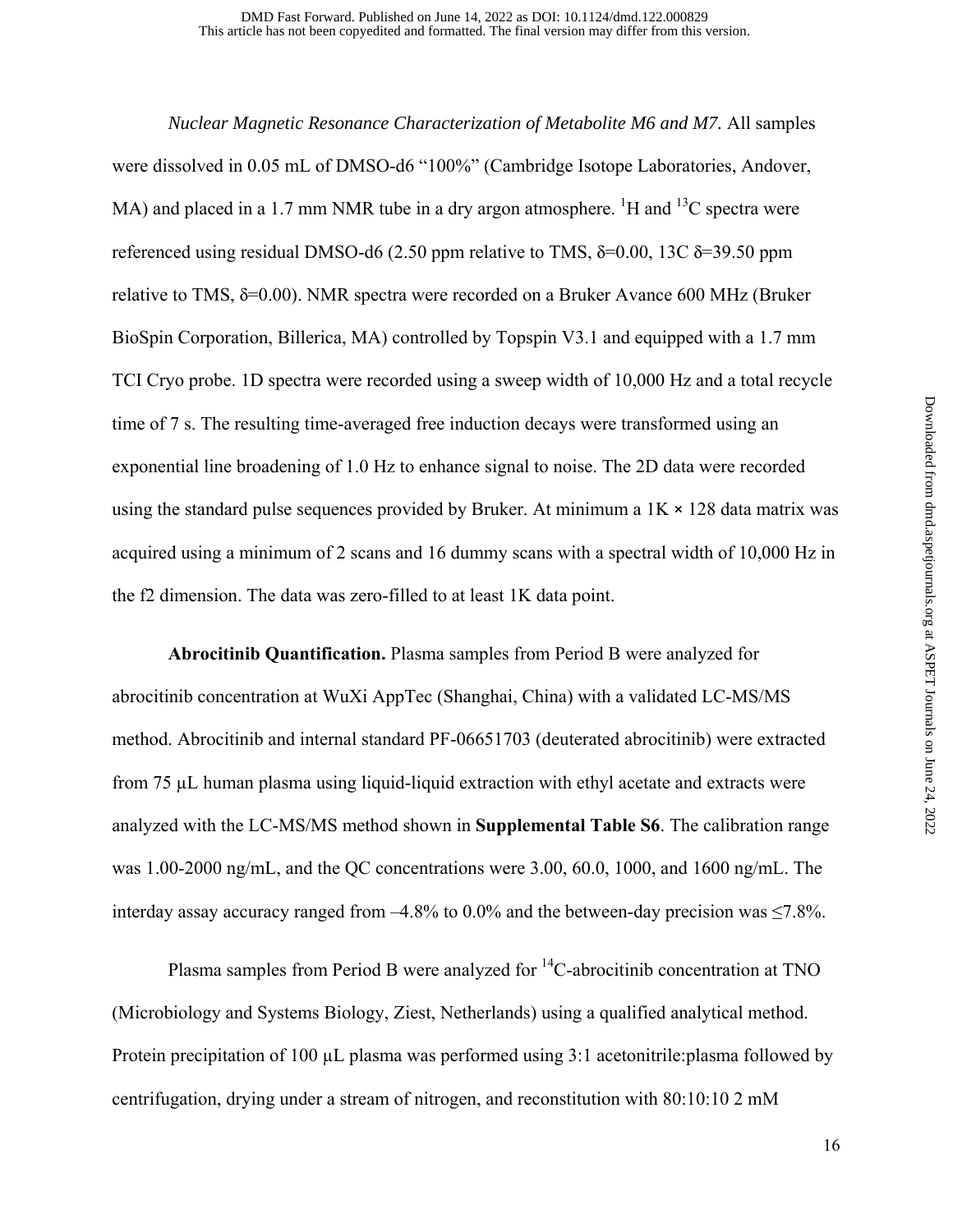ammonium acetate:acetonitrile:methanol. Samples were analyzed by LC-MS/MS methods (**Supplemental Table S1**) with AMS detection (1MV multi-element AMS model 4110 Bo, High Voltage Engineering) The calibration range was 0.50-100 mBq/mL and QC concentrations were 1.50, 20.0, 75.0, and 200 mBq/mL. The interday assay accuracy ranged from  $-10.9\%$  to  $-3.0\%$ and the between-day precision was  $\leq 3.7\%$ .

**In Vitro CYP450 Assignment.** The experimental conditions used in vitro were confirmed to yield linear reaction velocities as determined from preliminary range-finding experiments.

 *In Vitro Hepatocyte Fractional Metabolism*. The reaction phenotyping experiment was conducted using <sup>14</sup>C abrocitinib (1  $\mu$ M), pooled human cryopreserved hepatocytes at 0.75 million cells/mL in William's E Medium at 37 °C in 5%  $CO<sub>2</sub>/95%$  air and 85% relative humidity for 30 minutes. Aliquots were quenched into acetonitrile (1:4, v/v) and centrifuged  $(1860 \times g)$  for 5 minutes and the supernatant was transferred to clean 15 mL conical glass tubes. The supernatants were dried in a Genevac™ (Genevac Inc, Valley Cottage, NY) evaporative centrifuge at 37 °C and the resulting residues were reconstituted in 100  $\mu$ L of 2 mM ammonium acetate:acetonitrile:methanol (95:2.5:2.5 % v/v).

Sample bioanalysis was performed using the LC-MS/MS method shown in **Supplemental Table S7**. Post-column, the eluent was split: (1) part of the flow was used to generate on-line high-resolution MS (and/or data-dependent MS/MS) spectrum; and (2) the other part of the flow was diverted to the fraction collector. Fractions were collected in 6-second intervals into Lumaplate-96 well plates (PerkinElmer, Waltham, MA) and dried in a Genevac™ evaporative centrifuge at 37 °C. Plates were then placed in a PerkinElmer MicroBeta2 counter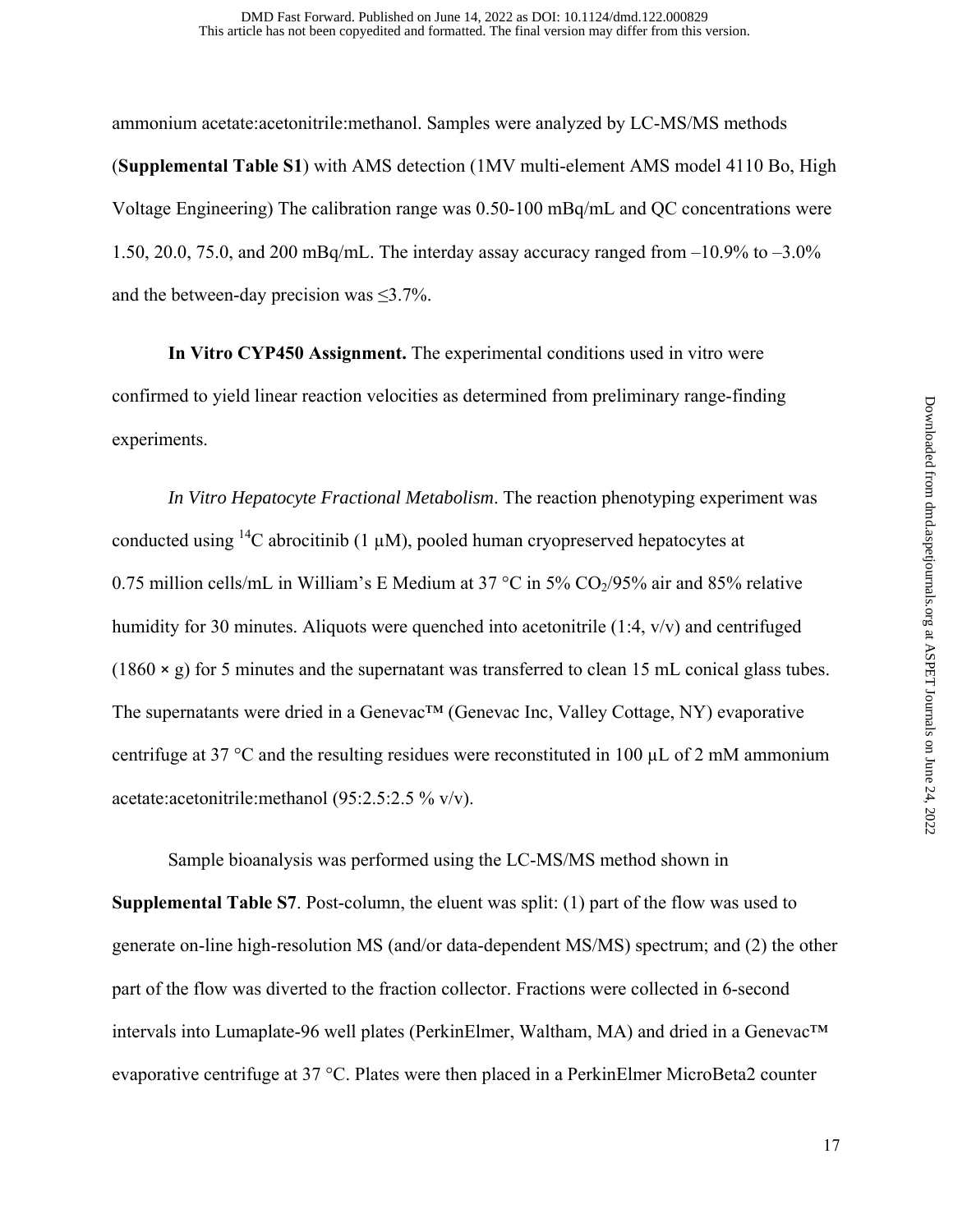and each well counted for total  ${}^{14}C$  for 5 minutes. The results were used to generate a reconstructed radiochromatogram.

 *Enzyme kinetics.* Experiments for the determination of enzyme kinetic parameters were conducted in human liver microsomes. Abrocitinib (0.1-1000 μM) was incubated in 100 mM potassium phosphate buffer (pH 7.4) containing  $3 \text{ mM } MgCl<sub>2</sub>$ , and  $0.3 \text{ mg/mL}$  microsomal protein HLM-103 at 37 °C. Reactions were initiated with NADPH (1.2 mM) immediately followed by substrate and terminated after 15 minutes by quenching aliquots of the incubation mixture with acetonitrile-containing internal standard (Diclofenac, 10 ng/mL). Samples were centrifuged (1700 g) for 10 minutes and 100 μL of supernatant was transferred to clean 96 deepwell plates. The supernatants were dried down under a stream of nitrogen and reconstituted in 100 μL of 90% water/10% acetonitrile. Incubations for enzyme kinetic determination were conducted in triplicate.

 *CYP Chemical Inhibition*. The CYP-selective chemical inhibition experiment was conducted using abrocitinib (10  $\mu$ M), pooled human hepatocytes and chemical inactivators of CYPs 1A2, 2B6, 2C8, 2C9, 2C19, 2D6, 3A and pan-CYP in a 96-well plate. Hepatocytes (120  $\mu$ L) at 0.75 million cells/mL in Williams E media were preincubated with inhibitors for 15 or 30 minutes prior to initiating the reactions by the addition of abrocitinib. Incubations containing 100 µM gemfibrozil glucuronide (CYP2C8), 15 µM tienilic acid (CYP2C9), 1 mM 1 aminobenzotriazole (pan-CYP) were preincubated 30 minutes and 10 µM furafylline (CYP1A2), 5  $\mu$ M PPP (2-phenyl-2-(1-piperdinyl)propane, CYP2B6), 5  $\mu$ M esomeprazole (CYP2C19), 2  $\mu$ M CYP3cide (CYP3A4) and 25  $\mu$ M troleandomycin (CYP3A4/5) were preincubated for 15 minutes with human hepatocytes to achieve complete inactivation of respective CYP isoforms (Walsky et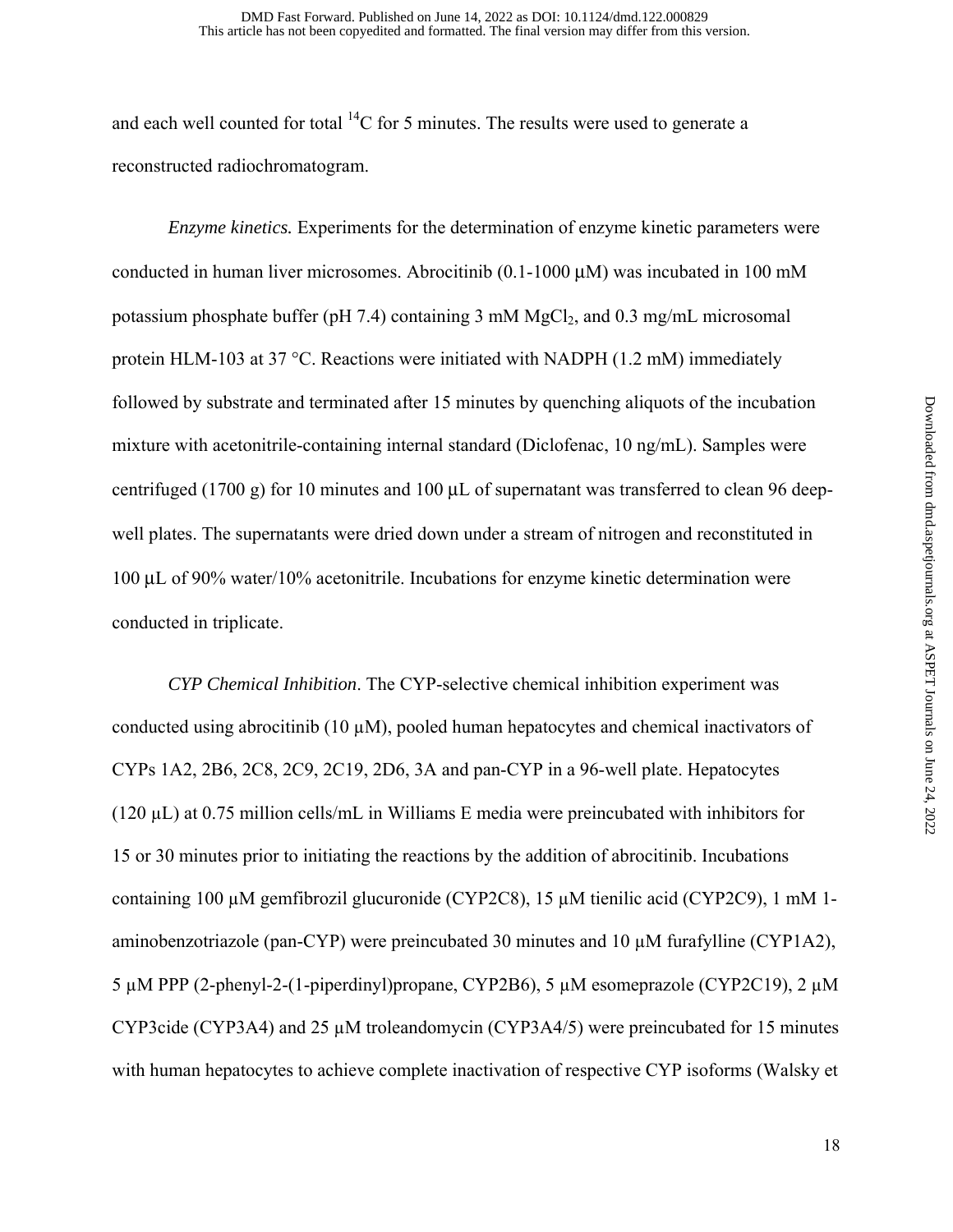al., 2008; Yang et al., 2016). Quinidine  $(10 \mu M)$  was used as a competitive inhibitor (CYP2D6) without preincubation prior to addition abrocitinib. Incubations of abrocitinib were conducted at 37 °C in 5% CO $_2$ /95% air and 75% relative humidity for 30 minutes. Aliquots were collected into acetonitrile-containing internal standards to quench the reaction. Quenched samples were centrifuged (1700 g) for 10 minutes and 150 μL of supernatant was transferred to clean 96 deepwell plates. The supernatants were dried under a stream of nitrogen and reconstituted in 100 μL of 10% acetonitrile/90% water. Selective chemical inhibition experiments were conducted in triplicate.

 *Enzyme Kinetics and Chemical Inhibition Bioanalysis*: Sample bioanalysis was performed using the LC-MS/MS method shown in **Supplemental Table S8**. Integration and quantitation of metabolites and internal standard molecule peak areas were performed using Analyst version 1.6.2 (AB Sciex) to derive the analyte to internal standard peak area ratios. Standard curves for the quantitation of metabolite concentrations were prepared from plots of area ratio versus concentration and analyzed using a linear regression with either  $1/x$  or  $1/x$  2 weighting.

*Fractional Clearance in Human Hepatocytes.* To determine the fractional contributions of metabolic pathways of  $^{14}$ C-abrocitinib, radioactivity counts for fractions were plotted against time to reconstruct LC chromatograms, which were then aligned and assessed against MS spectral data for agreement. The sum of radioactive counts associated with an individual chromatographic peak was determined and compared to the total radioactivity recovered to derive the % of total radioactivity using the 30-minute time point. The contribution of a single metabolic pathway (represented by an individual metabolite plus any secondary metabolites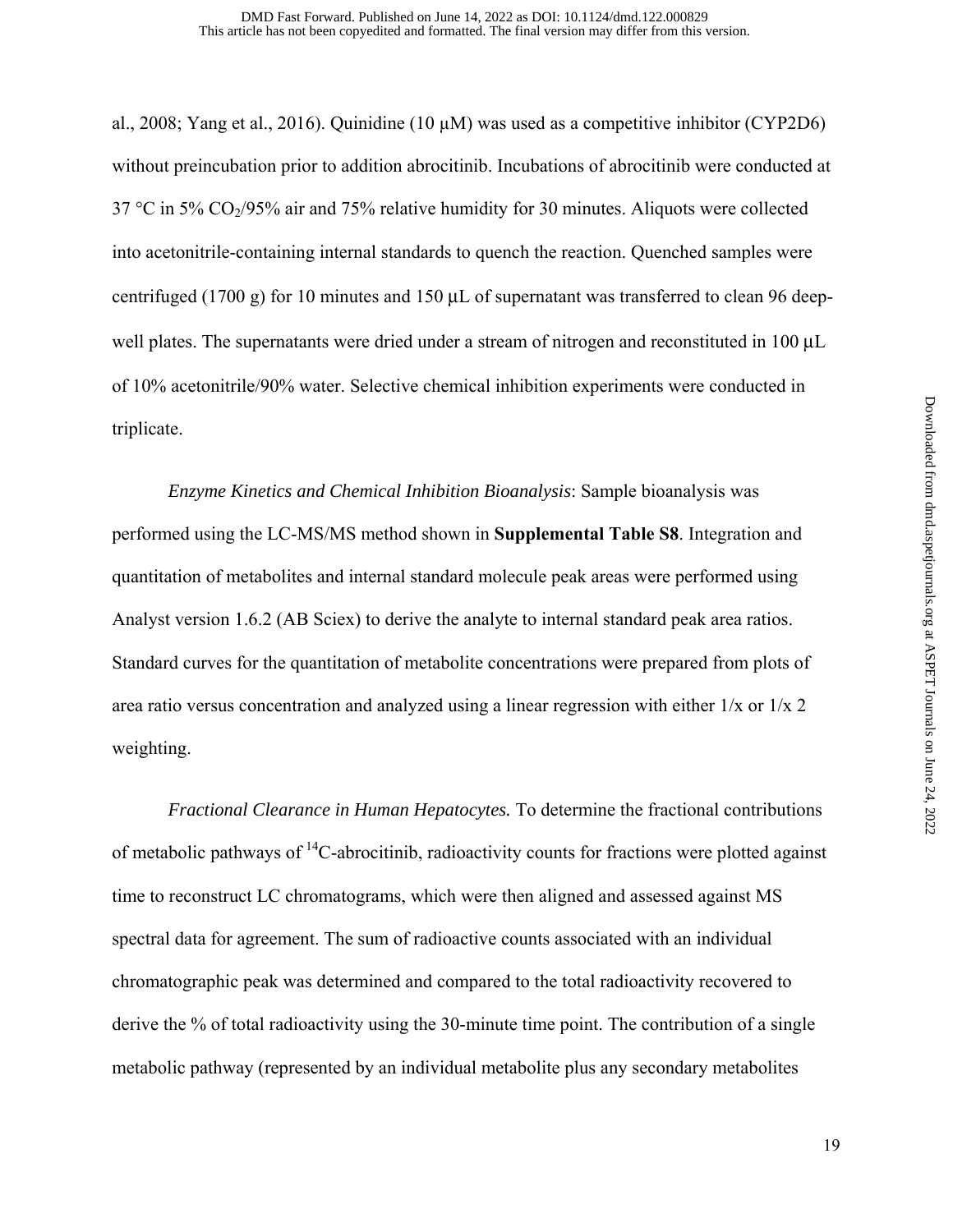deriving from it) was calculated as the response of the individual metabolite divided by the total metabolism of abrocitinib.

*Enzyme Kinetics in Human Liver Microsomes*. Substrate concentration (S) and velocity (V) data were fitted to the appropriate enzyme kinetic model by nonlinear least-squares regression analysis (SigmaPlot version 13; Systat Software, Inc., San Jose, CA or GraphPad version 6.03; GraphPad Software Inc., La Jolla, CA) to derive the apparent enzyme kinetic parameters using the Michaelis-Menten model (eq. 1) and the substrate inhibition model (eq. 2).

$$
V = \frac{V_{\text{max}} \times S}{K_m + S}
$$
 (1)

$$
V = \frac{V_{\text{max}} \times S}{K_m + S \times (1 + S / Ki)}
$$
 (2)

where  $V_{\text{max}}$  is the maximal velocity,  $K_{\text{m}}$  or  $S_{50}$  is the substrate concentration at half-maximal velocity, and  $K_i$  is an inhibition constant. The best fit was based on a number of criteria, including visual inspection of the data plots (Michaelis-Menten and Eadie-Hofstee), distribution of the residuals, size of the sum of the squared residuals, and the standard error of the estimates. Selection of models other than Michaelis-Menten was based on the F-test  $(P < 0.05)$  or the Akaike Information Criterion.

In vitro apparent intrinsic clearance  $CL<sub>int</sub>$  values were calculated using equation 3:

$$
CL_{\text{int}} = \frac{V_{\text{max}}}{K_m} \tag{3}
$$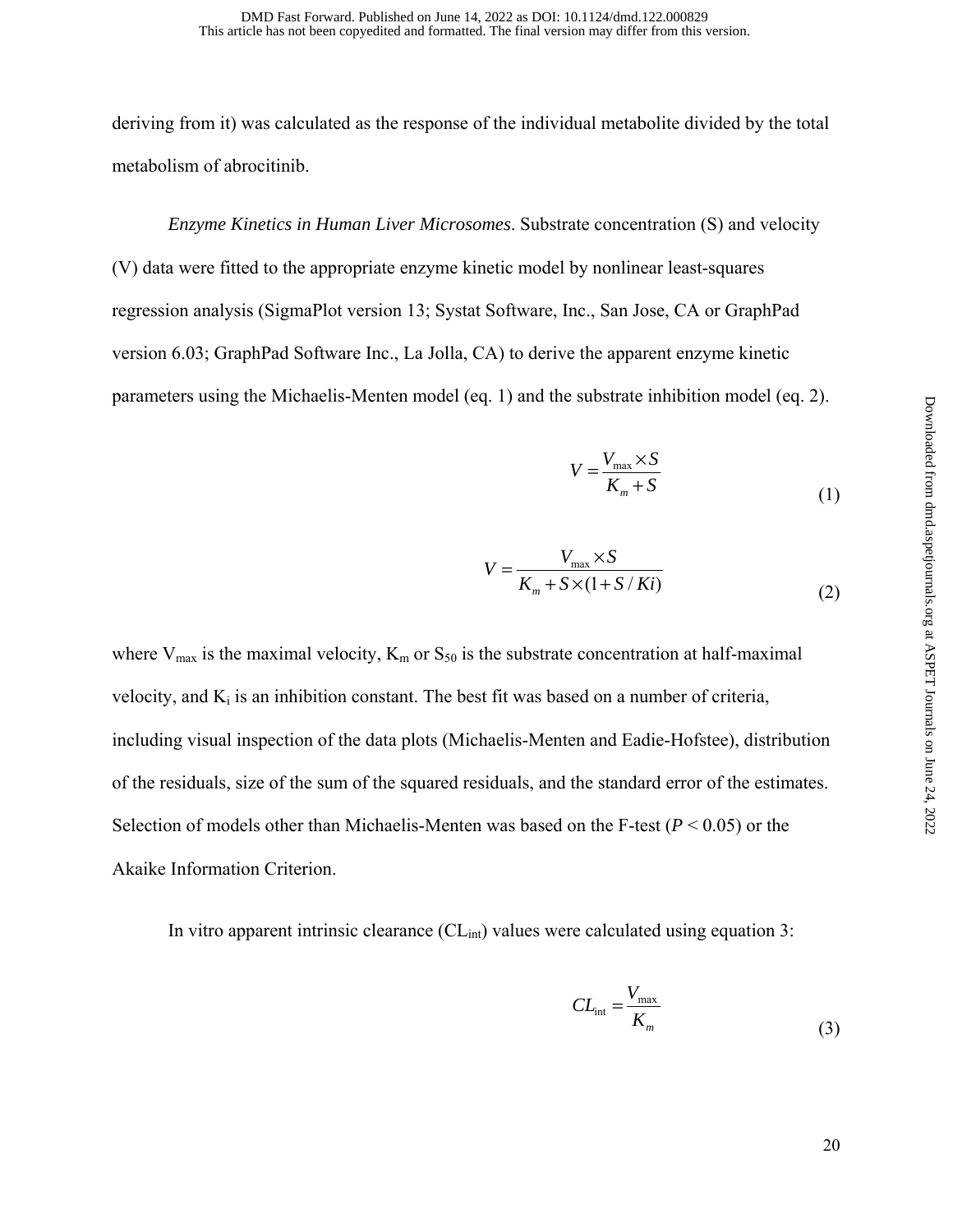$CL<sub>int</sub>$  data were also calculated from rate of product formation (V) obtained at substrate concentrations (S) below the apparent  $K_m$  ([S] $\leq K_m$ ), in which cases eq. 1 was rearranged to  $CL_{int}$  $=$  V/[S].

In vitro apparent intrinsic clearance  $CL_{int,app}$ ) and scaled in vivo apparent intrinsic clearance (CLint,app,sc) values for M1, M2/M3, and M4 were calculated using the following equations:

$$
CL_{int,app(HLM)} = \frac{V_{max}}{K_m}
$$
 (4)

 $CL_{int,app,sc(HLM)} = CL_{int,app(HLM)} \times 45$  mg protein/gram liver  $\times$  21 g liver/kg body weight (5)

 *Selective CYP Chemical Inhibition in Human Hepatocytes*. To determine the contribution of each CYP isoform to abrocitinib metabolism in human hepatocytes, the metabolite formation rates were calculated by dividing the metabolite concentration by incubation time and protein concentration. The effect of CYP selective chemical inhibitors on the formation rate of each metabolite was calculated using the following formula:

$$
\% Inhibition (unscaled) = (1 - \frac{v_{inh}}{v_{ctrl}}) \times 100 \tag{6}
$$

wherein  $v_{\text{inh}}$  is the rate of formation in the presence of inhibitor and  $v_{\text{ctrl}}$  is the rate of metabolite formation in the control human hepatocyte incubation. To determine the contribution of each CYP isoform for the metabolites without standard, the analyte to internal standard area ratio was used. When the combined inhibitor effects on a metabolic pathway totaled more than 100%, the percentage inhibition values for that pathway were normalized to 100%. The fraction of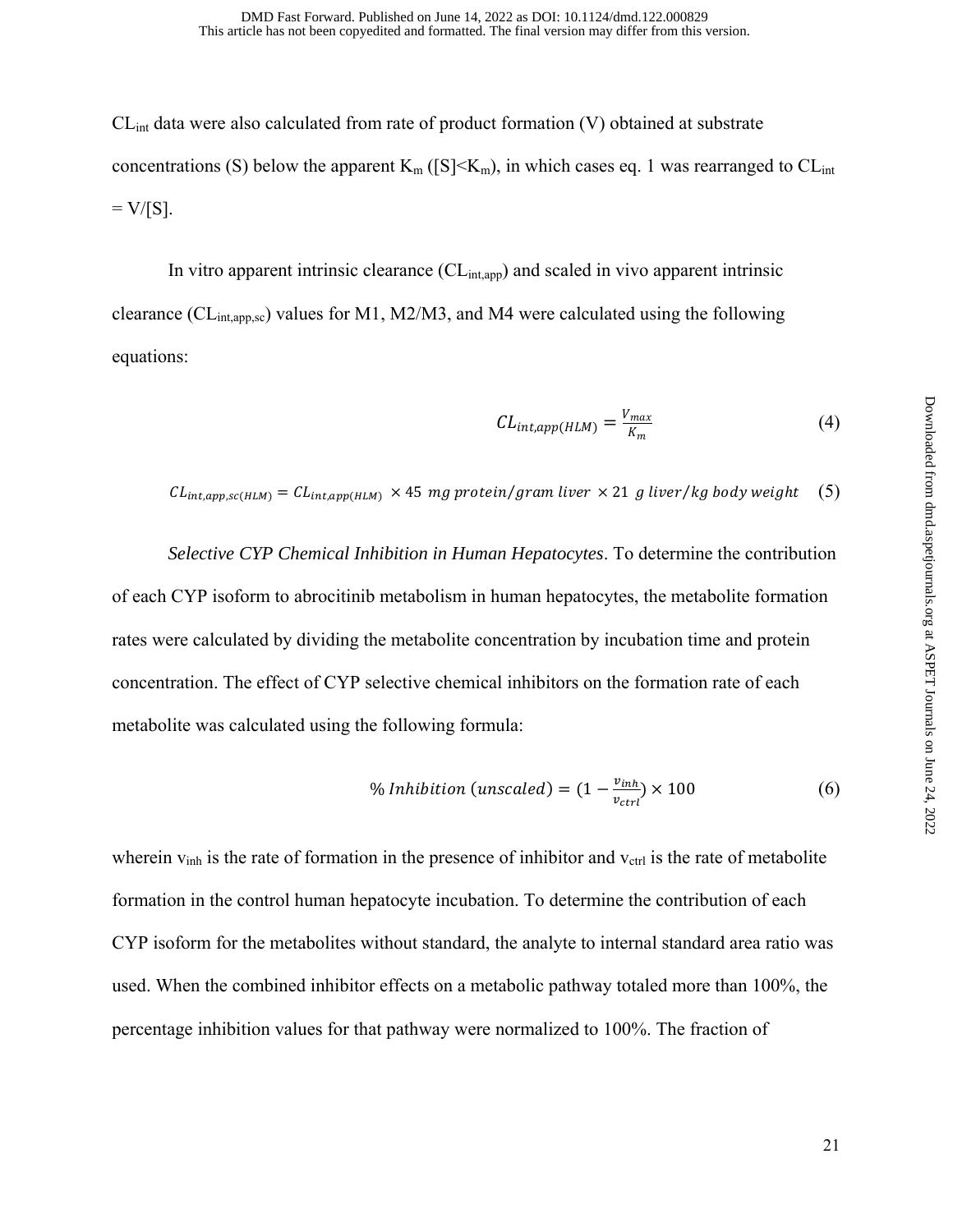abrocitinib metabolism represented by a single metabolite *x* and specific CYP isoform *z*  $(f<sub>mMx,CYPz</sub>)$  was calculated using the following equation:

$$
f_{\text{mMaxCYPz}} = \frac{\%inhibition}{100} \times f_{CL}
$$
 (7)

where % inhibition is the scaled inhibition of metabolite *x* by a CYP specific inhibitor *z* and f<sub>CL</sub> is the fraction of abrocitinib clearance represented by metabolite *x* determined in radiolabeled human hepatocyte experiments.

 A statistical analysis was conducted comparing the metabolite formation rates in the presence of inhibitor versus control incubations to confirm significance. A one-way analysis of variance analysis with a Dunnett's Test for multiple comparisons was applied to the triplicate values from inhibited and control conditions.

 **In Vitro Pharmacology.** The potency of abrocitinib and its metabolites against the four JAK isoforms, JAK1, JAK2, JAK3, and TYK2, was measured in terms of half‐maximal inhibitory concentration  $(IC_{50})$  as previously reported (Dowty et al, 2019). In addition, the potency of abrocitinib and its metabolites to inhibit the ability of various cytokines to induce signal transducer and activator of transcription (STAT) phosphorylation in human whole blood, human keratinocytes or human acute monocytic leukemia (THP-1) cells was assessed as previously reported (Dowty et al., 2019). More methodology details are provided in the Supplementary Methods.

**Plasma protein binding.** An equilibrium dialysis method was used to determine plasma fraction unbound  $(f_u)$  values, as described previously (Riccardi et al., 2017). Briefly, dialysis membranes (MWCO 12-14K) and 96-well dialysis devices were assembled following the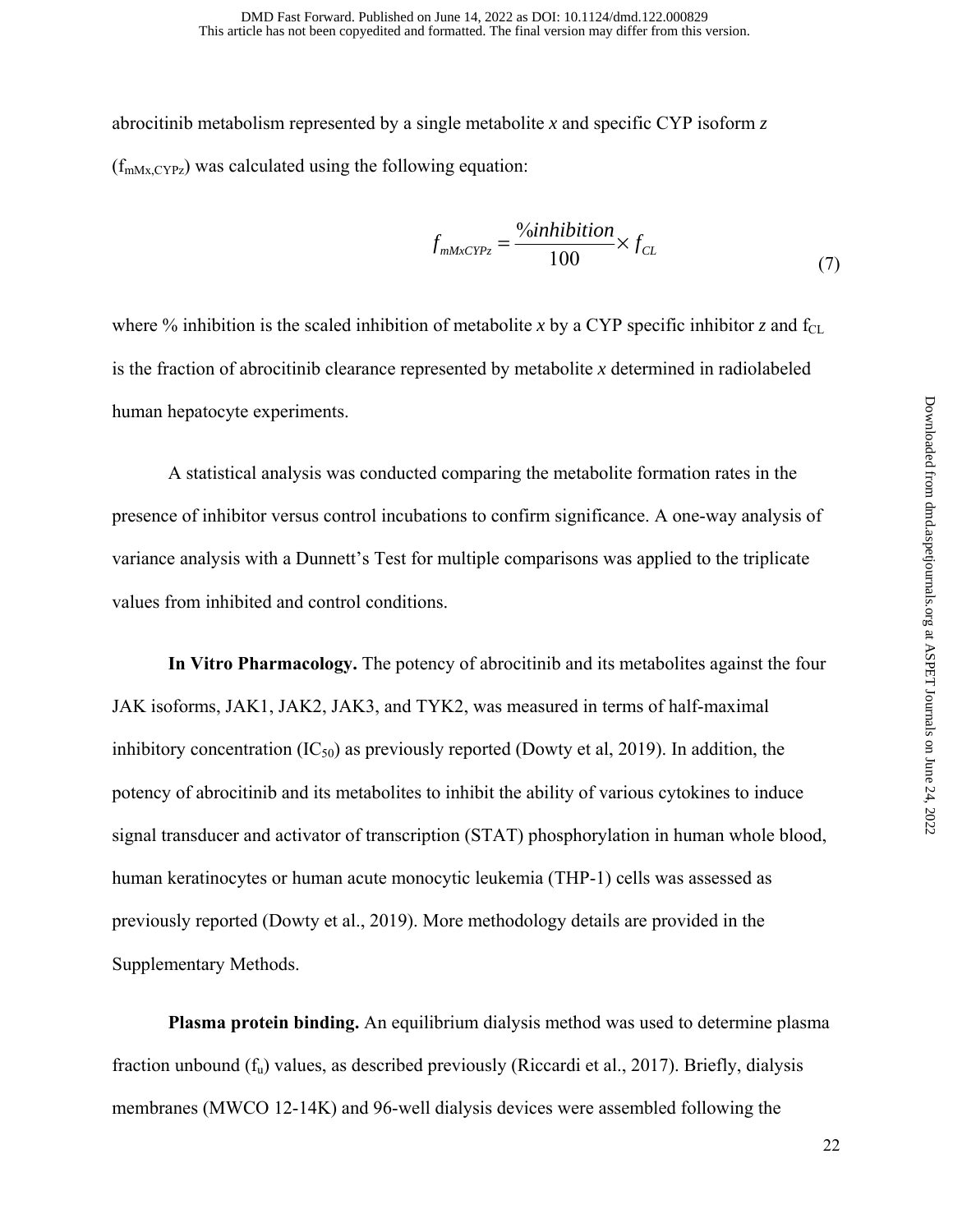manufacturer's instructions (HTDialysis, LLC, Gales Ferry, CT, USA). Human plasma samples (pooled mixed sex; BioIVT, www.bioivt.com) containing 1 μM test compounds with 1% DMSO were dialyzed against PBS for 6 hours in a humidified incubator (75% relative humidity; 5%  $CO<sub>2</sub>/95%$  air) at 37 °C with shaking at 450 RPM. Quadruplicates of binding were measured for each compound. Samples were matrix-matched and quenched with cold acetonitrile containing internal standard(s). The solutions were centrifuged (3600*g*, 30 minutes, 4°C), and the supernatant was analyzed using a generic LC-MS/MS method **(Supplemental Tables S9-S11)**.

**Blood-to-plasma ratio.** Human blood-to-plasma ratio was measured by Unilabs York Bioanalytical Solutions (York, UK). Test compounds were incubated in quadruplicate with fresh human blood (mixed sex, at least 1 sample per sex, Clinical Trials Laboratory Services Ltd, London, UK) at 1  $\mu$ M in a humidified incubator (95% relative humidity; 5% CO<sub>2</sub>/95% air) for 1 and 3 hours at 37°C with shaking at 450 RPM. Following incubation, plasma samples were obtained by centrifuging blood samples (3000*g*, 7 minutes). Both plasma and blood samples were matrix-matched with each other and quenched with acetonitrile-containing internal standard. The solutions were centrifuged and the supernatant was analyzed using a generic LC-MS/MS method (**Supplemental Tables S9-S11**). Peak area ratios were used to calculate bloodto-plasma ratio.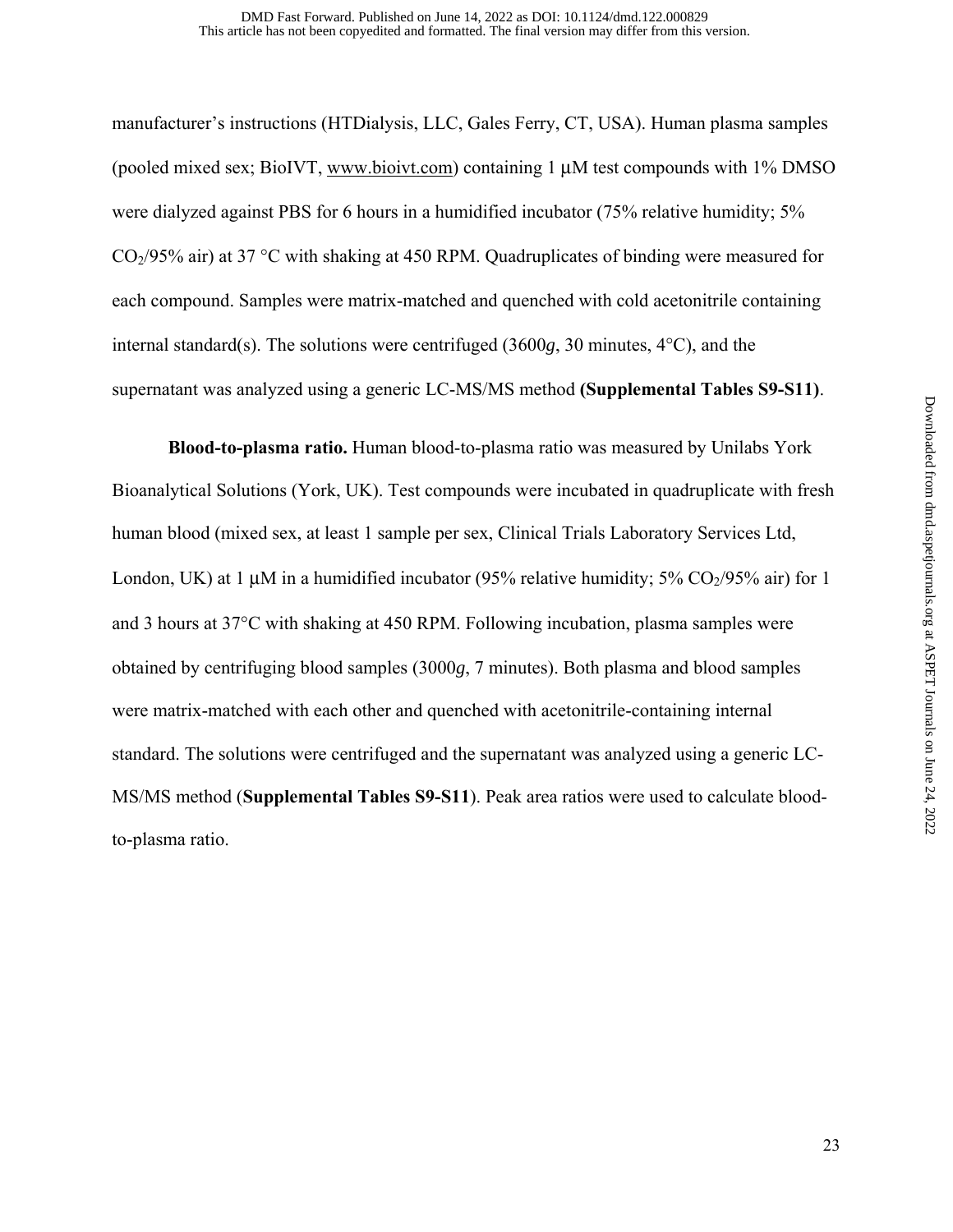### **Results**

 **Clinical Safety.** All 6 participants completed the study. Oral and IV doses of abrocitinib in Period A and B were safe and well tolerated and no serious or drug-related adverse events were reported. All reported adverse events were mild in severity (**Supplemental Table S12**), and there were no clinically relevant changes in vital signs, clinical laboratory test results, or electrocardiogram measurements throughout the study period.

**Pharmacokinetics.** Plasma concentration–time profiles and pharmacokinetic parameters of abrocitinib are summarized in **Fig. 1** and **Table 1**, respectively. Abrocitinib showed rapid absorption following oral administration with a  $T_{\text{max}}$  of 0.5 hour. Systemic clearance and volume of distribution of abrocitinib were estimated at 64.2 L/h and 100 L, respectively. The absorption and elimination profiles of total radioactivity were comparable to those of abrocitinib, with >97% of circulating radioactivity measured within the 0 to 12-hour collection pool. There were some differences in CYP450 genotypes with 3 participants with 2C19\*1/\*1 (extensive metabolizer [EM]) and 2C9\*1/\*1 (EM); 2 participants with 2C19\*1/\*17 (rapid metabolizer [RM]) and 2C9\*1/\*2 (intermediate metabolizer); and 1 participant with 2C19\*1/\*17 (RM) and 2C9\*1/\*1 (EM). However, these differences did not translate into significant differences in systemic clearance as percentage coefficient of variation was only 14%.

**Disposition and Metabolite Profiles.** After a single oral dose of <sup>14</sup>C-abrocitinib in male participants, radioactivity was excreted predominantly in the urine (**Fig. 2**). At 240 hours after the dose, the mean ( $\pm$  standard deviation) cumulative excretion in the urine was 85.0% ( $\pm$  6.0%) and in the feces was  $9.5\%$  ( $\pm$  0.5%) (**Table 2**). In total,  $94.5\%$  ( $\pm$  5.9%) of the radioactive dose was recovered in urine and feces, with a major portion of excreted radioactivity recovered during the first 24 hours after dosing (urine 84.0% [ $\pm$  6.4%], feces 1.7% [ $\pm$  3.0%], total 85.7% [ $\pm$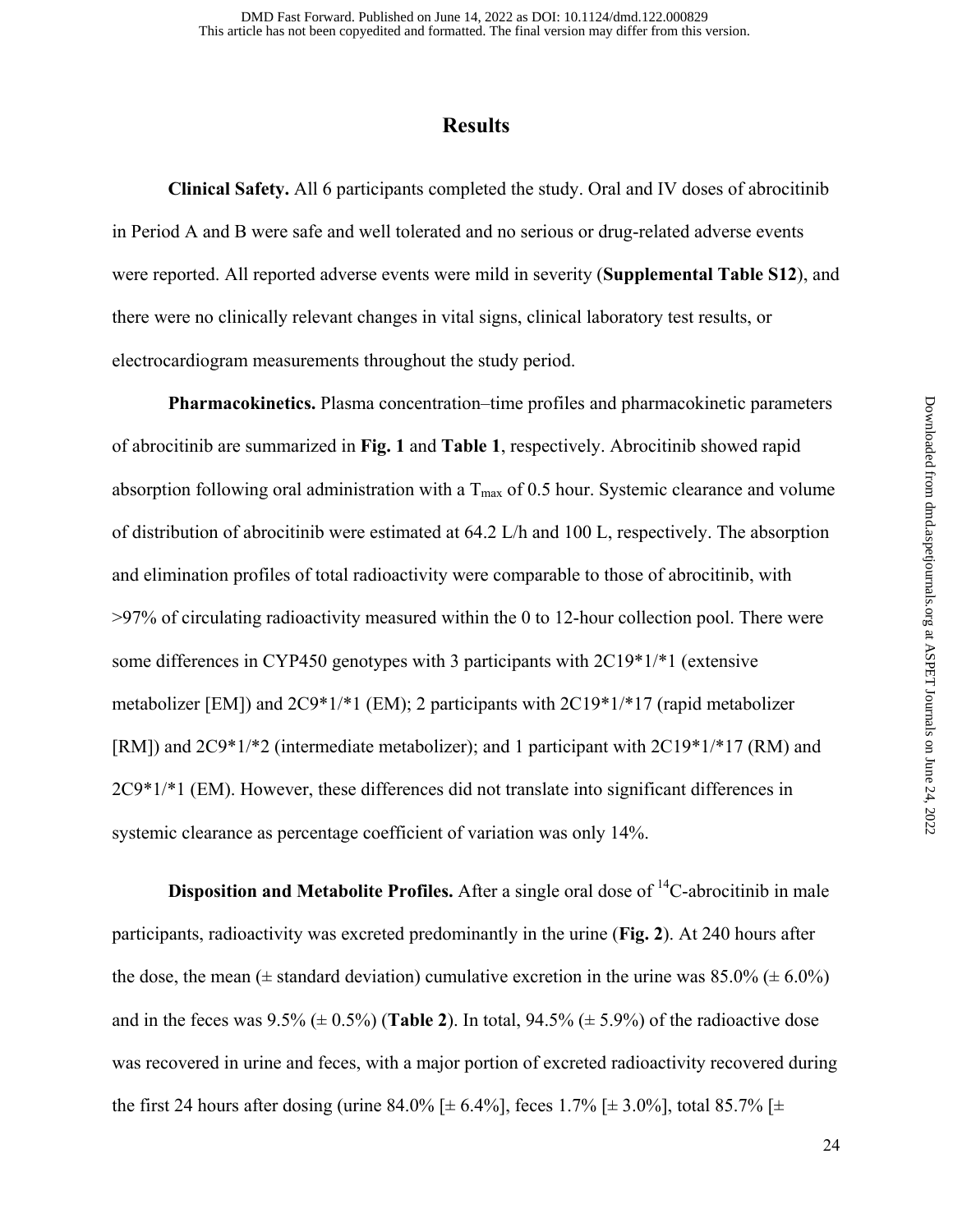8.7%]). Collectively, 13 metabolites were identified in urine and feces (**Table 2**). Oxidative metabolites M6, M1, M2, and M4 were the most abundant in urine at 12.2%, 16.2%, 13.5%, and 15.4% of the administered dose, respectively. All other metabolites comprised less than 10% of the dose. Representative HPLC radiochromatograms of plasma (0- to 12-hour pool after dose, representing >97% radioactivity AUC), urine (0- to 12-hour pool after dose, representing 96% of urine total recovery), and fecal (pools representing 97% of the feces total recovery) profiling are shown in **Fig. 3**. Unchanged abrocitinib accounted for the majority (25.8%) of the total circulating radioactivity (**Table 2**) with M1, M2, and M4 contributing 11.3%, 12.4%, and 13.8 %, respectively. All remaining circulating metabolites made up less than 10% each of total circulating radioactivity.

 **Metabolite Identification.** Structural determination was performed on 13 metabolites of abrocitinib. Metabolites were identified by comparing retention times on chromatograms and mass spectra of authentic standards or elucidated based on mass fragmentation patterns (**Table 3** and **Supplemental Table S13**). The proposed metabolic pathways of abrocitinib are shown in **Fig. 4**.

 The parent compound, abrocitinib, had a retention time of 11.5 minutes using the HPLC conditions described. Abrocitinib has a protonated molecular ion at m/z 324.1490 (molecular formula  $C_{14}H_{21}N_5O_2S$ , theoretical mass m/z 324.1489). Its MS/MS spectrum showed diagnostic fragment ions at m/z 201, 176, 175, 149, and 70. The ion at m/z 201 resulted from the neutral loss of the propane-1-sulfonamide. Fragment m/z 176 represented the N-cyclobutylpropane-1 sulfonamide. Fragmentation through the cyclobutane ring yielded m/z 175. Fragment m/z 149, N-methyl-7H-pyrrolo[2,3- d]pyrimidin-4-amine, resulted from the neutral loss of N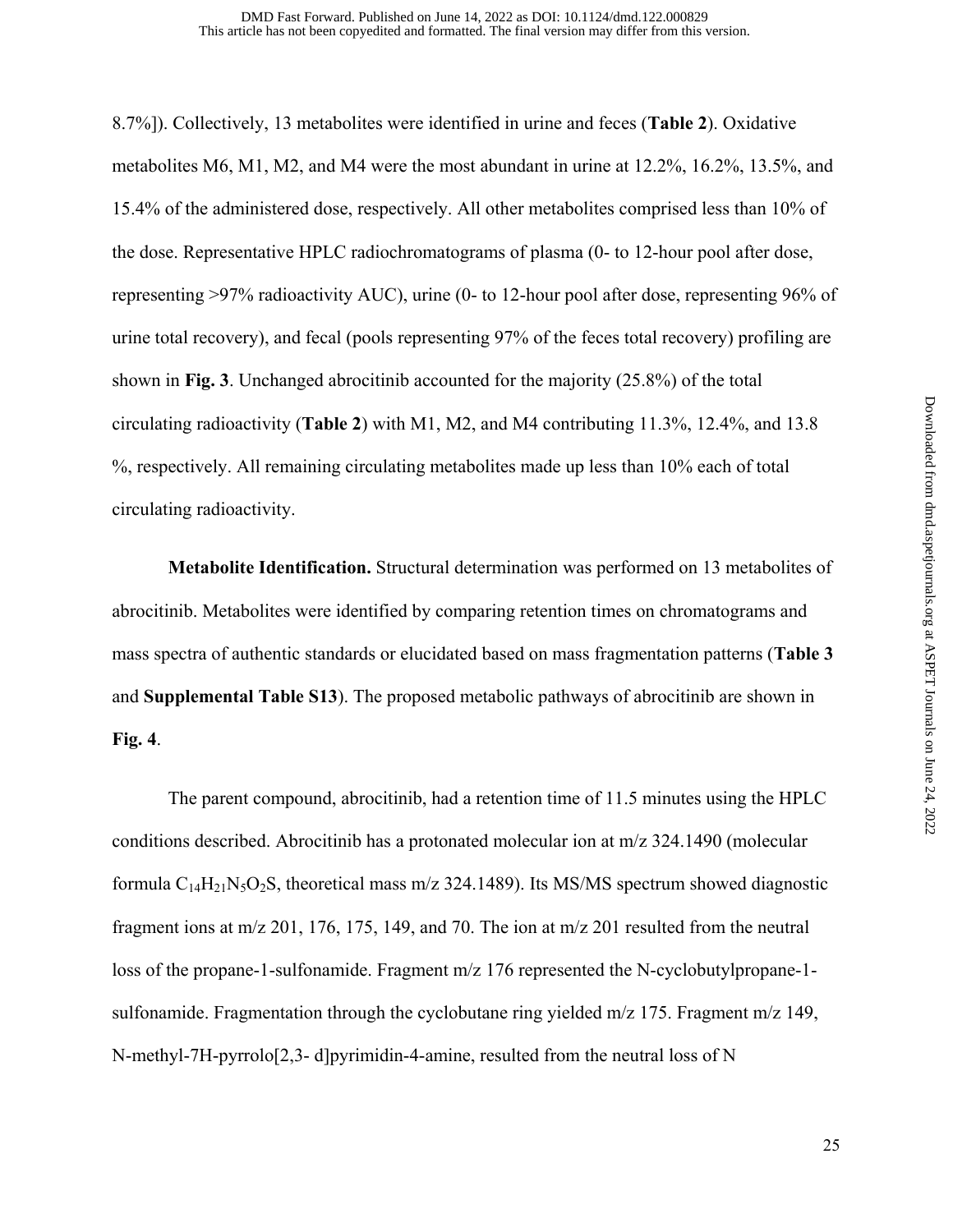cyclobutylpropane-1-sulfonamide, whereas fragment m/z 70 represented the cyclobutanamine ion.

 **Metabolite M6.** M6 is a minor metabolite in plasma (3.4% of the radioactivity in the circulation) and was identified in urine (14.7%) and in fecal homogenate (8.3%) from profiled radioactivity. The amount of dose excreted as M6 in urine and fecal homogenate was 12.2% and 0.8%, respectively. M6 (molecular formula  $C_{14}H_{19}N_5O_5S$ , theoretical mass m/z 370.1180, observed mass m/z 370.1179), was 46 mass units greater than parent and had a retention time of 3.4 minutes on HPLC. Fragmentation of the molecular ion yielded m/z 217, 165, and 70. Fragment m/z 217 represented the neutral loss of propane-1-sulfonamide and the addition of 16 mass units to the N-cyclobutyl-N-methyl-7H-pyrrolo[2,3-d]pyrimidin-4-amine. Fragment m/z 70, cyclobutanamine, remained intact. The remaining increase of 30 mass units was suggested to occur on the propane through di-oxidation and reduction.

 NMR analysis of M6 (**Supplemental Fig. S1**) isolated from pooled 0- to 12-hour human urine supported formation of a carboxylic acid on the methyl group of the propyl side chain; it also supported formation of an amide carbonyl and a methylene at the 6' and 5' positions of the pyrrolo pyrimidine ring, respectively. The methyl group was absent in the 1H spectrum of M6; in the homonuclear correlation spectroscopy (COSY) spectrum, cross peaks were observed between positions H18 ( $\delta$  = 3.07 ppm) and H21 ( $\delta$  = 2.31 ppm). Formation of the acid was further confirmed in the Heteronuclear Multiple Bond Correlation (HMBC) spectrum, which revealed cross peaks from both H18 and H21 into a carbon with a chemical shift value of 172.5 ppm, likely corresponding to the acid carbonyl (C22). Methines corresponding to the 6' and 5' positions of the pyrrolo pyrimidine ring were both absent in the 1H spectrum of M6 and a new methylene at the 5' position (1H/ 13C  $\delta$  = 3.8/35.6 ppm) was observed. The HMBC spectrum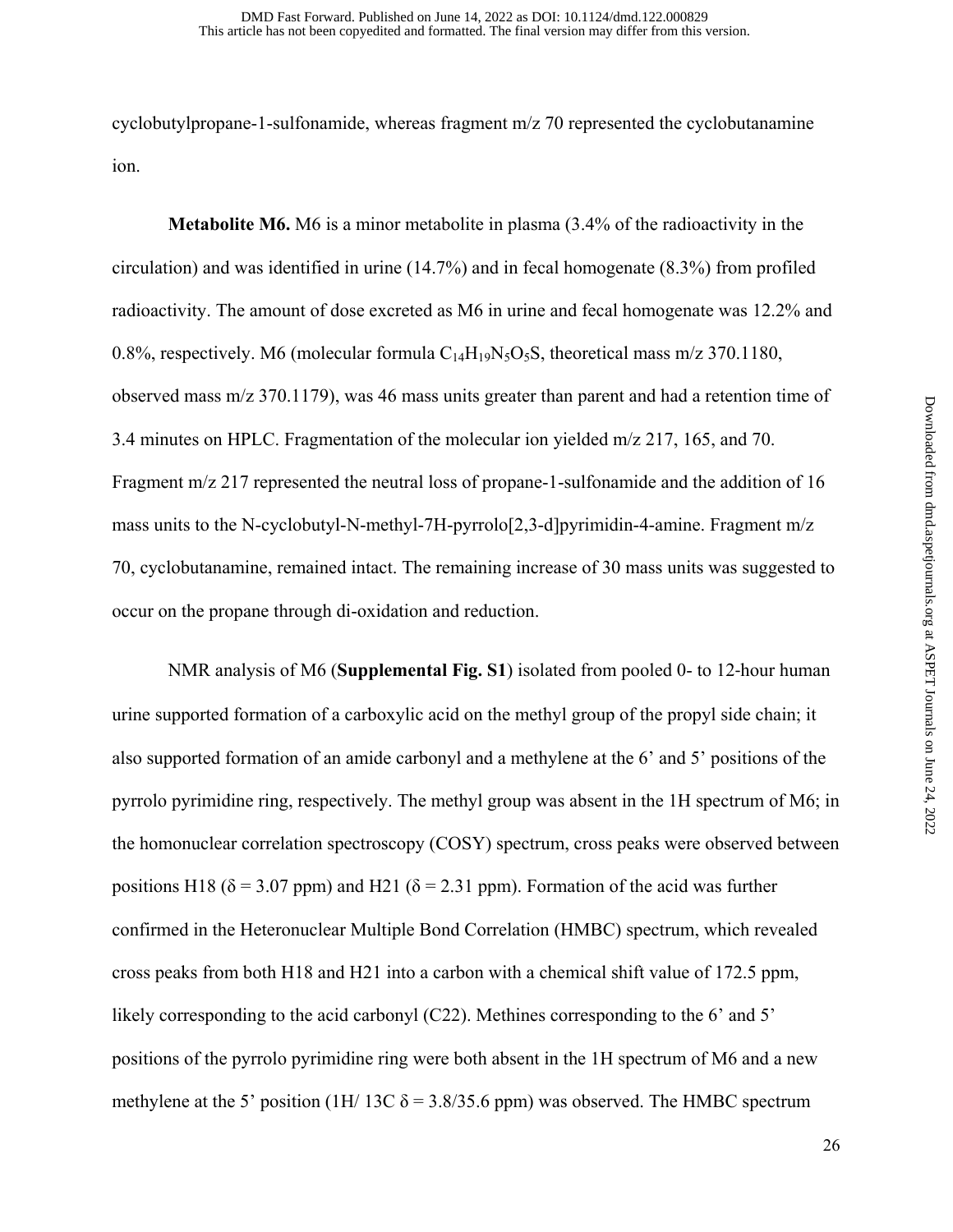revealed a cross peak between the newly formed methylene at the 5' position (H9) into a carbon resonance at 175.2 ppm, suggesting the presence of an amide carbonyl at the 6' position (C8). Additional cross peaks in both COSY and HMBC spectra as well as resonances observed in the heteronuclear single quantum coherence spectrum (data not shown) indicated the rest of the molecule remained unmodified with respect to parent drug.

 **Metabolite 340-5.** 340-5 was defined as a minor metabolite in plasma (1.0% of the radioactivity in the circulation). The amount of dose excreted as 340-5 in urine and fecal homogenate was 0.4 % and 0.2%, respectively. The deformylated carboxylic acid metabolite, 340-5 (molecular formula  $C_{13}H_{17}N_5O_4S$ , theoretical mass m/z 340.1074, observed mass m/z 340.1074), was 16 mass units greater than parent and had a retention time of 4.9 minutes on HPLC. Fragmentation of the molecular ion yielded m/z 296, 218, 201, 175, 149, and 70. Fragment m/z 296 represented the neutral loss of 44 atomic mass units, which is diagnostic for the loss of COOH from the remaining ethane group. All other fragments were identical to the parent compound. Fragment m/z 218 represents the intact N-methyl-N-(7H-pyrrolo[2,3 d]pyrimidin-4-yl)cyclobutane-1,3-diamine portion of the molecule. All other fragments were identical to the parent compound.

 **Metabolite 372-1.** 372-1 is a minor metabolite in plasma (2.5% of the radioactivity in the circulation). The amount of dose excreted as 372-1 in urine and fecal homogenate was 0.7 % and 0.2%, respectively. The tri-hydroxylated metabolite, 372-1 (molecular formula  $C_{14}H_{21}N_5O_5S$ , theoretical mass m/z 372.1336, observed mass m/z 372.1334), was 48 mass units greater than parent and had a retention time of 5.0 minutes on HPLC. Fragmentation of the molecular ion yielded m/z 176 and 70. Fragment m/z 176 represented the intact N cyclobutylpropane-1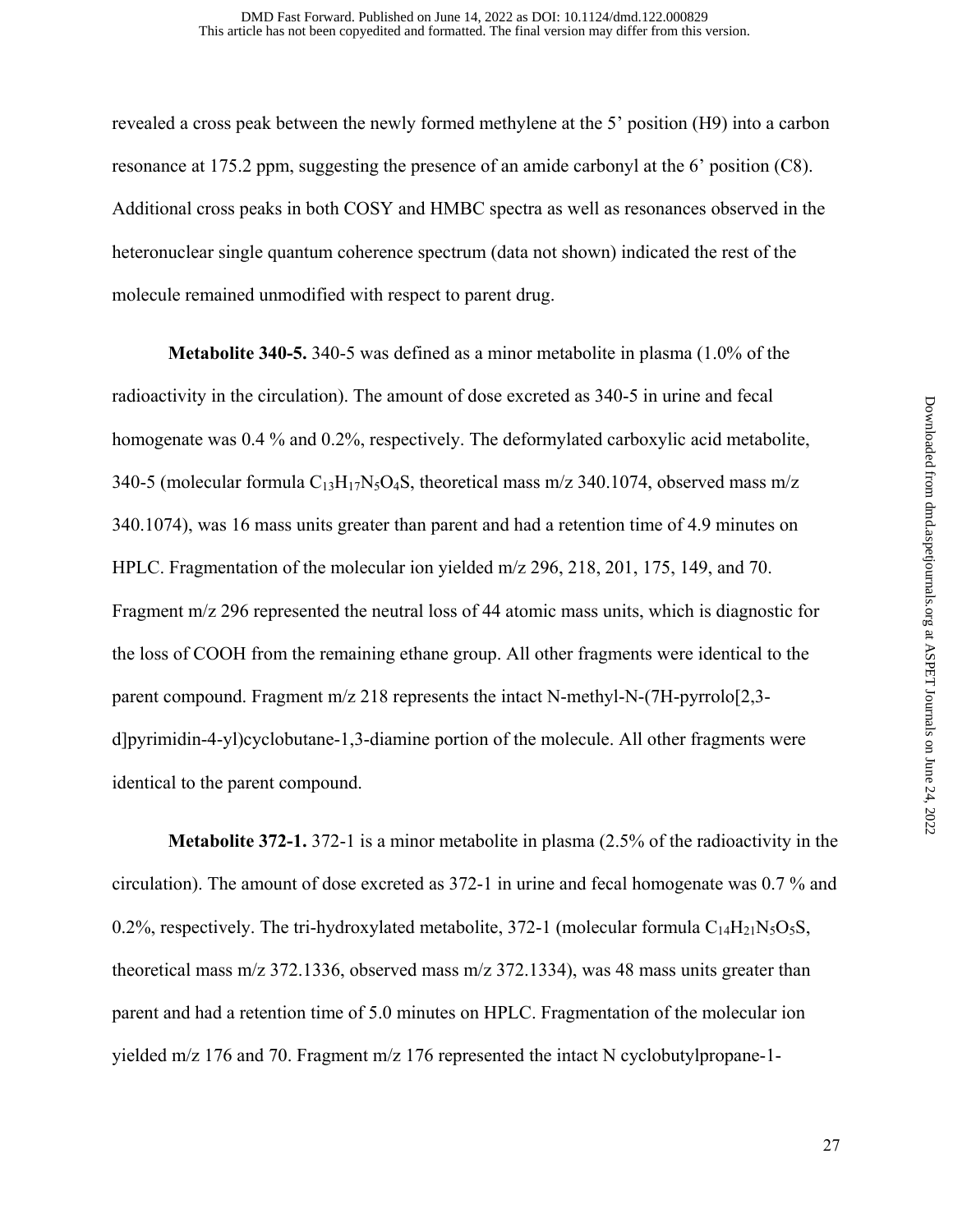sulfonamide, indicating that each oxidation was taking place on the N-methyl-7H-pyrrolo[2,3 d]pyrimidin-4-amine.

 **Metabolite M7.** M7 was defined as a minor metabolite in plasma (4.6% of the radioactivity in the circulation). The amount of dose excreted as M7 in urine and fecal homogenate was 5.6% and 1.5%, respectively. The carboxylic metabolite, M7 (PF-06737821, 354-1) (molecular formula  $C_{14}H_{19}N_5O_4S$ , theoretical mass m/z 354.1231, observed mass m/z 354.1230), was 30 mass units greater than parent and had a retention time of 5.2 minutes on HPLC. Fragmentation of the molecular ion yielded m/z 218, 201, 175, 149, and 70. Fragment m/z 201 represented unchanged N-cyclobutyl-N-methyl-7H-pyrrolo[2,3-d]pyrimidin-4-amine. NMR analysis of M7 (**Supplemental Fig. S2**) isolated from pooled 0- to 12-hour human urine supported formation of a carboxylic acid on the methyl group of the propyl side chain. The methyl group was absent in the 1H spectrum of 354-1, whereas in the COSY spectrum cross peaks were observed between positions H18 ( $\delta$  = 3.12 ppm) and H21 ( $\delta$  = 2.40 ppm). Formation of the acid was further confirmed in the HMBC spectrum, which revealed cross peaks from both H18 and H21 into a carbon with a chemical shift value of 172.5 ppm, likely corresponding to the acid carbonyl (C22). Additional cross peaks in both COSY and HMBC spectra as well as resonances observed in the heteronuclear single quantum coherence spectrum (data not shown) indicated the rest of the molecule remained unmodified with respect to parent drug.

 **Metabolite M8.** M8 is a minor metabolite in plasma (1.4% of the radioactivity in the circulation). The amount of dose excreted as M8 in urine was 1.3%. The di-hydroxylated metabolite, M8 (PF-07055039, 356-1) (molecular formula  $C_{14}H_{21}N_5O_4S$ , theoretical mass m/z 356.1387, observed mass m/z 356.1387), was 32 mass units greater than parent and had a retention time of 5.8 minutes on HPLC. Fragmentation of the molecular ion yielded m/z 217,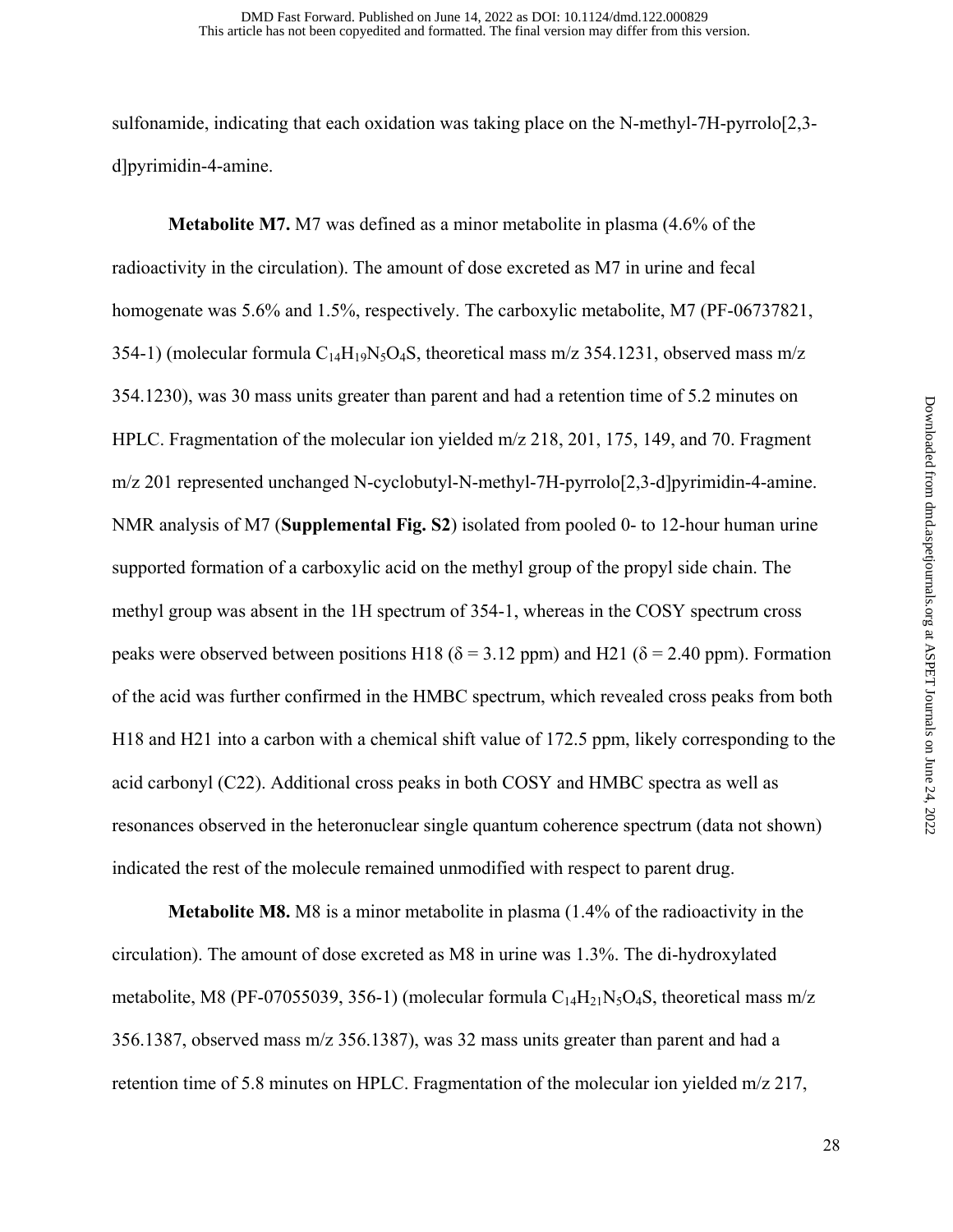165, and 70, which represented the proposed hydroxylation of the 7H-pyrrolo[2,3-d]pyrimidin-4 ylium group. The remaining hydroxylation was proposed to be located on the propyl group. Fragmentation was identical to the synthetic reference standard.

 **Metabolite 358-1.** 358-1 was defined as a minor metabolite in plasma (2.0% of the radioactivity in the circulation). The amount of dose excreted as 358-1 in urine and fecal homogenate was 1.1 % and 0.1%, respectively. 358-1 (molecular formula  $C_{14}H_{23}N_5O_4S$ , theoretical mass m/z 358.1544, observed mass m/z 358.1543) was 34 mass units greater than parent, which represented the result of hydroxylation and hydrolysis. It had a retention time of 6.1 minutes on HPLC. Fragmentation of the molecular ion yielded m/z 217, 176, 165, and 70. Fragment m/z 176 represented the intact N-cyclobutylpropane-1-sulfonamide. Fragment m/z 183 represented the N-methyl-7Hpyrrolo[ 2,3-d]pyrimidin-4-amine with the addition of 34 mass units. The ions m/z 217 and 165 represented the loss of water and dehydration with the intact hydroxyl group on the 7H-pyrrolo<sup>[2]</sup>, 3-d]pyrimidin-4-ylium group.

 **Metabolite 356-1a.** 356-1a was defined as a minor metabolite in plasma (1.5% of the radioactivity in the circulation). The amount of dose excreted as 356-1a in urine and fecal homogenate was 1.7% and 0.2%, respectively. The di-hydroxylated metabolite, 356-1a (molecular formula  $C_{14}H_{21}N_5O_4S$ , theoretical mass m/z 356.1387, observed mass m/z 356.1386), was 32 mass units greater than parent and had a retention time of 6.4 minutes on HPLC. Fragmentation of the molecular ion yielded m/z 217, 191, 165, and 70. The ion m/z 165 represented the proposed hydroxylation of the 7H-pyrrolo[2,3-d]pyrimidin-4-ylium group. The ion m/z 192 represented the proposed hydroxylation of the N-cyclobutylpropane-1-sulfonamide group.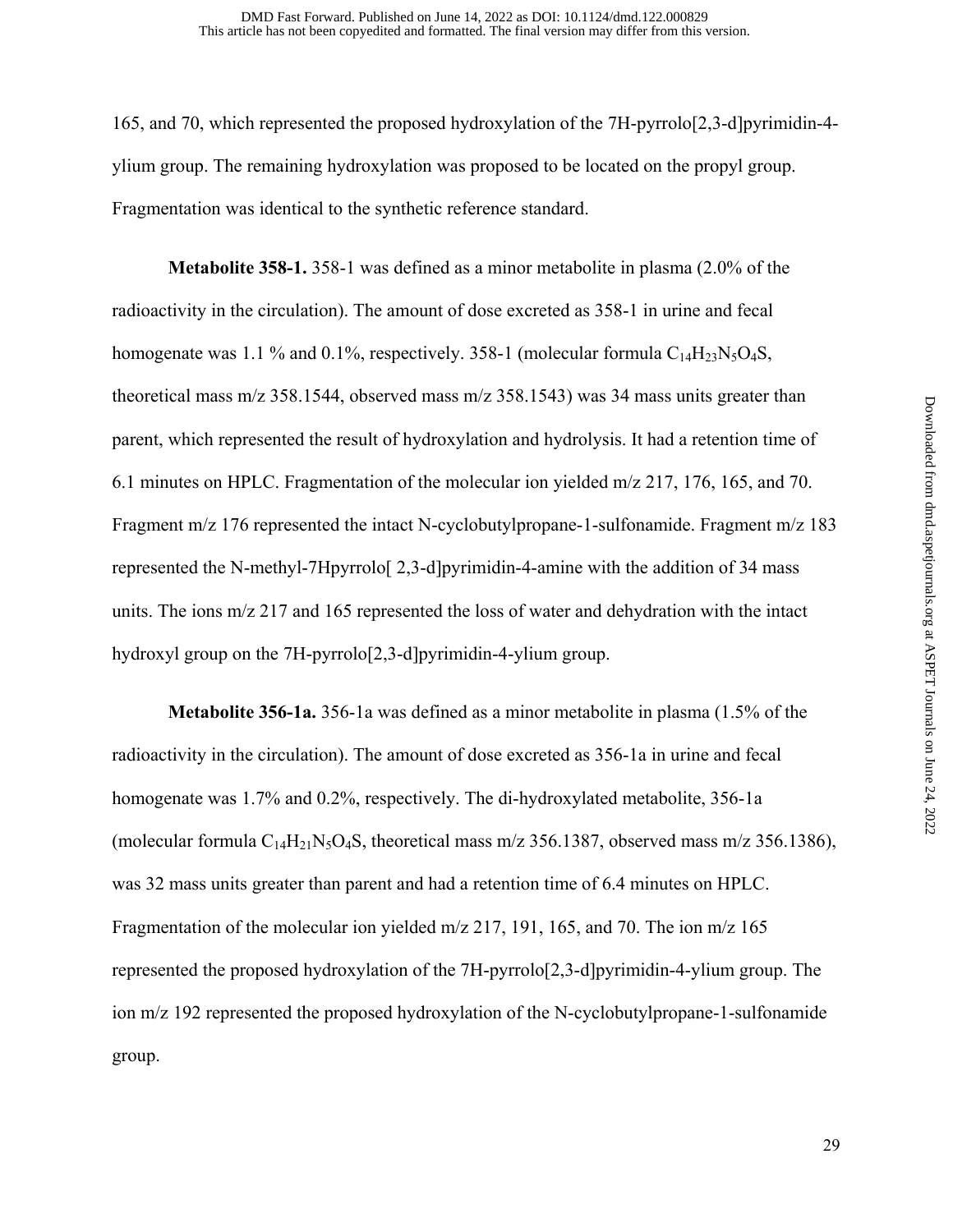**Metabolite 356-2.** 356-2 was defined as a minor metabolite in plasma (1.5% of the radioactivity in the circulation). The amount of dose excreted as 356-2 in urine and fecal homogenate was 3.3% and 0.6%, respectively. The di-hydroxylated metabolite, 356-2 (molecular formula  $C_{14}H_{21}N_5O_4S$ , theoretical mass m/z 356.1387, observed mass m/z 356.1385), was 32 mass units greater than parent and had a retention time of 6.5 minutes on HPLC. Fragmentation of the molecular ion yielded m/z 233, 207, 181, and 70. The ions m/z 233 and 181 represented the proposed di-hydroxylation of the 7H-pyrrolo[2,3-d]pyrimidin-4-ylium group.

 **Metabolite M1.** M1 was defined as a major metabolite in plasma (11.3% of the radioactivity in the circulation). The amount of dose excreted as M1 in urine and fecal homogenate, was 16.2% and 1.7%, respectively. The hydroxylated metabolite, M1 (molecular formula  $C_{14}H_{21}N_5O_3S$ , theoretical mass m/z 340.1438, observed mass m/z 340.1438), was 16 mass units greater than parent and had a retention time of 7.6 minutes on HPLC. Fragmentation of the molecular ion yielded ions m/z 218, 175, 149, and 70, all identical to the parent molecule. Fragmentation was identical to the synthetic reference standard.

 **Metabolite M2.** Both M2 and M3 are coeluting enantiomers. The abundance of the individual enantiomers was determined using both UHPLC and chiral chromatography. M2 was defined as a major metabolite in plasma (12.4% of the radioactivity in the circulation). The amount of dose excreted as M2 in urine and fecal homogenate was 13.5% and 0.5%, respectively. Hydroxylated M2 (molecular formula  $C_{14}H_{21}N_5O_3S$ , theoretical mass m/z 340.1438, observed mass m/z 340.1438) and M3 (molecular formula  $C_{14}H_{21}N_5O_3S$ , theoretical mass m/z 340.1438) are 16 mass units greater than parent. M2 had a retention time of 8.5 minutes on HPLC. Fragmentation of the molecular ion yielded ions m/z 201, 175, 149, and 70,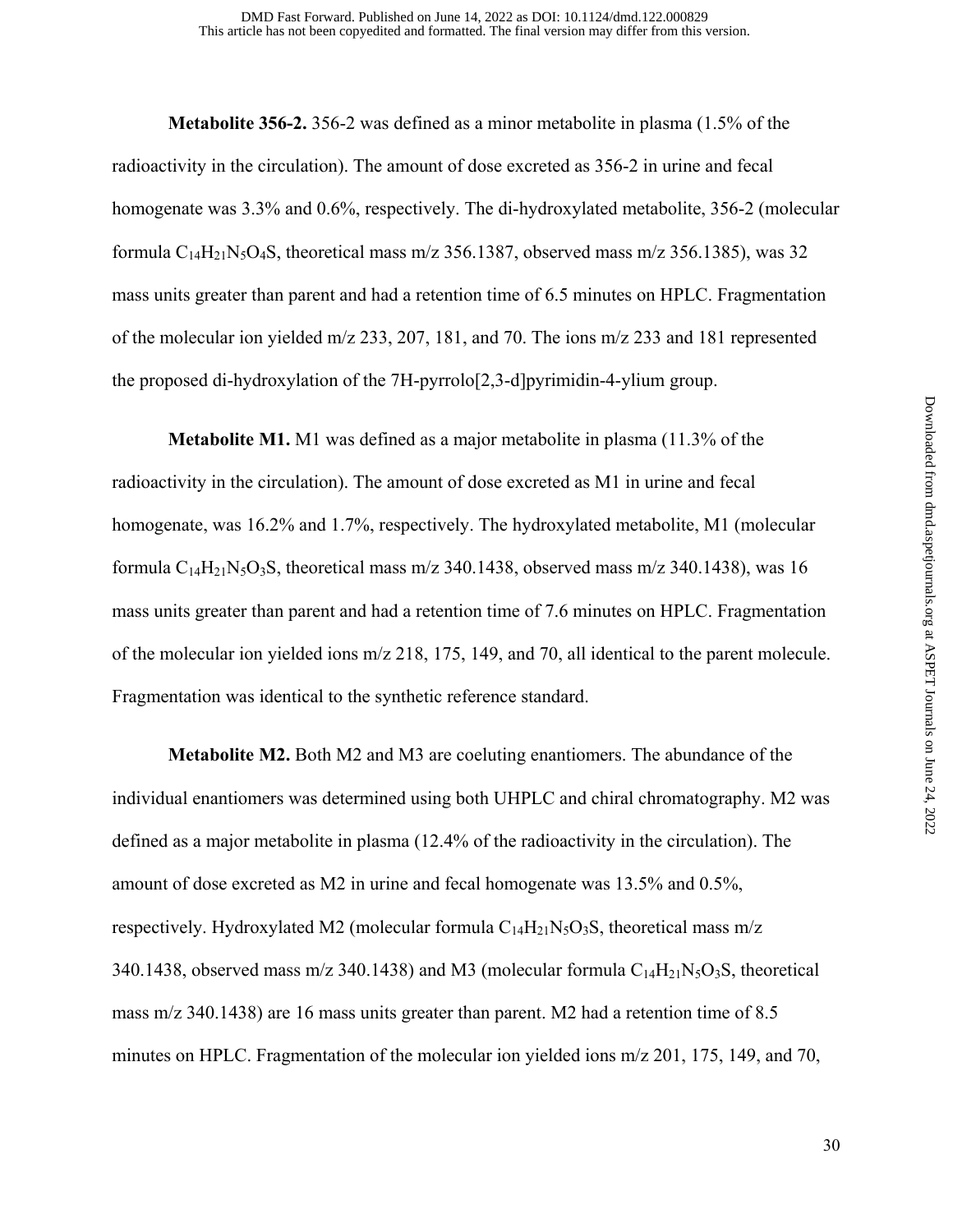which are all identical to the parent molecule. Fragmentation was identical to the synthetic reference standard.

 **Metabolite M3.** M3 was defined as a minor metabolite in plasma (4.8% of the radioactivity in the circulation). The amount of dose excreted as M3 in urine and fecal homogenate was 4.5% and 0.3%, respectively. Fragmentation of the molecular ion yielded ions m/z 201, 175, 149, and 70, all identical to the parent molecule. Fragmentation was identical to the synthetic reference standard.

 **Metabolite M4.** M4 was defined as a major metabolite in plasma (13.8% of the radioactivity in the circulation). The amount of dose excreted as M4 in urine and fecal homogenate was 15.4% and 0.3%, respectively. The oxidized metabolite, M4 (PF-07054874, 340-4), (molecular formula  $C_{14}H_{21}N_5O_3S$ , theoretical mass m/z 340.1438, observed mass m/z 340.1438) was 16 mass units greater than parent. This metabolite co-eluted with M5. It had a retention time of 10.0 minutes on HPLC. Fragmentation of the molecular ion yielded m/z 217, 191, 176, 165, and 70. Fragmentation was identical to the synthetic reference standard.

 **Metabolite M5.** M5 was defined as a minor metabolite in plasma (0.4% of the radioactivity in the circulation). The amount of dose excreted as M5 in urine was 0.3% and was not detected in fecal homogenate. The N-desmethylated metabolite, M5, (molecular formula  $C_{13}H_{19}N_5O_2S$ , theoretical mass m/z 310.1332, observed mass m/z 310.1332) was 14 mass units less than parent, and had a retention time of 10.0 minutes on HPLC. This metabolite co-eluted with M4. Fragmentation of the molecular ion yielded m/z 187, 161, and 135 (**Table 3**). Fragmentation was identical to the synthetic reference standard. The abundance of co-eluting M4 and M5 were determined using the mass spectrometry, peak areas of reference standards at a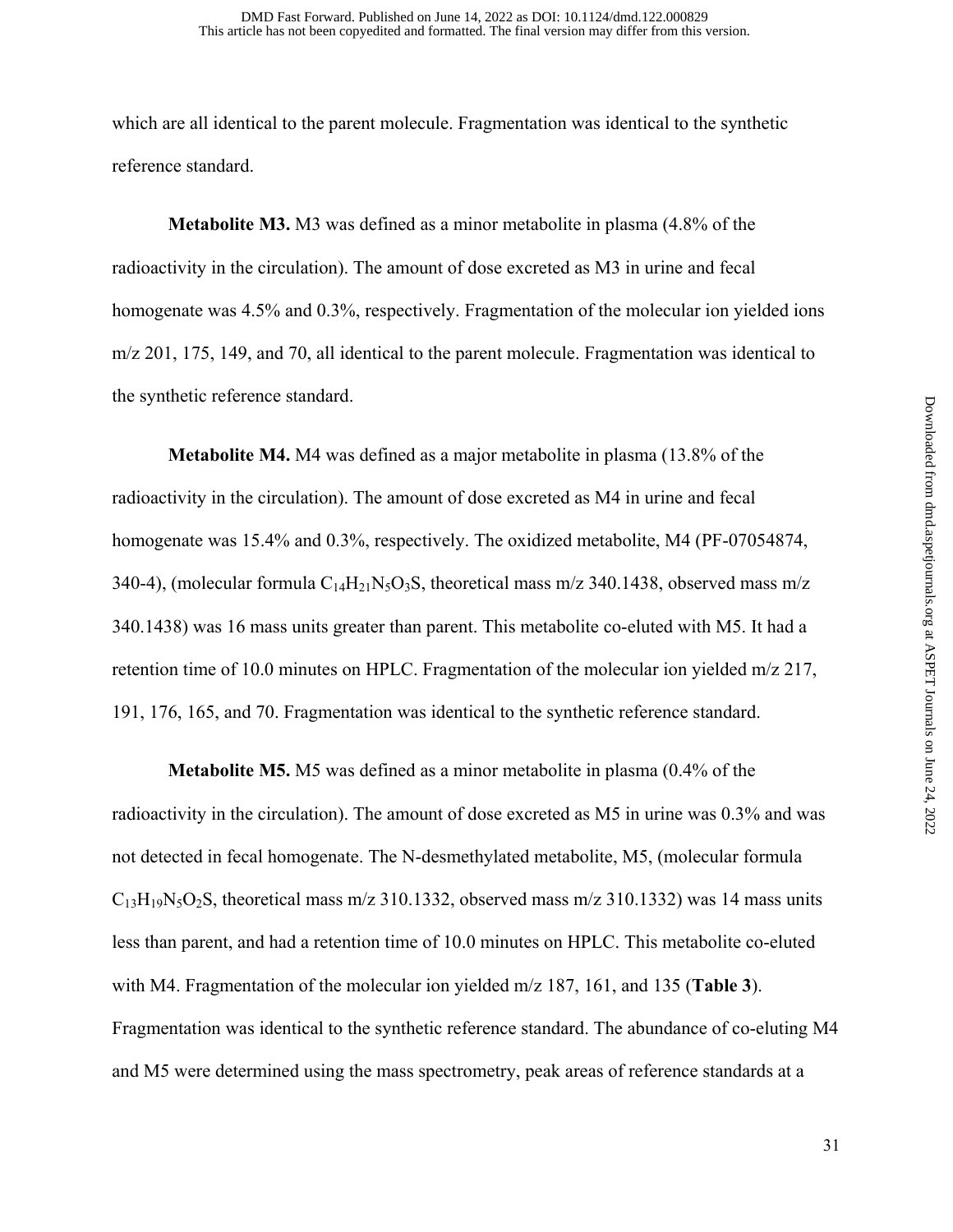single concentration. These peak areas were used to calibrate the abundance of M4 and M5 in the pooled plasma, urine, and feces sample extract profiles. The estimated mass ratio of M4 to M5 was determined to be 38.4, 49.4, and 13.3 for pooled plasma, urine, and fecal homogenate extracts, respectively. The combined  $\int^{14}C$ ] peak area for the pooled plasma extracts, pooled urine, and pooled fecal homogenate extracts was 14.2, 19.2, and 3.6%, respectively. The calculated individual contribution of  $\int^{14}C$ ] peak area for each metabolite (M4/M5) in pooled plasma extracts was 13.8/0.4%, in pooled urine, 18.8/0.4%, and in pooled fecal homogenate extracts, 3.3/0.3%.

 **CYP Phenotyping.** The primary metabolites of abrocitinib were quantitated following a 30-minute incubation of  ${}^{14}C$ -abrocitinib with human hepatocytes for determination of fractional contribution to total clearance. The resulting radiochromatogram is presented in **Supplemental Fig. S3** and the percentage of total radioactivity associated with the formation of metabolites is presented in **Table 4**. Based on the percentage of total radioactivity observed at the 30-minute time point, the respective fractional clearance  $(f_{CL})$  values were 0.390 for M1, 0.288 for M2/M3, 0.247 for M4, 0.0240 for M7, 0.011 for 358-1 0.011 for 372-1, and 0.0291 for 149. Since M7 is likely a secondary metabolite of M1 (**Fig. 4**), the contribution of M7 metabolism was combined into the M1 route. Metabolites 358-1 and 372-1 are likely secondary metabolites of M4 (**Fig. 4**), therefore the contributions were combined into the M4 route. The final  $f_{CL}$  values for the 4 metabolic pathways characterized were 0.414 for M1, 0.288 for M2/M3, 0.269 for M4, and 0.0291 for 149. The proportion of metabolism attributed to CYP activity from these 4 pathways totaled 1.0.

Enzyme kinetic parameters and intrinsic clearance values determined for the formation of M1, M2/M3, and M4 from abrocitinib metabolism in human liver microsomes are listed in **Table**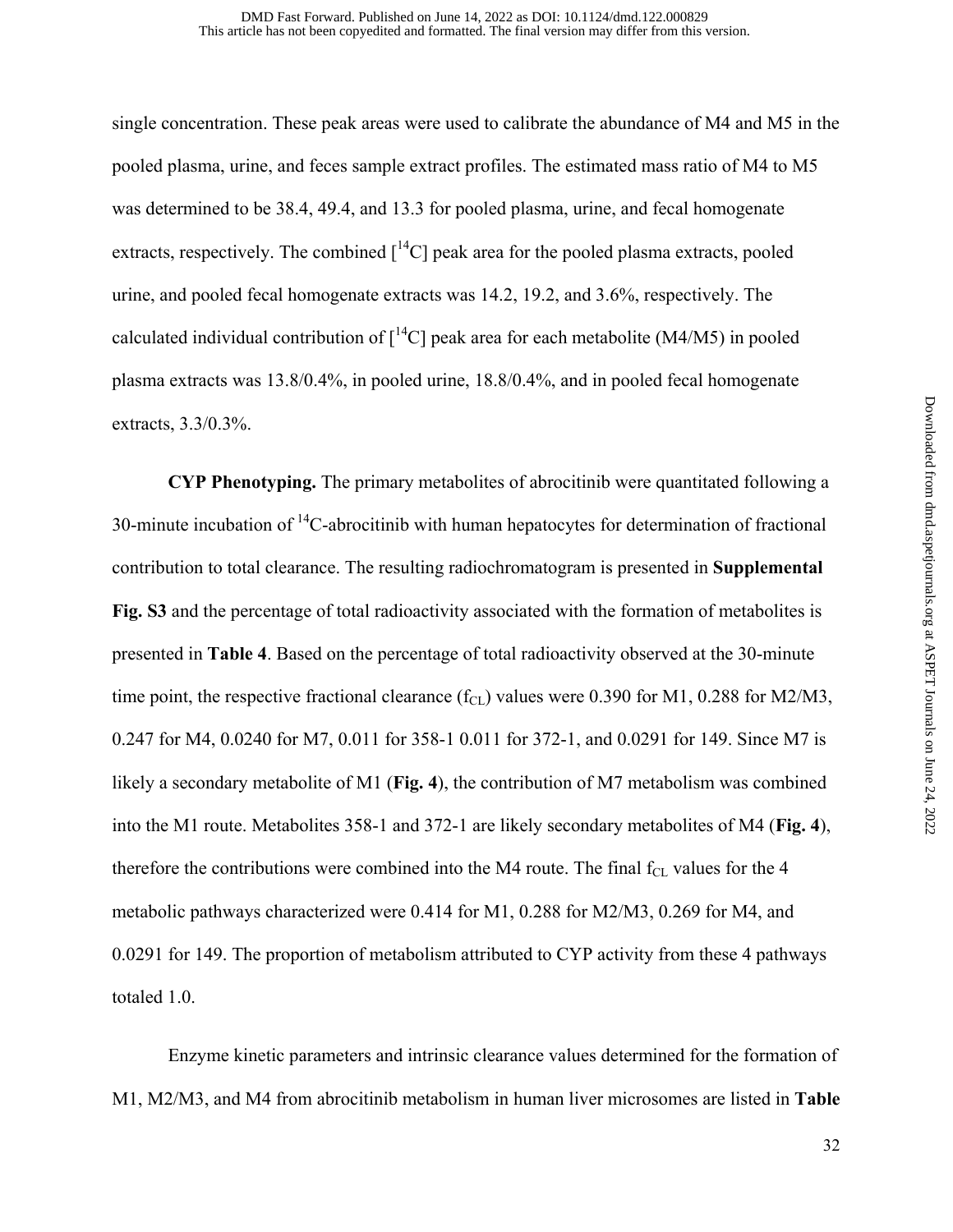**5** and associated data are presented graphically in **Supplemental Fig. S4**. Kinetic parameters for metabolite 149 could not be determined. Visual inspection of the Eadie-Hofstee plots for the M1, M2/M3, and M4 reaction rate data demonstrated nonlinear profiles consistent with substrate inhibition. For all 3 metabolites, a Michaelis-Menten equation with substrate inhibition was selected for the determination of enzyme kinetic parameters. Based on these kinetic parameters, the respective M1, M2/M3, and M4 CL<sub>int,app</sub> values were 0.187, 0.294, and 1.70  $\mu$ L/min/mg and  $CL_{int,app,sc}$  values were 0.176, 0.278, and 1.60 mL/min/kg. The total  $CL_{int,app,sc}$  of three major metabolites for abrocitinib was 2.05 mL/min/kg.

 The results of CYP selective chemical inhibition on the metabolism of abrocitinib in human hepatocytes are presented in **Table 6**. The metabolic formation rates of M1, M2/M3, and M4 were primarily inhibited in the presence of PPP (2B6), tienilic acid (2C9), esomeprazole (2C19), and troleandomycin (3A). After scaling, formation of metabolite M1 was inhibited  $16\%$ by PPP (2B6), 24% by tienilic acid, 52% by esomeprazole, and 8.0 % by troleandomycin. Formation of metabolite M2/M3 was inhibited 45% by tienilic acid and 55% by esomeprazole. M4 was inhibited 25% by tienilic acid, 57% by esomeprazole, and 18% by troleandomycin. A summary of the abrocitinib CYP assignment is presented in **Table 6**. After normalizing for  $f_{CL}$ for each metabolic pathway, the fraction of metabolic clearance of abrocitinib catalyzed by CYP2C19, 2C9, 3A4, and 2B6 were 0.53, 0.30, 0.11, and 0.066, respectively.

 **In Vitro Pharmacology.** The enzyme potency of abrocitinib and the oxidative metabolites M1, M2, and M4 was assessed against four JAK isoforms using enzymatic assays at 1 mM adenosine triphosphate (**Table 7**). Abrocitinib was more potent against JAK1 vs JAK2 or TYK2 and demonstrated little potency for JAK3 ( $IC_{50}$  >10,000 nM). M1 and M2 exhibited a similar potency and selectivity profile as abrocitinib. The  $IC_{50}$  values for M4 with all 4 JAK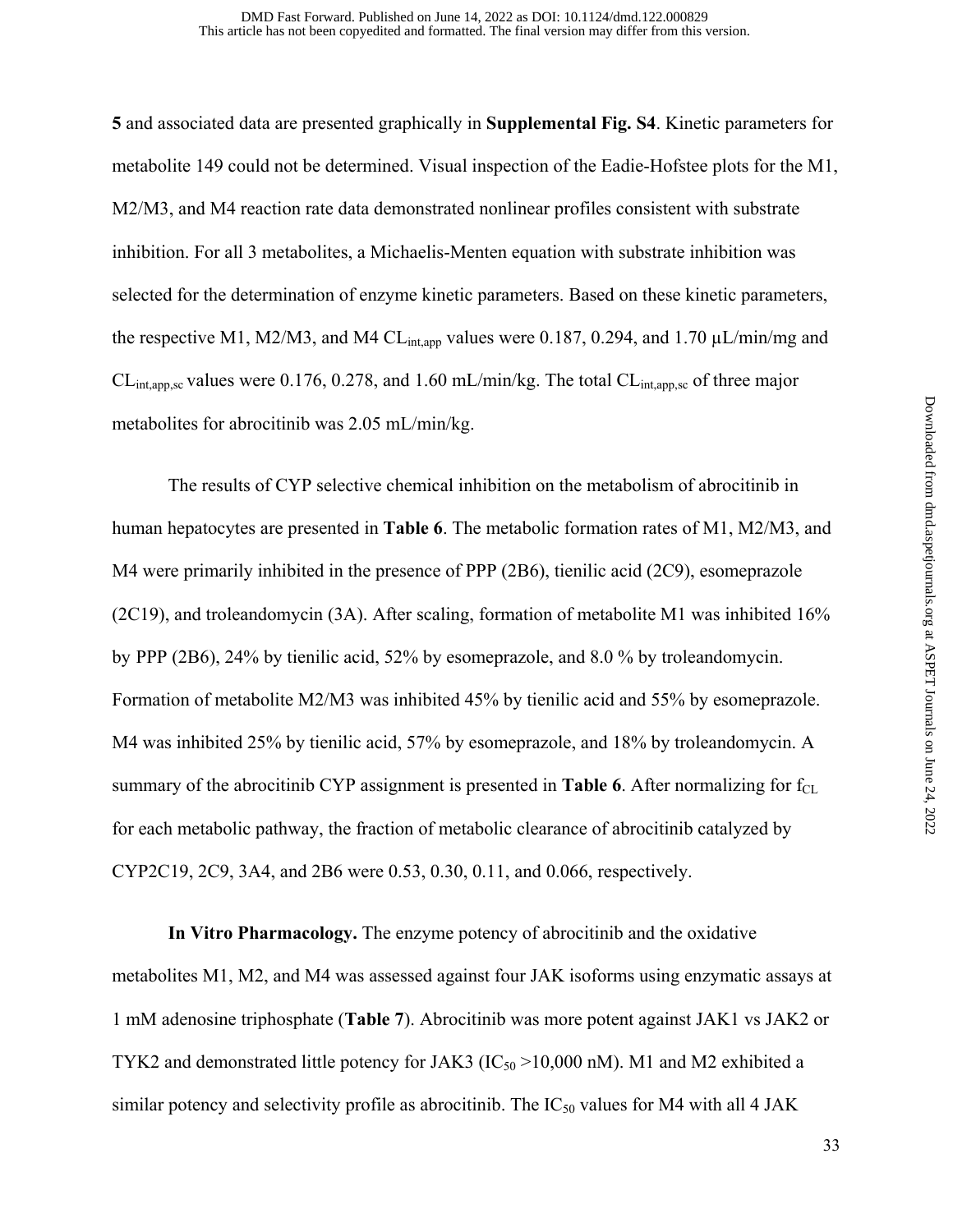isoforms were >10,000 nM. Therefore, the circulating metabolites M1 and M2 are active metabolites that may contribute to the overall pharmacology of abrocitinib, whereas M4 is pharmacologically inactive.

The cellular potency of abrocitinib, M1, and M2 was evaluated by measuring the inhibition of phosphorylation of STATs following stimulation with various cytokines in human whole blood (represented as total and unbound  $IC_{50}$ ), human keratinocytes, and THP-1 cells  $(IC_{50}$  values considered unbound) (**Table 8**). Abrocitinib was much more potent against cytokines that transduce their signals via JAK1-dependent pathways with IC50 values ranging from 40.0 nM for IL-31-induced STAT3 phosphorylation to 1690 nM (unbound 569 nM) for IFNγ-induced STAT1 phosphorylation when compared to cytokines that transduce signals via JAK1-independent pathways with IC50 values ranging from 7180 nM (unbound 2420 nM) for EPO-induced STAT5 phosphorylation to >16,500 nM (unbound >5550 nM) for IL-23̶induced STAT3 phosphorylation. Like abrocitinib, M1 and M2 inhibited JAK1-dependent signaling pathways more potently than JAK1-independent signaling pathways. In addition, the relative selectivity or potency rank order across cytokine inhibition was similar between abrocitinib, M1, and M2.

The fraction unbound in plasma for each active drug species was determined to be 0.36 for abrocitinib, 0.63 for M1, and 0.71 for M2. The blood/plasma ratios for each drug species were determined to be 1.07 for abrocitinib, 1.13 for M1, and 1.27 for M2. Blood binding parameters were used to convert whole blood pharmacology potency values into unbound values (**Table 8**).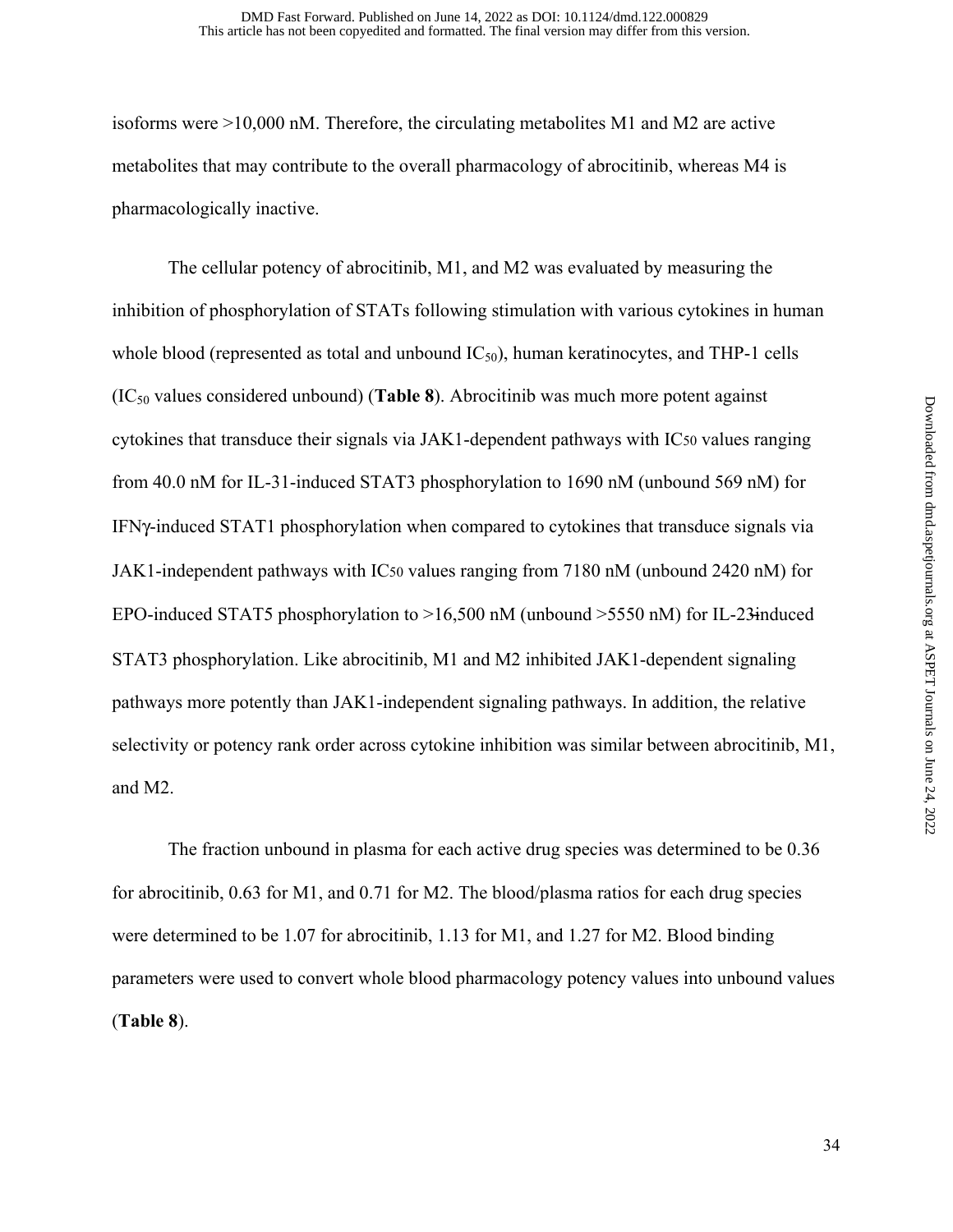### **Discussion**

 In this report, the pharmacokinetics and metabolism of abrocitinib were evaluated in healthy human participants. Recovery of the radiolabeled dose was ~95% indicating that the disposition of abrocitinib was well characterized. Oral absorption of abrocitinib was >90% and rapid with peak concentrations observed at  $\approx 0.5$  hour, despite being identified as an MDR1 and BCRP efflux substrate. Absolute oral bioavailability was determined to be  $~60\%$  and elimination  $t_{1/2}$  ~2 hour. Systemic clearance was observed to be 64.2 L/h and steady state volume of distribution was 100 L. Clinical experience with abrocitinib has shown dose-proportional oral pharmacokinetics over a range of 30 to 400 mg, which supports linearity of parent and metabolite profiles. The  $t_{1/2}$  of both abrocitinib and total radioactivity profiles was similar, indicating formation rate limited kinetics of metabolites. Following a single oral dose of abrocitinib, the major circulating component of drug-related material in plasma was abrocitinib  $(\sim 26\%)$ , followed by 3 mono-hydroxylated metabolites (M1, M2, and M4) at >10%. However, following multiple daily dosing of abrocitinib to steady state, analytical measurement of metabolites indicated that M2 and M4 were observed at >10%, with M1 being considered minor at  $\leq$ 10% (data on file).

 Disposition profiles indicated oxidative metabolism as the major pathway of clearance for abrocitinib, whereas the renal route of elimination was minor at <1%. All the metabolites of abrocitinib were consistent with oxidative CYP450 metabolism with no observed evidence of direct conjugative mechanisms. In vitro phenotyping indicated multiple CYP enzymes involved in the metabolism of abrocitinib with hepatic  $f_m$  assignments of 0.53 for CYP2C19, 0.30 for CYP2C9, 0.11 for CYP3A4, and ~0.06 for CYP2B6. These in vitro results are in agreement with the impact of strong CYP2C19 inhibition by fluvoxamine and fluconazole on the exposure of co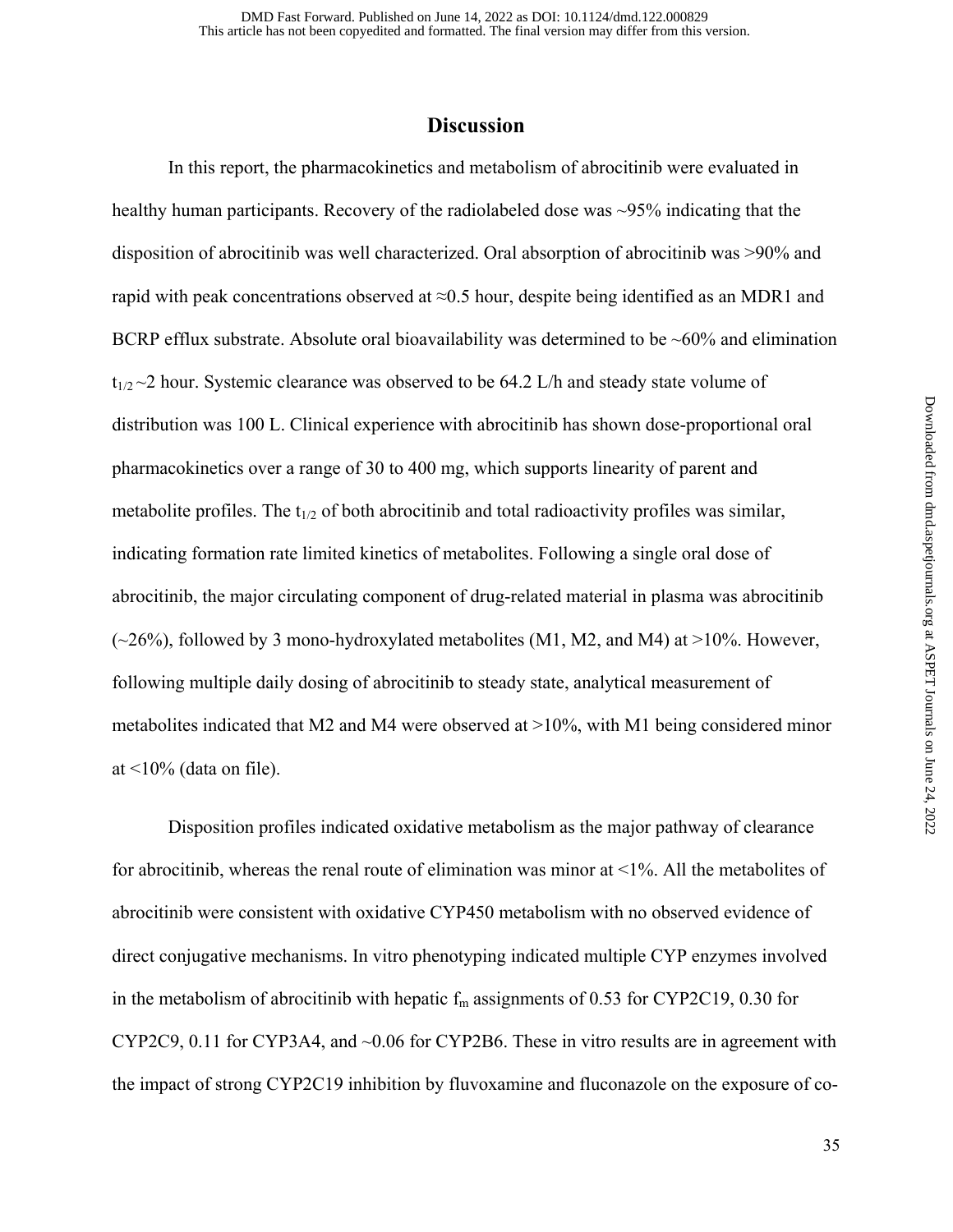administered abrocitinib (Wang X et al., 2022). Collectively, a mass balance model was assembled for abrocitinib and is shown in **Fig. 5**.

In contrast to abrocitinib, renal elimination was observed as the major pathway of excretion for metabolites. The  $f_m$  of renal elimination was estimated to be 0.74 for M1, 0.94 for M2, and 0.93 for M4 based on clinical observation (Wang EQ et al., 2021a). Active renal clearance was predicted to be >80% for each of the metabolites, with the balance from passive filtration ( $f_u \times$  glomerular filtration rate), based on estimates of metabolite exposure in plasma and total amount excreted in urine (total renal clearance = mass in urine/AUC). In vitro profiling showed that each of the primary metabolites was a substrate for the OAT3 transporter (internal data). A clinical study with the OAT3 inhibitor probenecid and co-administered abrocitinib showed an  $AUC_{\text{inf}}$  increase of approximately 2-fold for each of the metabolites in plasma (M1 1.8-fold; M2 2.2-fold; M4 2.2-fold) (Wang X et al., 2022).

 Abrocitinib and its metabolites M1 and M2 were pharmacologically active at inhibiting cytokine signaling through JAK1 heterodimer pairs (ie, JAK1/JAK2, JAK1/TYK2, and JAK1/JAK3), whereas M4 was inactive. The relative JAK selectivity was similar among abrocitinib, M1, and M2. Clinical assessment of the contribution of abrocitinib, M1, and M2 to circulating plasma pharmacology based on steady-state AUC and relative potency (Leclercq et al., 2009) indicated respective percentages of  $\sim 60\%$ ,  $\sim 10\%$ , and  $\sim 30\%$  (data on file). Dose adjustment of abrocitinib in the context of drug-drug interaction and in special populations (renal/hepatic impairment) will be based on the total contribution of abrocitinib, M1, and M2 pharmacology (i.e., total active moiety) (Wang et al., 2021a; Wang et al., 2021b; Wang X et al., 2022).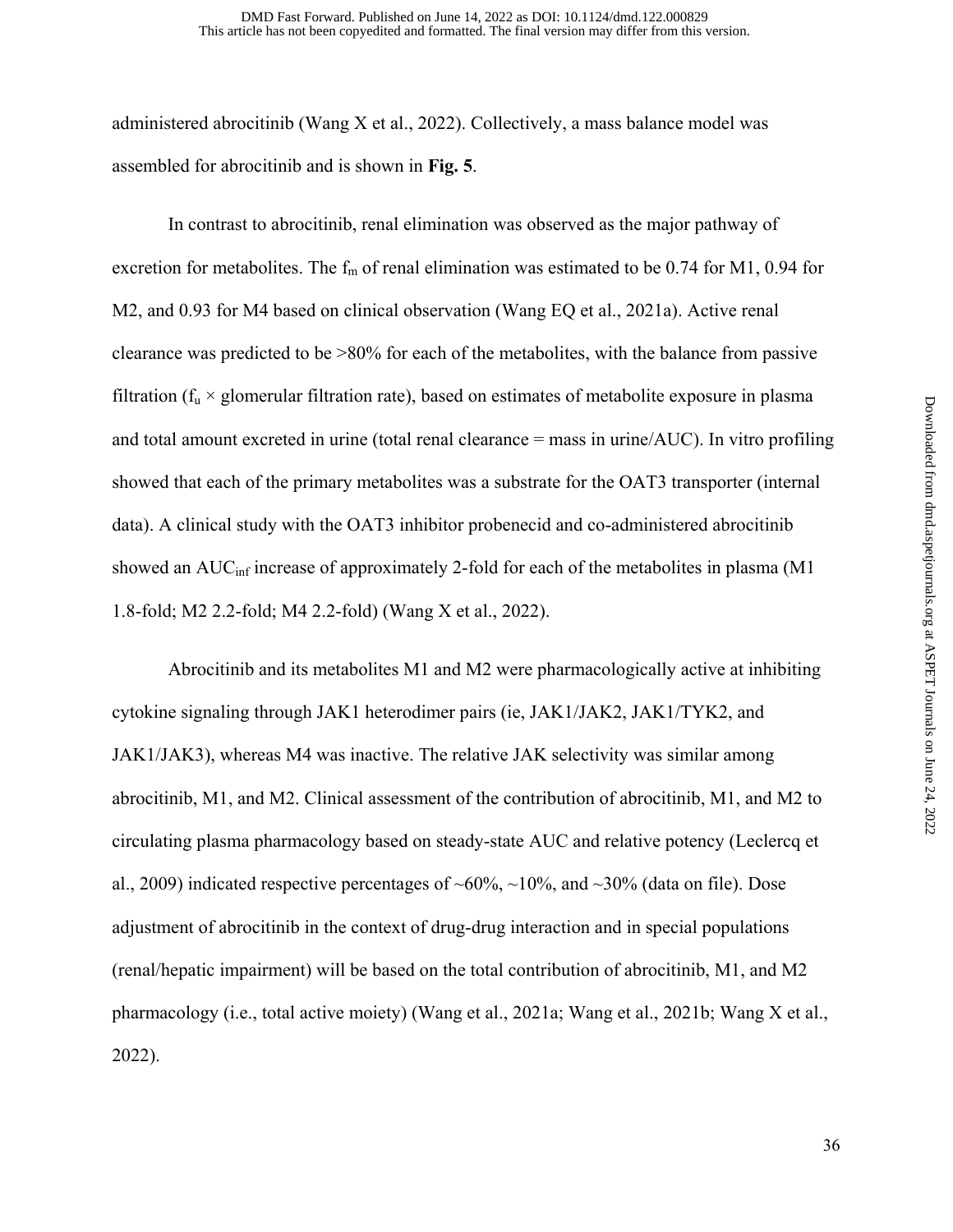In summary, these study results provide an important and comprehensive characterization of abrocitinib pharmacokinetics, metabolism, and clearance mechanisms as well as disposition and pharmacology of major metabolites. Furthermore, the disposition characterization of abrocitinib and its major metabolites has been consistent with clinical experience in drug-drug interaction studies and special populations.

#### **Acknowledgements**

The authors would like to thank Xin Yang for technical assistance associated with in vitro CYP phenotyping and Rianne A.F. de Ligt, Esther van Duijn, and Wouter Vaes from TNO for their contributions towards the metabolite profiling work. Editorial support under the guidance of authors was provided by Marianna Johnson, PhD, at ApotheCom, San Francisco, CA, USA, and was funded by Pfizer Inc., New York, NY, USA, in accordance with Good Publication Practice (GPP3) guidelines (*Ann Intern Med.* 2015;163:461-464).

#### **Author Contributions**

Participated in research design: Bauman, Doran, King-Ahmad, Sharma, Walker, J. Lin, T.H. Lin, Telliez, Tripathy, Goosen, Banfield, Malhotra, Dowty Conducted experiments: Bauman, Doran, King-Ahmad, Sharma, Walker, J. Lin, T.H. Lin, Telliez, Tripathy Contributed new reagents or analytic tools: None Performed data analysis: Bauman, Doran, King-Ahmad, Sharma, Walker, J. Lin, Tripathy, Goosen, Banfield, Dowty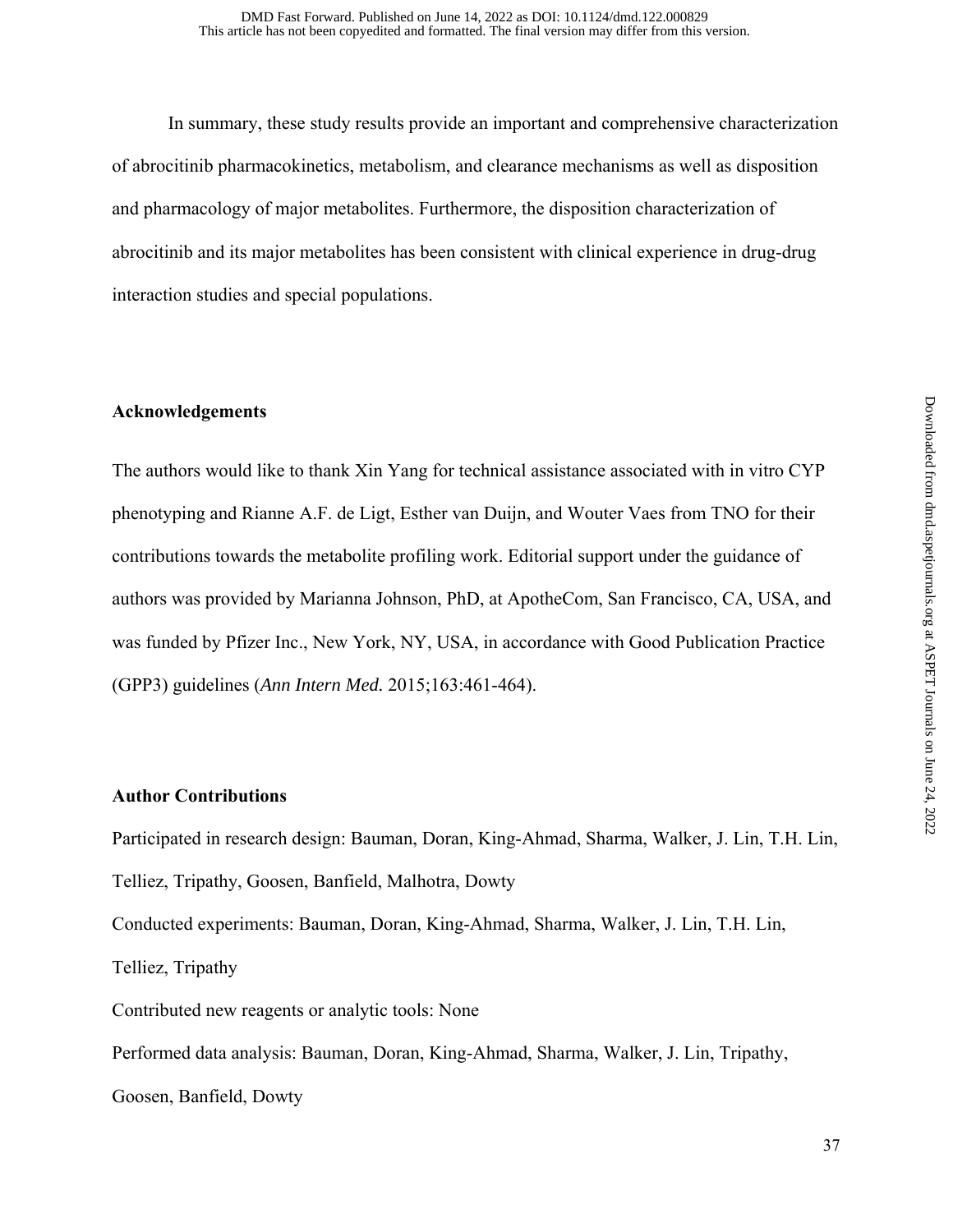Wrote or contributed to the writing of the manuscript: Bauman, Doran, T.H. Lin, Tripathy, Goosen, Banfield, Dowty

## **Conflict of interest**

All authors are employees and shareholders of Pfizer Inc.

### **Data sharing statement**

Upon request, and subject to review, Pfizer will provide the data that support the findings of this study. Subject to certain criteria, conditions and exceptions, Pfizer may also provide access to the related individual de-identified participant data. See https://www.pfizer.com/science/clinicaltrials/trial-data-and-results for more information.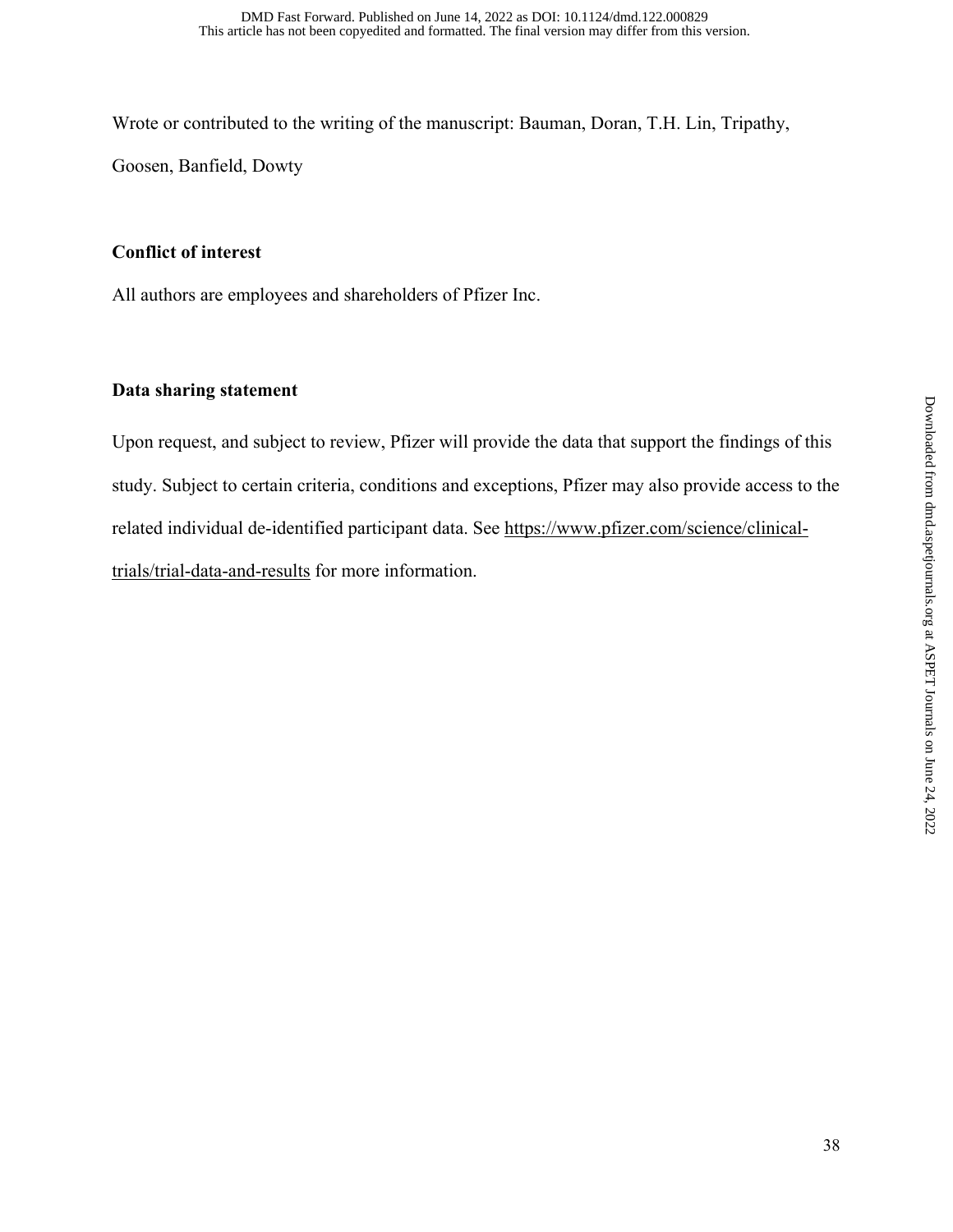## **Footnotes**

All authors are full-time employees of Pfizer Inc. The authors have no conflicts of interest that are directly relevant to this study. This was a Pfizer sponsored study and the work received no external funding.

**Reprint requests to:** 

Martin E. Dowty

Pfizer Inc.

1 Portland Street

Cambridge, MA 02139

Email: martin.dowty@pfizer.com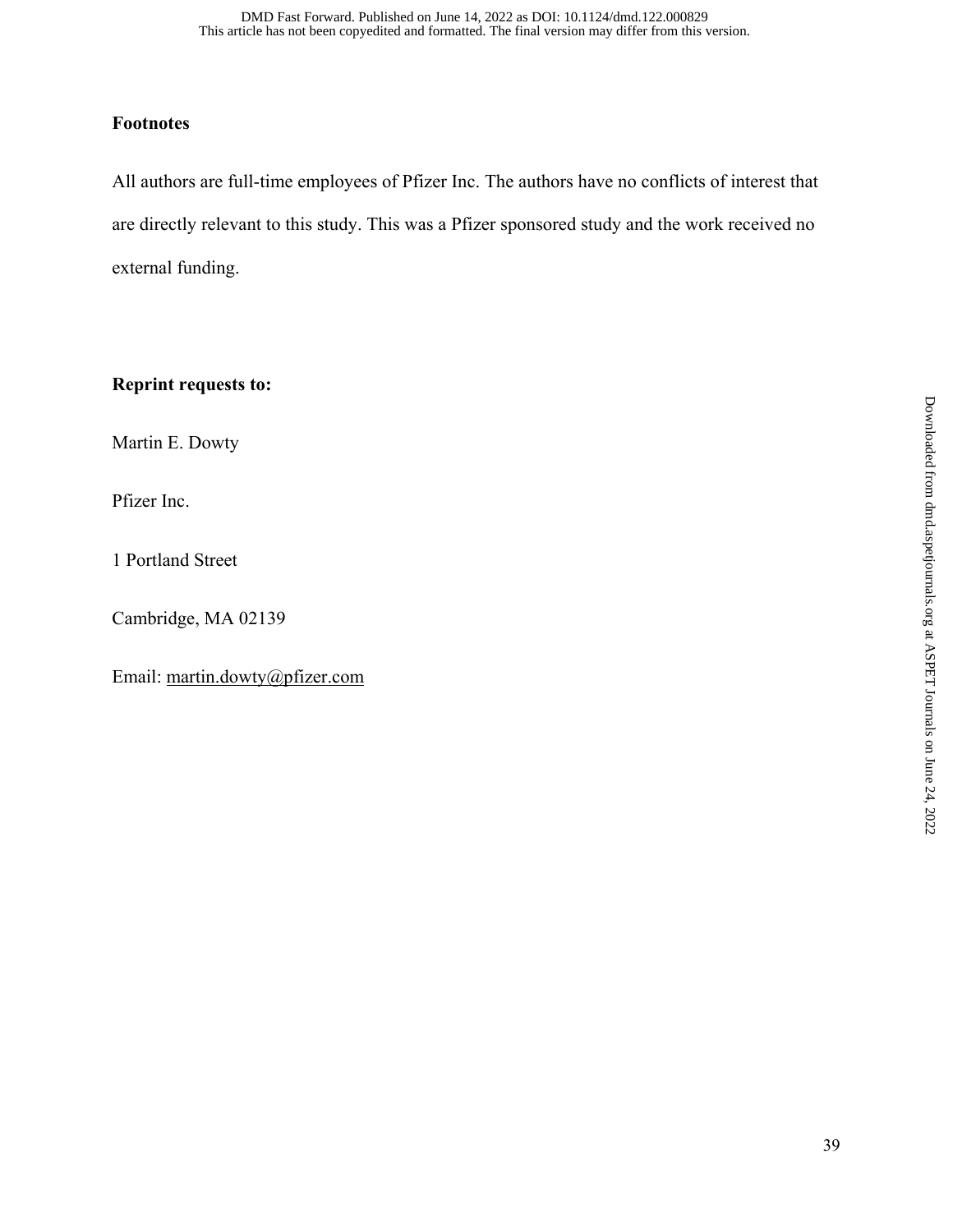#### **References**

Akada H, Akada S, Hutchinson RE, Sakamoto K, Wagner KU, and Mohi G (2014) Critical role of Jak2 in the maintenance and function of adult hematopoietic stem cells. *Stem Cells* **32**:1878-1889.

Bieber T, Simpson EL, Silverberg JL, Thaçi D, Paul C, Pink AE, Kataoka Y, Chu CY, DiBonaventura M, Rojo R, Antinew J, Ionita I, Sinclair R, Forman S, Zdybski J, Biswas P, Malhotra B, Zhang F, Valdez H, and JADE COMPARE investigators (2021) Abrocitinib versus placebo and dupilumab for atopic dermatitis. *N Engl J Med* **384**:1101-1112.

Dowty ME, Lin TH, Jesson MI, Hegan M, Martin DA, Katkade V, Menon S, and Telliez JB (2019) Janus kinase inhibitors for the treatment of rheumatoid arthritis demonstrate similar profiles of in vitro cytokine receptor inhibition. *Pharmacol Res Perspect* **7**:e00537.

Gooderham MJ, Forman SB, Bissonnette R, Beebe JS, Zhang W, Banfield C, Zhu L, Papacharalambous J, Vincent MS, and Peeva E (2019) Efficacy and safety of oral Janus kinase 1 inhibitor abrocitinib for participants with atopic dermatitis: A Phase 2 randomized clinical trial. *JAMA Dermatol* **155**:1371-1379.

Leclercq L, Cuyckens F, Mannens GSJ, de Vries R, Timmerman P, and Evans DC (2009) Which human metabolites have we MIST? Retrospective analysis, practical aspects, and perspectives for metabolite identification and quantification in pharmaceutical development. *Chem Res Toxicol* **22**:280-293.

Peeva E, Hodge MR, Kieras E, Vazquez ML, Goteti K, Tarabar SG, Alvey CW, and Banfield C (2018) Evaluation of a Janus kinase 1 inhibitor, PF-04965842, in healthy subjects: a phase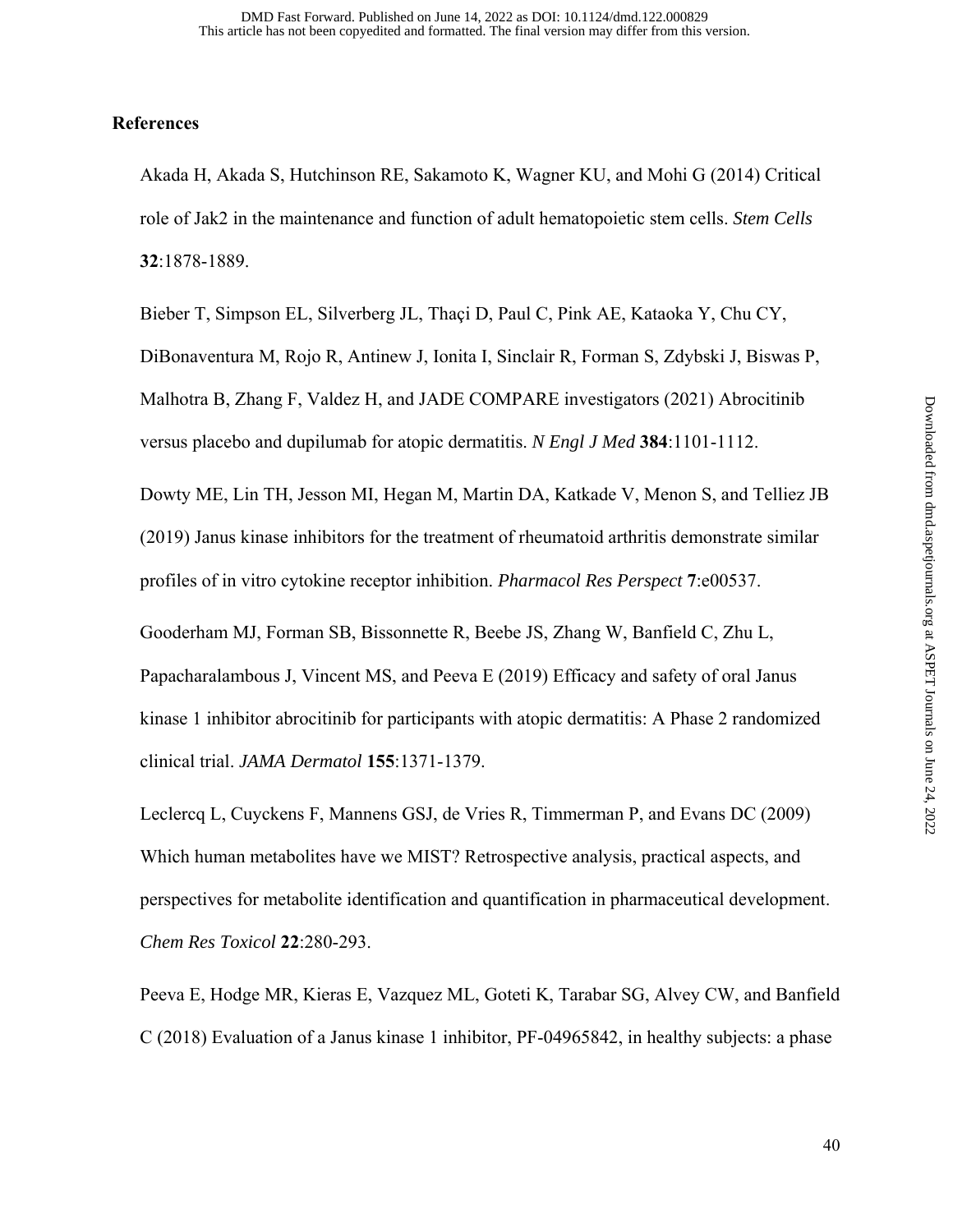1, randomized, placebo-controlled, dose-escalation study. *Br J Clin Pharmacol* **84**:1776- 1788.

Riccardi K, Lin J, Li Z, Niosi M, Ryu S, Hua W, Atkinson K, Kosa RE, Litchfield J, and Di L (2017) Novel method to predict in vivo liver-to-plasma  $K_{\text{puu}}$  for OATP substrates using suspension hepatocytes. *Drug Metab Dispos* **45**:576-580.

Silverberg JI, Simpson EL, Thyssen JP, Gooderham M, Chan G, Feeney C, Biswas P, Valdez H, DiBonaventura M, Nduaka C, and Rojo R (2020) Efficacy and safety of abrocitinib in subjects with moderate-to-severe atopic dermatitis: a randomized clinical trial. *JAMA Dermatol* **156**:863-873.

Simpson EL, Sinclair R, Forman S, Wollenberg A, Aschoff R, Cork M, Bieber T, Thyssen JP, Yosipovitch G, Flohr C, Magnolo N, Maari C, Feeney C, Biswas P, Tatulych S, Valdez H, and Rojo R (2020) Efficacy and safety of abrocitinib in adults and adolescents with moderate-to-severe atopic dermatitis (JADE MONO-1): a multicentre, double-blind, randomised, placebo-controlled, phase 3 trial. *Lancet* **396**:255-66.

Spracklin DK, Chen D, Bergman AJ, Callegari E, and Obach RS (2020) Mini-review: comprehensive drug disposition knowledge generated in the modern human radiolabeled ADME study. *CPT Pharmacometrics Syst Pharmacol* **9**:428-434.

Trier AM and Kim BS (2018) Cytokine modulation of atopic itch. *Curr Opin Immunol* **54**:7- 12.

van Duijn E, Sandman H, Grossouw D, Mocking JA, Coulier L, and Vaes WHJ (2014) Automated combustion accelerator mass spectrometry for the analysis of biomedical samples in the low attomole range. *Anal Chem* **86**:7635-7641.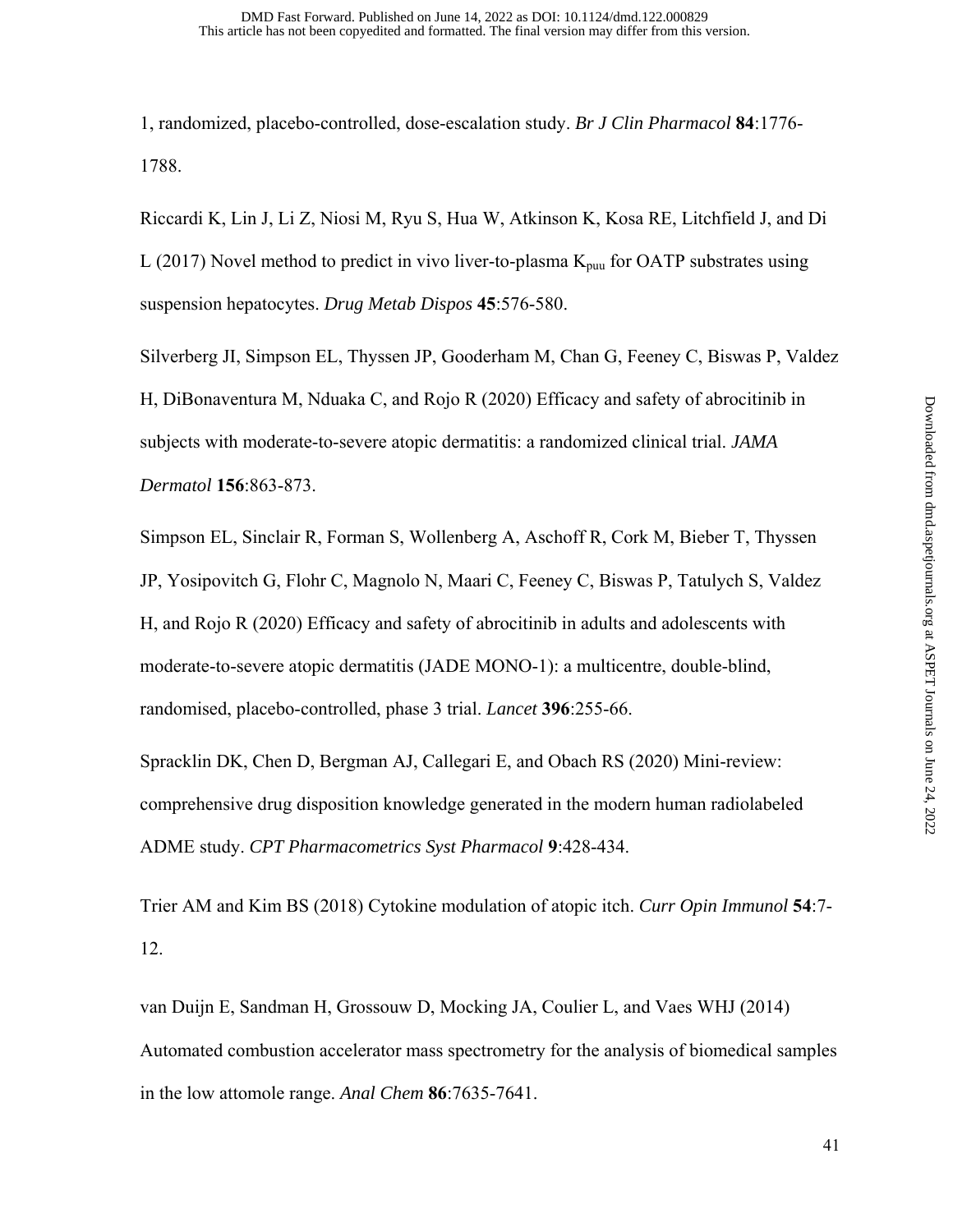Walsky RL, and Obach RS (2007) A comparison of 2-phenyl-2-(1-piperidinyl)propane (PPP), 1,1′,1″-phosphinothioylidynetrisaziridine (ThioTEPA), clopidogrel, and ticlopidine as selective inactivators of human cytochrome P450 2B6. *Drug Metab Dispos* **35**: 2053–2059.

Wang EQ, Le V, Winton JA, Tripathy S, Raje S, Wang L, Dowty ME, and Malhotra BK (2021a) Effects of renal impairment on the pharmacokinetics of abrocitinib and its metabolites. *J Clin Pharmacol* doi: 10.1002/jcph.1980.

Wang EQ, Le V, O'Gorman M, Tripathy S, Dowty ME, Wang L, and Malhotra BK (2021b) Effects of hepatic impairment on the pharmacokinetics of abrocitinib and its metabolites. *J Clin Pharmacol* **61**:1311-1323.

Wang X, Dowty ME, Wouters A, Tatulych S, Connell CA, Le VH, Tripathy S, O'Gorman MT, Winton JA, Yin N, Valdez H, and Malhotra BK (2022) Assessment of the effects of inhibition or induction of CYP2C19 and CYP2C9 enzymes, or inhibition of OAT3, on the pharmacokinetics of abrocitinib and its metabolites in healthy individuals. *Eur J Drug Metab Pharmacokinet*, In press.

Yang X, Atkinson K, and Di L (2016) Novel cytochrome P450 reaction phenotyping for lowclearance compounds using the hepatocyte relay method. *Drug Metab Dispos* **44**:460–465.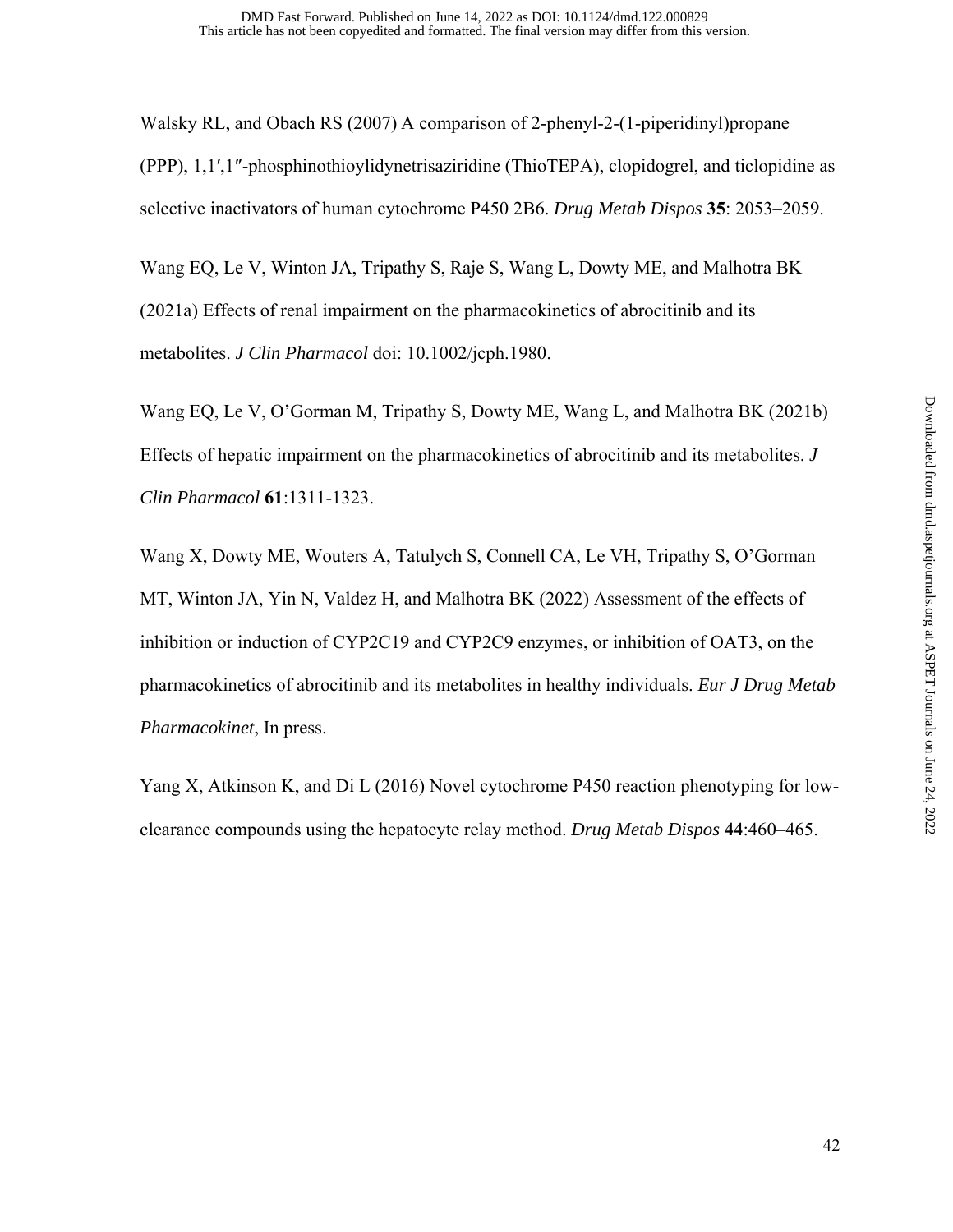#### **Fig. legends**

**Fig. 1**. Dose-normalized log mean (± standard deviation) plasma concentration-time profiles (linear inset) for abrocitinib ( $\circ$  = 200 mg oral and  $\blacksquare$  = 100 µg IV) and total radioactivity ( $\Delta$  = 80 μg oral) following single dose administration. IV, intravenous.

**Fig. 2.** Cumulative mean  $(\pm$  standard deviation) recovery of administered radioactivity in urine  $(85.0\% \pm 6.0\%)$  and feces  $(9.5\% \pm 0.5\%)$  following a single oral dose of 200 mg <sup>14</sup>C-abrocitinib (n=6). Total recovery was  $94.5\% \pm 5.9\%$ .

**Fig. 3.** Representative HPLC radiochromatograms of plasma (A), urine (B), and feces (C) following a single 200 mg dose of  ${}^{14}$ C-abrocitinib. HPLC, high performance liquid chromatography; M, metabolite.

**Fig. 4.** Proposed metabolic pathways of abrocitinib following oral administration. M, metabolite.

Fig. 5. Proposed mass balance model for abrocitinib following oral administration. CL<sub>p</sub>, plasma clearance; CLr, renal clearance; F, bioavailability;  $f_a f_g$ , fraction absorbed  $\times$  fraction surviving gut metabolism;  $f_m$ , fraction of metabolism;  $V_{ss}$ , steady state volume of distribution.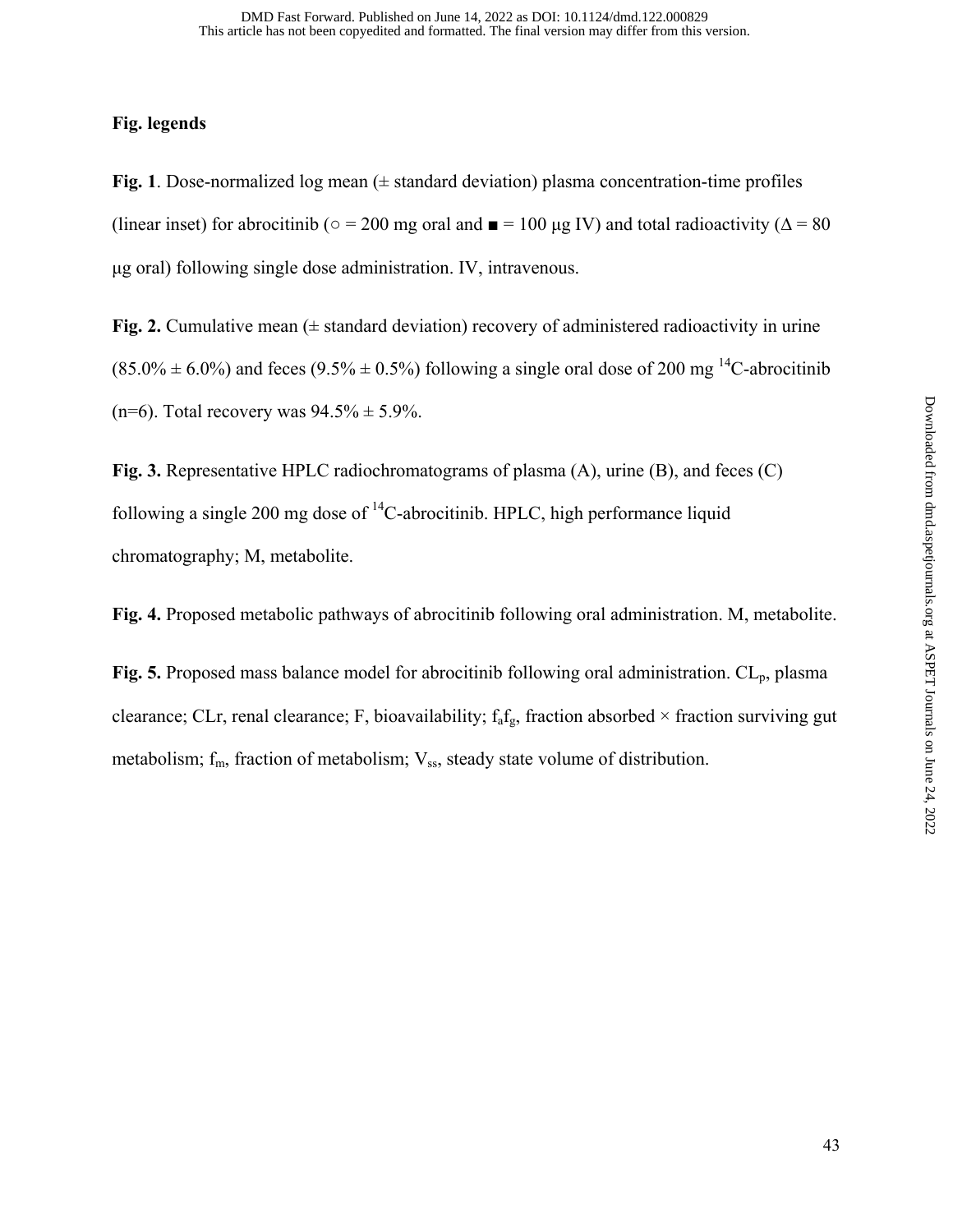| Parameter                            | $14C$ -Abrocitinib, <sup>a</sup> IV | Abrocitinib, Oral   |
|--------------------------------------|-------------------------------------|---------------------|
| Period                               | $\, {\bf B}$                        | $\bf{B}$            |
| Dose, mg                             | 0.1                                 | 200                 |
| Body weight, kg (SD)                 | 83.1 (13.7)                         | 83.1 (13.7)         |
| $AUC_{\text{inf}}, ng^* h/mL$        | 1.56(15)                            | 1850(35)            |
| $C_{\text{max}}$ , ng/mL             |                                     | 778 (45)            |
| $T_{\text{max}}$ , h (range)         |                                     | $0.50(0.5-2.0)$     |
| $t_{1/2}$ , h (SD)                   | 1.45(0.08)                          | 1.52(0.09)          |
| CL, L/h                              | 64.2 (14)                           |                     |
| $V_{ss}$ , L                         | 100(19)                             |                     |
| % Bioavailability $F^b$ (90% CI)     |                                     | 59.8 (45.9-77.8)    |
| <b>Urine Pharmacokinetics</b>        |                                     |                     |
| Parameter                            | Total <sup>14</sup> C PO            | Total ${}^{14}C$ IV |
| Period                               | $\boldsymbol{\mathsf{A}}$           | $\, {\bf B}$        |
| $%$ of <sup>14</sup> C dose in urine | 85.1(7)                             | 93.3(1)             |
| $\%$ $\rm{f_{a}f_{g}}^{c}$           | 91.3                                |                     |

## **Table 1.** Mean pharmacokinetic parameters for abrocitinib following IV and oral administration

Plasma pharmacokinetics were assessed during Period B using noncompartmental analysis of

concentration–time data. Geometric mean values (% coefficient of variation) except mean

body weight and  $t_{1/2}$  ( $\pm$  standard deviation) and median  $T_{\text{max}}$  (range).

<sup>a</sup>Period B dosing: abrocitinib, 200 mg, orally, followed by an intravenous dose of  $^{14}$ C-

abrocitinib (5 minutes infusion) at  $\approx$ 1 hour after oral dose.

 $b_{\text{O}}/b_{\text{O}} = 100\%$  x  $[AUC_{\text{po}}/AUC_{\text{iv}}] \times [Dose_{\text{iv}}/Dose_{\text{po}}]$ 

**Plasma Pharmacokinetics**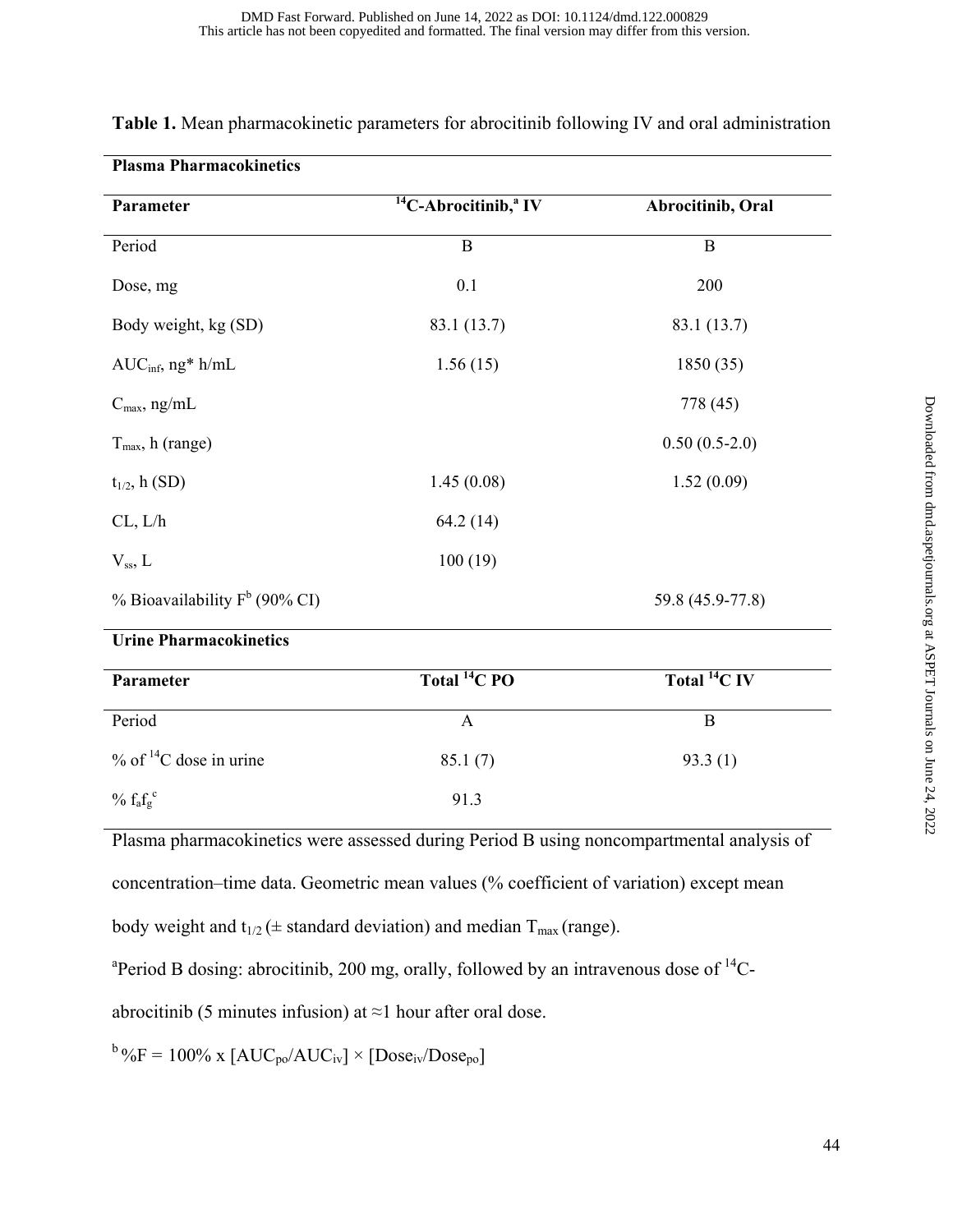$\frac{\epsilon_0}{\epsilon_0 f_a f_g} = 100\% \text{ x } [\text{Total }^{14}\text{C}_{po}/\text{Total }^{14}\text{C}_{iv}]$ 

( )%CV, percentage coefficient of variation; AUCinf, area under the concentration-time curve from time 0 to infinity; CL, clearance;  $C_{max}$ , maximum concentration; F, bioavailability;  $f_a f_g$ , fraction absorbed  $\times$  fraction surviving gut metabolism;  $t_{1/2}$ , half-life,  $T_{max}$ , time to maximum plasma concentration; Vss, steady state volume of distribution.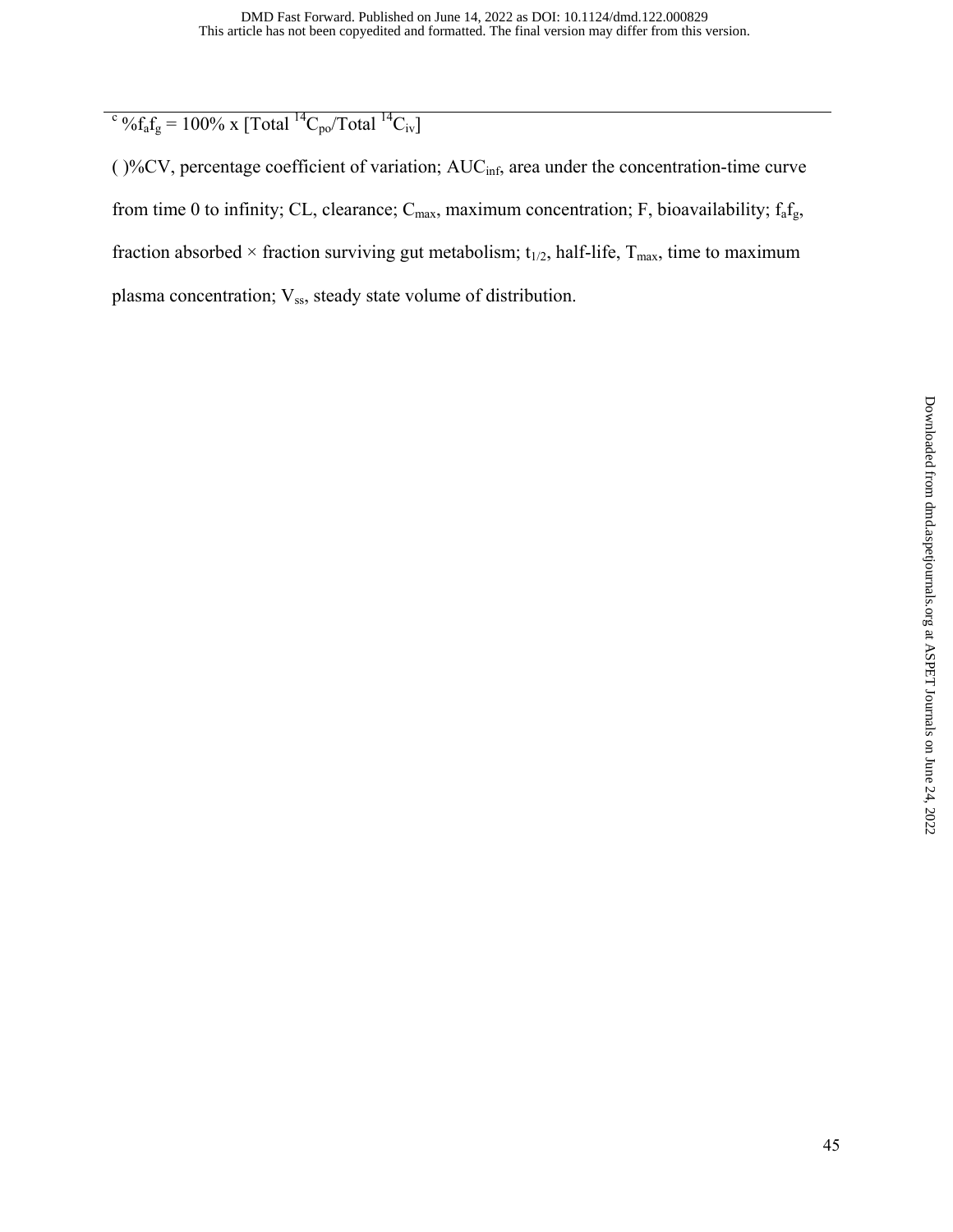**Table 2.** Abrocitinib and metabolites in pooled plasma, urine, and feces samples following a single oral dose of 200 mg <sup>14</sup>C-abrocitinib (period A, n = 6). Identified analytes ordered in relationship to prevalence in plasma

| Analyte        | Plasma         | Urine <sup>b</sup>           | Feces <sup>b</sup> | <b>Total</b>       |
|----------------|----------------|------------------------------|--------------------|--------------------|
|                | (% of total    | $(% \mathbf{A})$ (% of dose) | (% of dose)        | <b>Urine/Feces</b> |
|                | radioactivity) |                              |                    | (% of dose)        |
|                |                |                              |                    |                    |
| Abrocitinib    | 25.8           | 0.6                          | 0.3                | 0.9                |
| M4             | 13.8           | 15.4                         | 0.3                | 15.7               |
| $M2^a$         | 12.4           | 13.5                         | 0.5                | 14.0               |
| M1             | 11.3           | 16.2                         | 1.7                | 17.9               |
| $\rm M3^a$     | 4.8            | 4.5                          | 0.3                | 4.8                |
| M7             | 4.6            | 5.6                          | 1.5                | $7.1\,$            |
| M6             | 3.4            | 12.2                         | $0.8\,$            | 13.0               |
| $372 - 1$      | $2.5\,$        | $0.7\,$                      | $0.2\,$            | 0.9                |
| $358 - 1$      | 2.0            | 1.1                          | 0.1                | $1.2\,$            |
| $356 - 1a$     | 1.5            | 1.7                          | 0.2                | 1.9                |
| 356-2          | 1.5            | 3.3                          | 0.6                | 3.9                |
| M8             | 1.4            | 1.3                          | nd                 | 1.3                |
| 340-5          | $1.0\,$        | 0.4                          | 0.2                | 0.6                |
| M <sub>5</sub> | 0.4            | $0.3\,$                      | $^{\rm nd}$        | $0.3\,$            |

<sup>a</sup>M2 and M3 are stereoisomers.

<sup>b</sup>Only percentages of identified metabolites are reported.

M, metabolite; nd, not detected.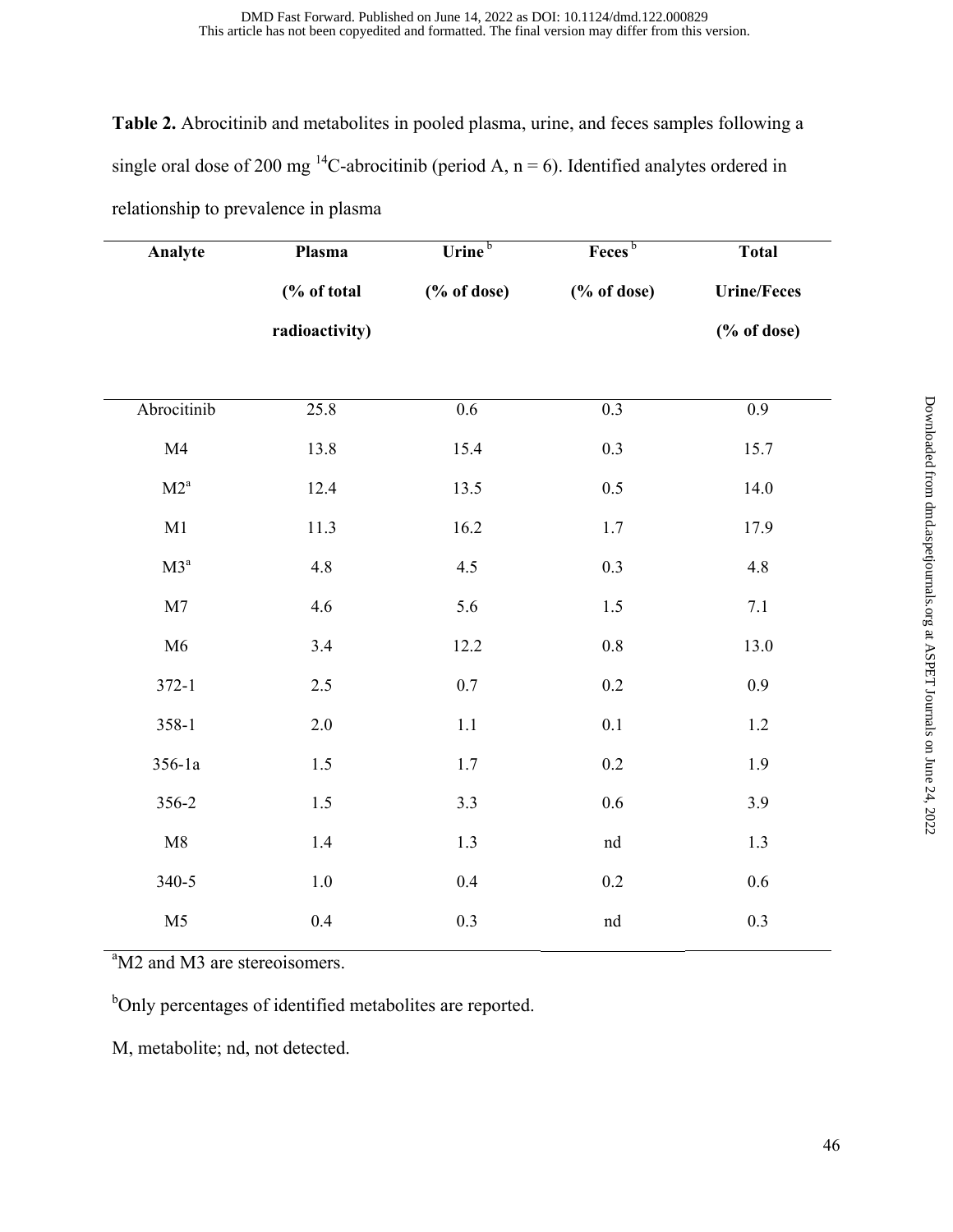#### **Table 3.** Molecular ions and characteristic fragment ions of abrocitinib and metabolites detected

in plasma and excreta

| ID             | <b>Standard ID</b> | Retention          | $[M+H]$ <sup>+</sup> | <b>Parent Fragments</b> | <b>Diagnostic Fragments</b> |
|----------------|--------------------|--------------------|----------------------|-------------------------|-----------------------------|
|                |                    | <b>Time</b>        | m/z                  | m/z                     | m/z                         |
|                |                    | (min)              |                      |                         |                             |
|                |                    |                    |                      |                         |                             |
| M6             | PF-07095462        | 3.4                | 370.1179             | 70                      | 217, 165                    |
| 340-5          |                    | 4.9                | 340.1074             | 201, 176, 175, 149, 70  | 296                         |
| $372 - 1$      |                    | 5.0                | 372.1334             | 176, 70                 |                             |
| M <sub>7</sub> | PF-06737821        | 5.2                | 354.1230             | 201, 175, 149, 70       | 218                         |
| M8             | PF-07055039        | 5.8                | 356.1387             | $70\,$                  | 217, 165                    |
| 358-1          |                    | 6.1                | 358.1543             | 176, 70                 | 235, 217, 183, 165          |
| 356-1a         |                    | 6.4                | 356.1386             | $70\,$                  | 217, 192, 191, 165          |
| 356-2          |                    | 6.5                | 356.1384             | 176, 70                 | 233, 207, 181               |
| M1             | PF-06471658        | 7.6                | 340.1438             | 201, 175, 149, 70       | 218                         |
| M <sub>2</sub> | PF-07055087        | $8.5^{\mathrm{a}}$ | 340.1438             | 201, 175, 149, 70       | 218                         |
| M <sub>3</sub> | PF-07055090        | $8.5^{\mathrm{a}}$ | 340.1438             | 201, 175, 149, 70       | 218                         |
| M <sub>4</sub> | PF-07054874        | 10.0 <sup>b</sup>  | 340.1438             | 176, 70                 | 234, 217, 191, 165          |
| M <sub>5</sub> | PF-07054926        | 10.0 <sup>b</sup>  | 310.1332             | 176, 70                 | 204, 187, 161, 135          |
| Abrocitinib    | PF-04965842        | 11.5               | 324.1490             | 201, 176, 175, 149, 70  |                             |

<sup>a</sup>Co-eluting enantiomers followed by a second chromatographic separation (see Methods).

<sup>b</sup>Co-eluting peaks with subsequent identification from urine isolation and nuclear magnetic resonance analyses (see Methods).

M, metabolite.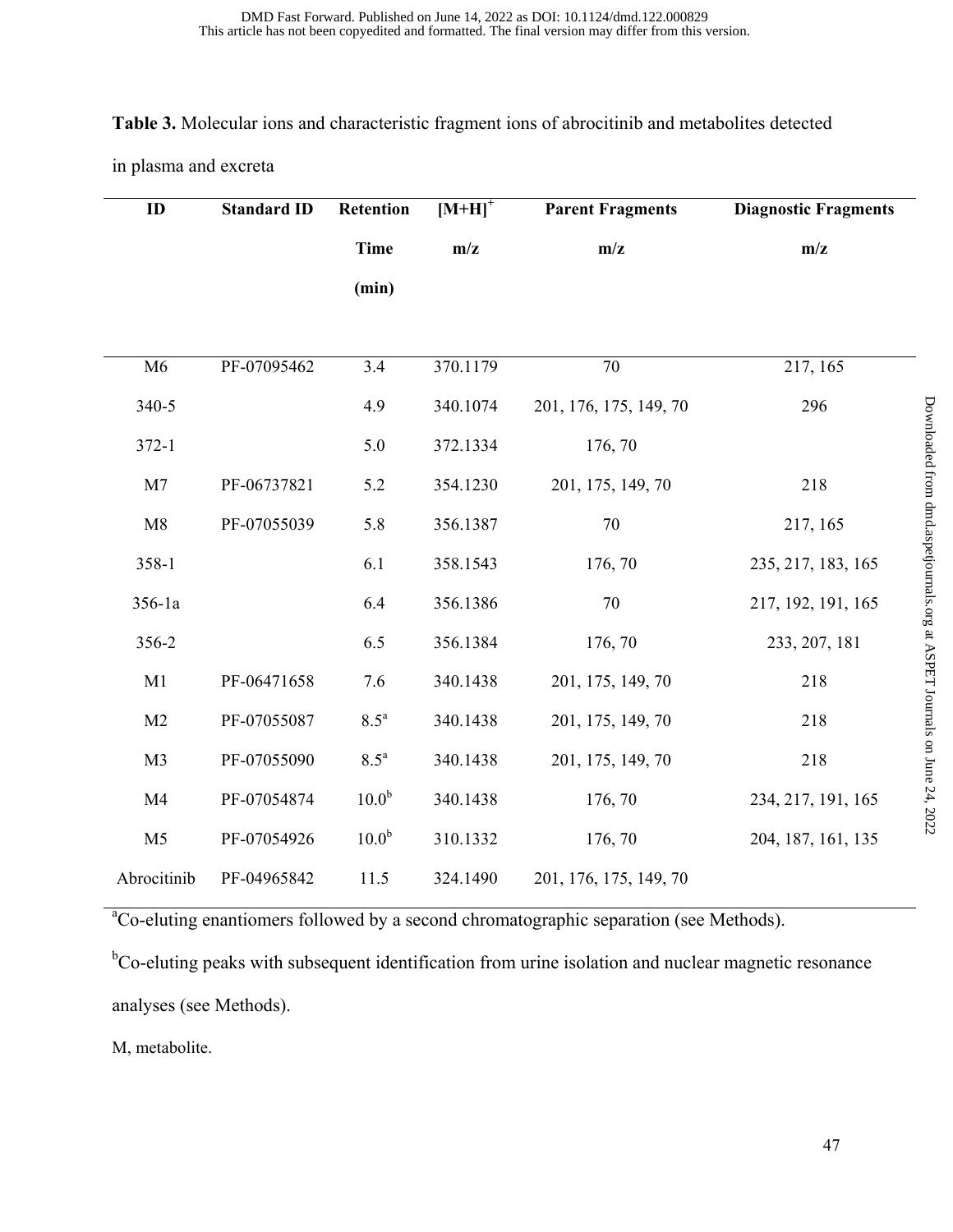Table 4. Fractional clearance (f<sub>CL</sub>) by metabolite determined from abrocitinib incubation in

human hepatocytes

| Parameter           | M1   | M7    | M2/M3 | M4   | $358 - 1$ | $372 - 1$ | 149   | Abrocitinib |
|---------------------|------|-------|-------|------|-----------|-----------|-------|-------------|
| % Radioactivity     | 5.6  | 0.35  | 4.2   | 3.6  | 0.16      | 0.16      | 0.42  | 85          |
| Metabolite $f_{CL}$ | 0.39 | 0.024 | 0.29  | 0.25 | 0.011     | 0.011     | 0.029 | -           |
| Final $f_{CL}$      |      | 0.41  | 0.29  |      | 0.27      |           | 0.029 | -           |

f<sub>CL</sub>, fractional clearance; M, metabolite.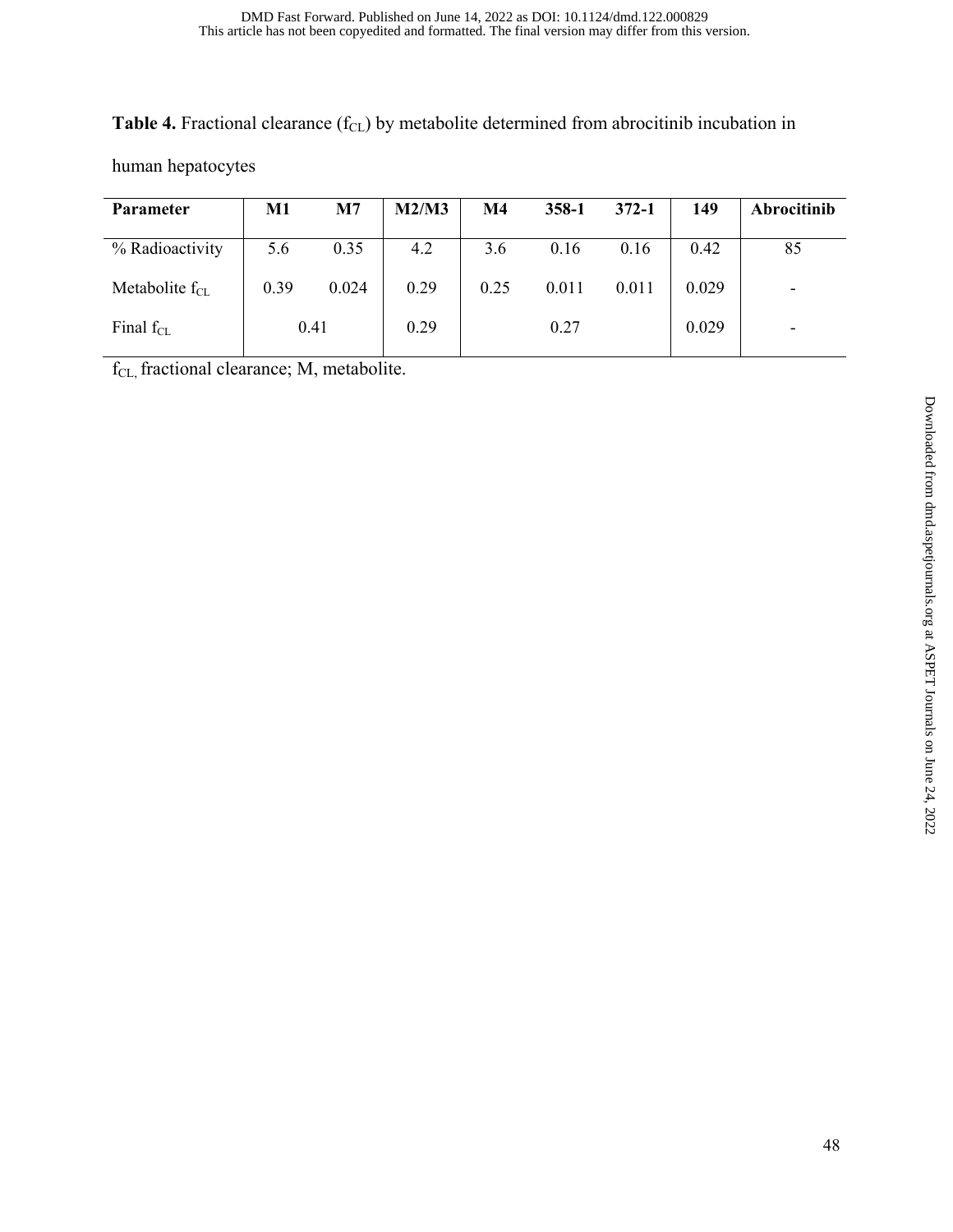**Table 5.** Enzyme kinetic parameters of abrocitinib metabolism in human liver microsomes using

| <b>Kinetic Parameter</b>                                   | M1             | M2/M3          | $\mathbf{M}4$  | <b>Total</b> |  |
|------------------------------------------------------------|----------------|----------------|----------------|--------------|--|
| $K_m$ , $\mu$ M                                            | $143 \pm 20$   | $251 \pm 26$   | $519 \pm 100$  |              |  |
| $V_{\text{max}}$ , pmol/min/mg                             | $26.7 \pm 2.2$ | $73.8 \pm 5.0$ | $881 \pm 125$  |              |  |
| $K_i$ , $\mu$ M                                            | $1480 \pm 316$ | $1680 \pm 320$ | $1340 \pm 430$ |              |  |
| $CL_{int}$ , $\mu L/min/mg$                                | 0.187          | 0.294          | 1.7            | 2.18         |  |
| CL <sub>int,app,sc</sub> , mL/min/kg                       | 0.176          | 0.278          | 1.6            | 2.05         |  |
| <b>Fractional Proportion</b><br>CL <sub>int, app, sc</sub> | 0.086          | 0.136          | 0.780          |              |  |

Michaelis-Menten substrate inhibition modeling

Data expressed as the mean +/- standard error of mean from triplicate replicates; unbound fraction ( $f_{u,inc}$ ) of abrocitinib in human liver microsomes (0.3 mg/mL) was 1.

 $CL<sub>int</sub>$  intrinsic clearance;  $CL<sub>int,app sc</sub>$ , scaled in vivo intrinsic clearance;  $f<sub>u,inc</sub>$  unbound fraction;  $K_i$ , inhibition constant for substrates exhibiting substrate inhibition kinetics;  $K_m$ , apparent substrate concentration at half-maximal velocity; M, metabolite;  $V_{max}$ , maximum rate of metabolism.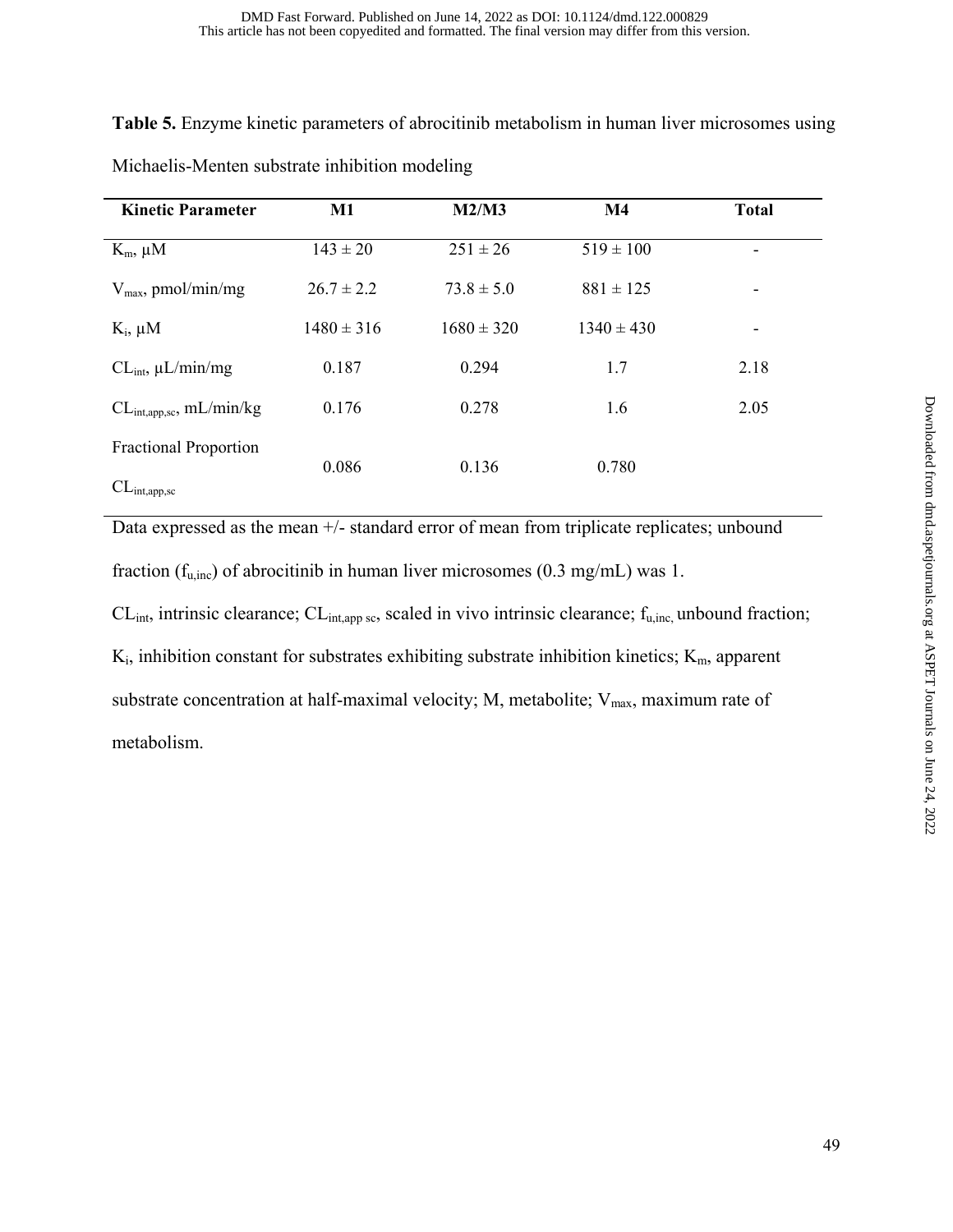**Table 6.** Selective CYP chemical inhibition of abrocitinib metabolism in pooled human

| <b>Metabolite</b> | $f_{CL}$ | % CYP Inhibition |     |          | $CYP$ Pathway $f_m$ |       |       |             |            |
|-------------------|----------|------------------|-----|----------|---------------------|-------|-------|-------------|------------|
|                   |          |                  |     | (Scaled) |                     |       |       |             |            |
|                   |          | 2B6              | 2C9 | 2C19     | 3A4                 | 2B6   | 2C9   | <b>2C19</b> | <b>3A4</b> |
| M1(M7)            | 0.41     | 16               | 24  | 52       | 8.0                 | 0.066 | 0.10  | 0.22        | 0.033      |
| M2/M3             | 0.29     |                  | 44  | 55       |                     |       | 0.13  | 0.16        |            |
| M4                | 0.27     |                  | 25  | 57       | 18                  |       | 0.067 | 0.15        | 0.048      |
| $(358-1, 372-1)$  |          |                  |     |          |                     |       |       |             |            |
| 149               | 0.029    |                  |     |          | 100                 |       |       |             | 0.030      |
|                   |          | Overall $f_m$    |     |          |                     | 0.066 | 0.30  | 0.53        | 0.11       |

hepatocytes and overall fractional CYP pathway assignment  $(f_m)$ 

Nonstatistical contributions by the remaining CYP isoforms for M1 (1A2, 2C8, 2D6), M2/M3 (1A2, 2B6, 2C8, 2D6, 3A), M4 (1A2, 2B6, 2C8, 2D6), and 149 (1A2, 2B6, 2C8, 2C9, 2C19, 2D6) were observed and excluded from fraction metabolized determinations. Fraction metabolized was calculated as the product of f<sub>CL</sub> and fraction inhibited (scaled) as described in equation 7.

 $f_{CL}$ , fraction of clearance;  $f_m$ , fraction of metabolism; M, metabolite.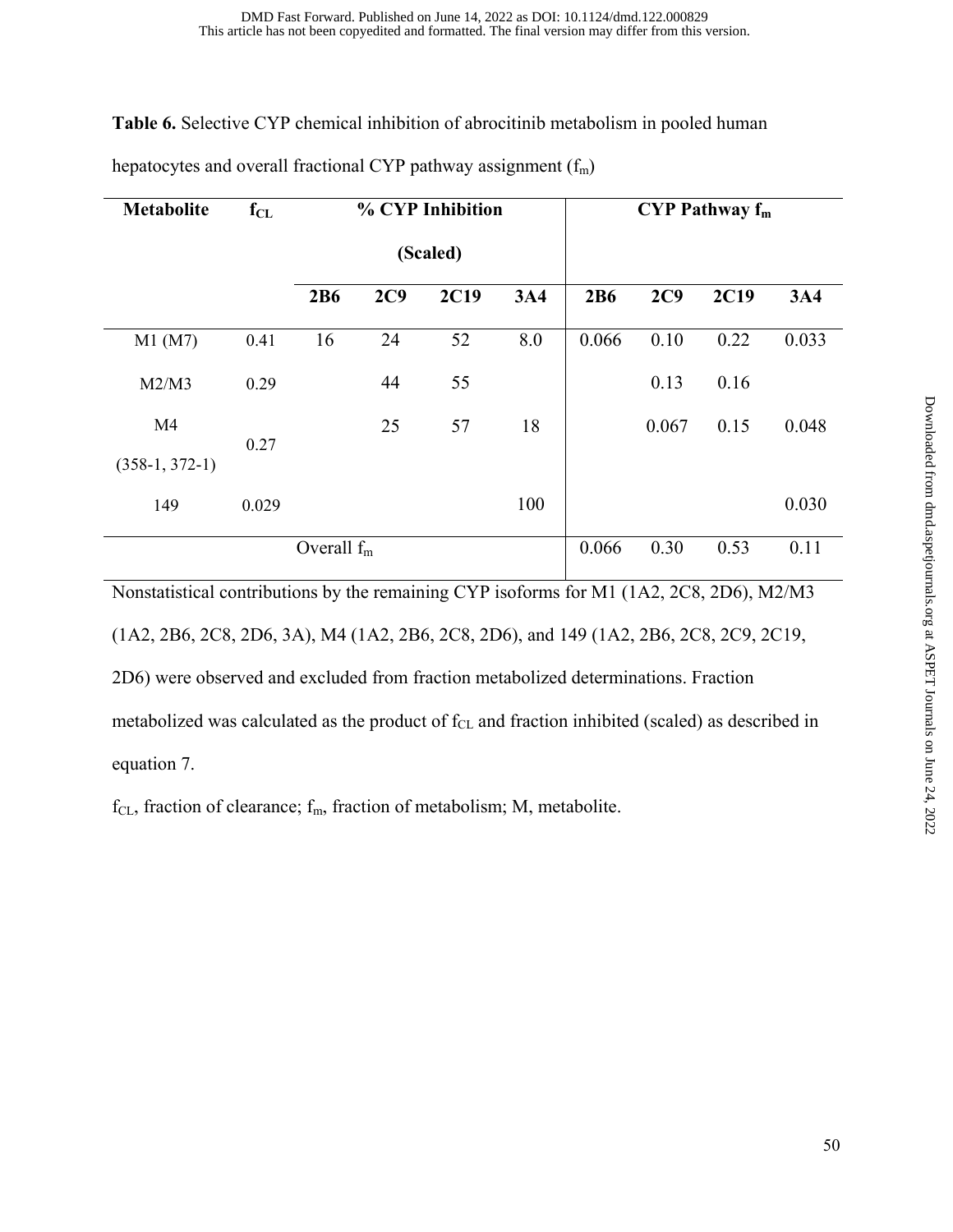| <b>JAK</b>       |             | $IC_{50}$ (nM) <sup>a</sup> |                |               |
|------------------|-------------|-----------------------------|----------------|---------------|
| <b>Assay</b>     | Abrocitinib | $M1$                        | M <sub>2</sub> | $\mathbf{M}4$ |
| JAK1             | 29.2        | 43.4                        | 17.9           | >10,000       |
| JAK2             | 803         | 1140                        | 886            | >10,000       |
| JAK3             | >10,000     | >10,000                     | >10,000        | >10,000       |
| TYK <sub>2</sub> | 1250        | 3190                        | 1210           | >10,000       |

|  |  |  |  | <b>Table 7.</b> In vitro enzymatic potency of abrocitinib and human metabolites M1, M2, and M4 |  |
|--|--|--|--|------------------------------------------------------------------------------------------------|--|
|--|--|--|--|------------------------------------------------------------------------------------------------|--|

 ${}^{a}IC_{50}$  values obtained at 1 mM adenosine triphosphate.

IC50, half maximal inhibition concentration; JAK, Janus kinase; M, metabolite; TYK, tyrosine kinase.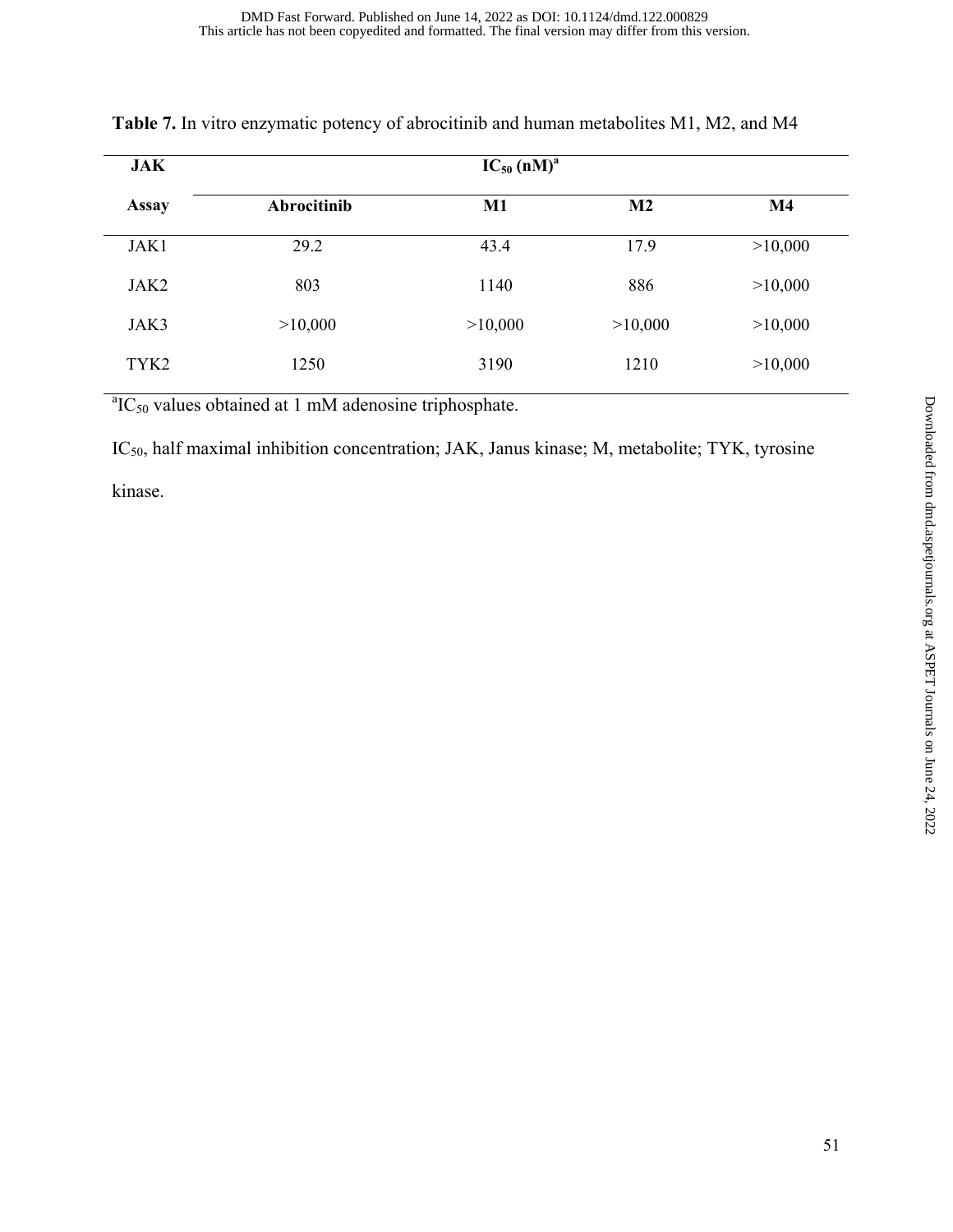| <b>Cytokine Induced pSTAT Assay</b> |                 |              | $IC_{50}/IC_{50,u}$ <sup>a</sup> (nM) |               |               |                |
|-------------------------------------|-----------------|--------------|---------------------------------------|---------------|---------------|----------------|
| Cytokine                            | <b>JAK Pair</b> | <b>pSTAT</b> | <b>Cell Assay</b>                     | Abrocitinib   | $M1$          | M <sub>2</sub> |
| $IL-4$                              | JAK1/JAK2       | pSTAT6       | Human keratinocytes                   | 77.0          | 433           | 134            |
| $IL-13$                             | JAK1/JAK2       | pSTAT6       | Human keratinocytes                   | 81.9          | 236           | 84.1           |
| $IL-22$                             | JAK1/TYK2       | pSTAT3       | Human keratinocytes                   | 420           | 703           | 198            |
| $IL-31$                             | JAK1/JAK2       | pSTAT3       | IFNγ primed THP-1                     | 40.0          | 79.6          | 56.0           |
| <b>TSLP</b>                         | JAK1/JAK2       | pSTAT3       | hWB $(CD3^+$ cells)                   | 1020/343      | 785/438       | 271/152        |
| $IFN\alpha$                         | JAK1/TYK2       | pSTAT3       | hWB (lymphocytes)                     | 174/58.5      | 296/165       | 90.5/50.6      |
| $IFN\gamma$                         | JAK1/JAK2       | pSTAT1       | hWB $(CD14+$ cells)                   | 1690/569      | 1950/1090     | 2160/1210      |
| $IL-6$                              | JAK1/JAK2       | pSTAT1       | hWB $(CD3^+$ cells)                   | 343/115       | 171/95.3      | 136/76.0       |
| $IL-12$                             | JAK2/TYK2       | pSTAT4       | hWB (lymphocytes)                     | 9730/3270     | 33,400/18,600 | 5170/2890      |
| $IL-15$                             | JAK1/JAK3       | pSTAT5       | hWB (lymphocytes)                     | 537/181       | 558/311       | 353/197        |
| $IL-21$                             | JAK1/JAK3       | pSTAT3       | hWB (lymphocytes)                     | 516/174       | 844/471       | 487/272        |
| $IL-23$                             | JAK2/TYK2       | pSTAT3       | hWB (lymphocytes)                     | >16,500/>5550 | 26,200/14,600 | 6210/3470      |
| $IL-27$                             | JAK1/JAK2       | pSTAT3       | hWB (lymphocytes)                     | 228/76.7      | 382/213       | 234/131        |
| <b>EPO</b>                          | JAK2/JAK2       |              | hWB (spiked CD34 <sup>+</sup>         | 7180/2420     | 9750/5440     | 9470/5290      |
|                                     |                 | pSTAT5       | cells)                                |               |               |                |

|  | Table 8. In vitro cellular potency of abrocitinib and human metabolites M1 and M2 |  |
|--|-----------------------------------------------------------------------------------|--|
|--|-----------------------------------------------------------------------------------|--|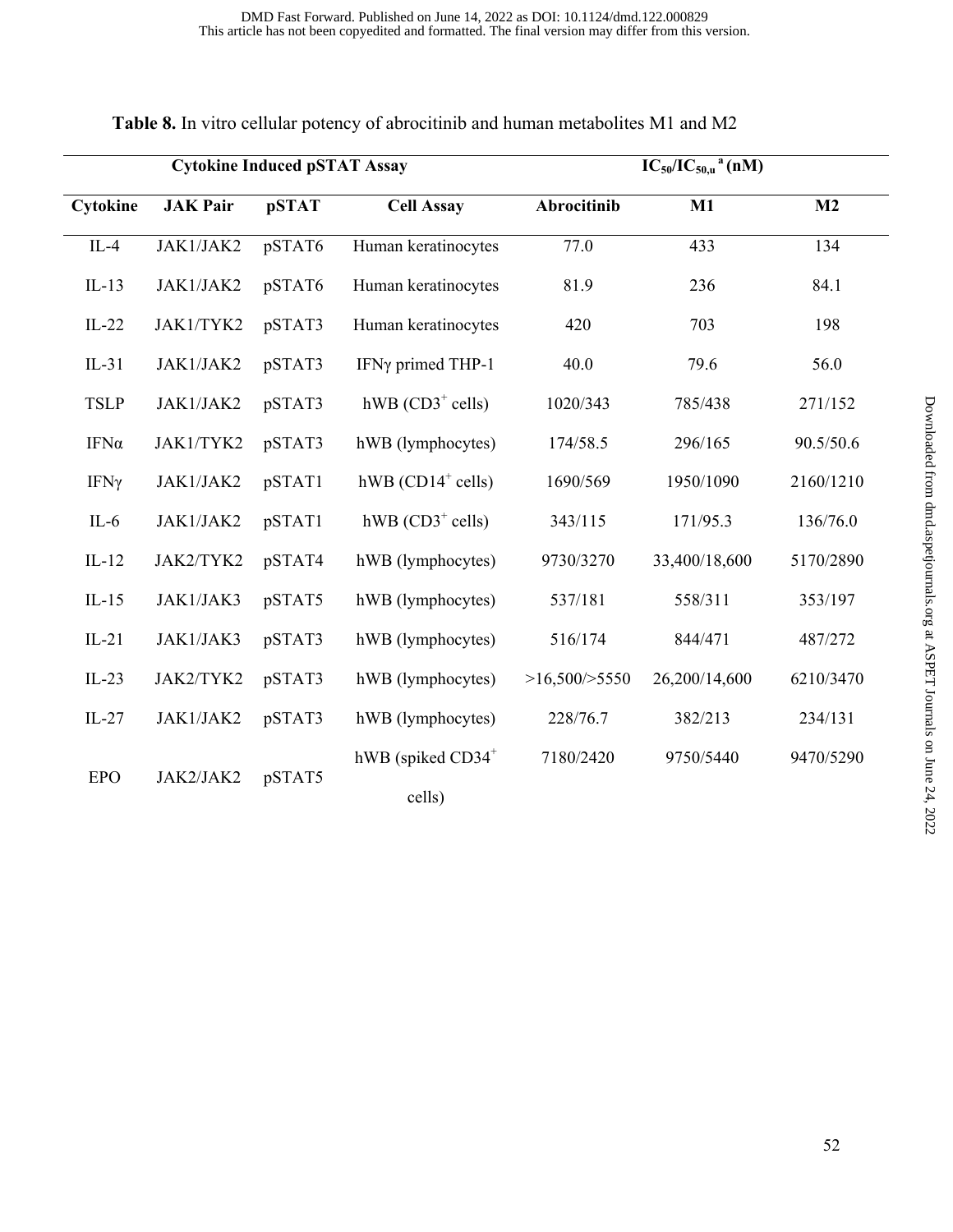<sup>a</sup>hWB IC<sub>50</sub>/IC<sub>50,u</sub>: Total IC<sub>50</sub>/Unbound IC<sub>50</sub>; Unbound IC<sub>50</sub> = hWB IC<sub>50</sub>  $\times$  (f<sub>u</sub>/B/P ratio); Abrocitinib f<sub>u</sub> = 0.36; M1  $f_u = 0.63$ ; M2  $f_u = 0.71$ ; abrocitinib B/P = 1.07; M1 B/P = 1.13; M2 B/P = 1.27; Mean IC<sub>50</sub> from at least two experiments.

B/P, blood/plasma ratio; EPO, erythropoietin;  $f_u$ , fraction plasma unbound; hWB, human whole blood; IC<sub>50</sub>, half maximal inhibition concentration; IFN, interferon; IL, interleukin; JAK, Janus kinase; M, metabolite; pSTAT, phospho-signal transducer and activator of transcription; TYK, tyrosine kinase; TSLP, thymic stromal lymphopoietin.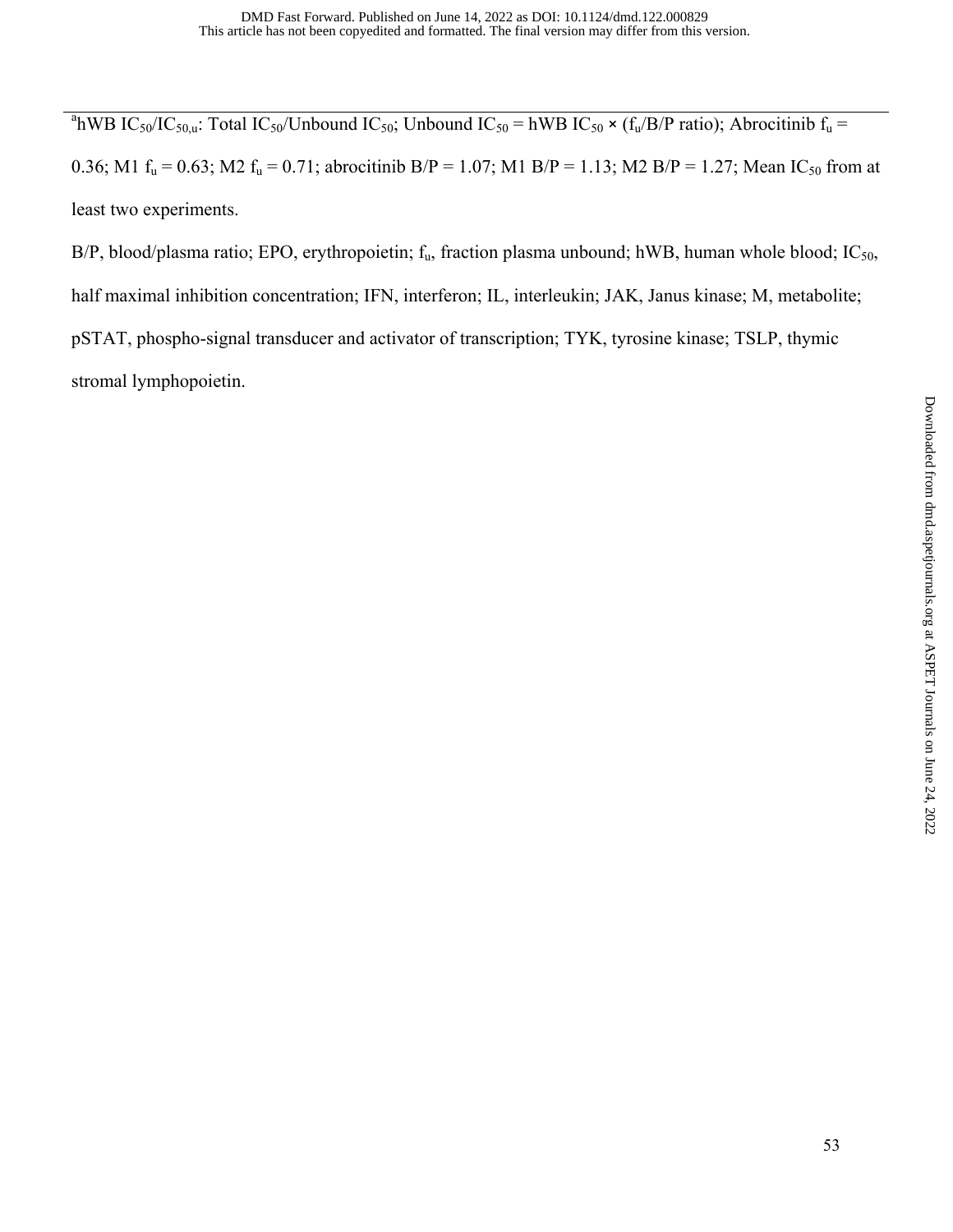

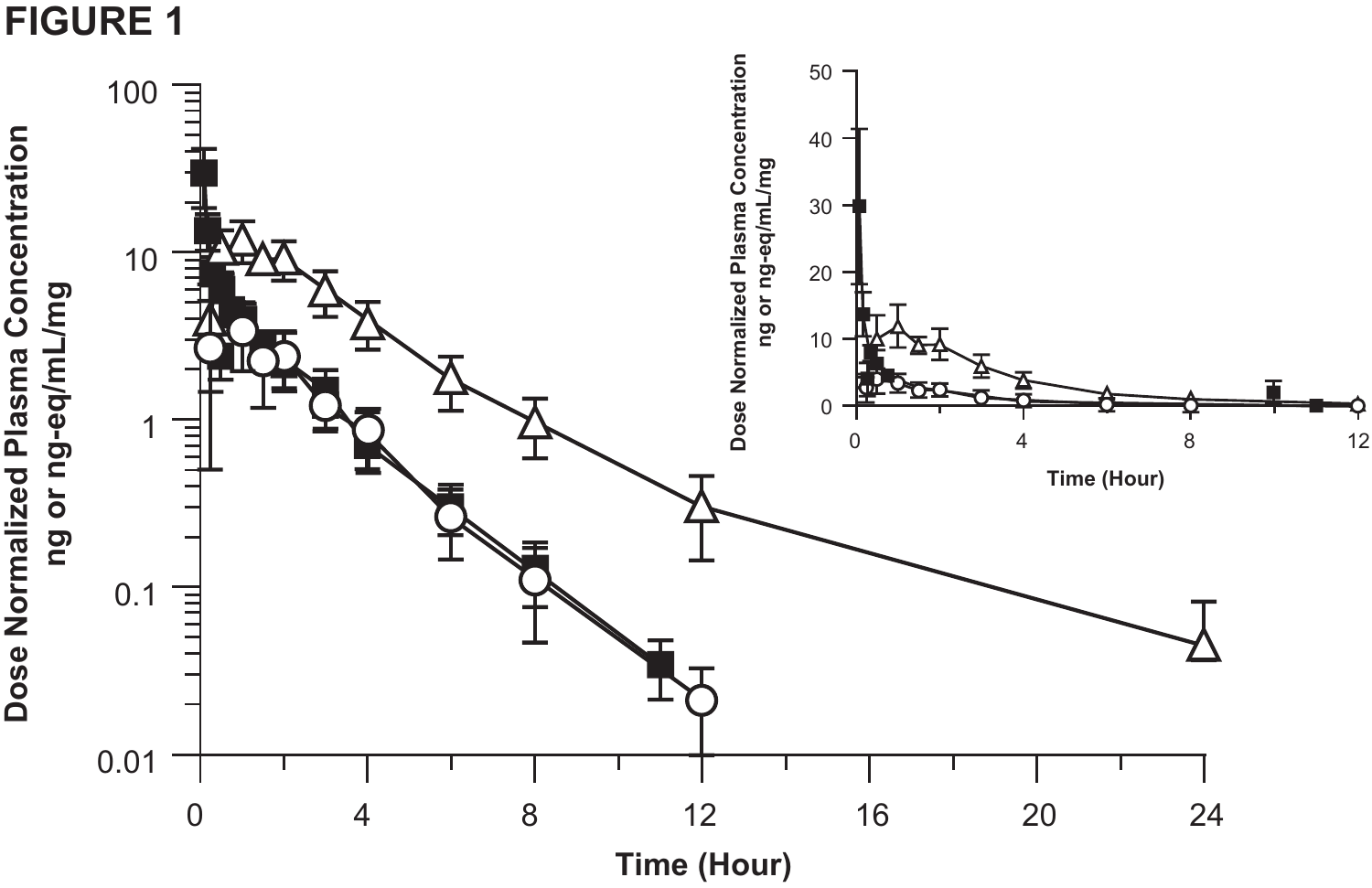**FIGURE 2**

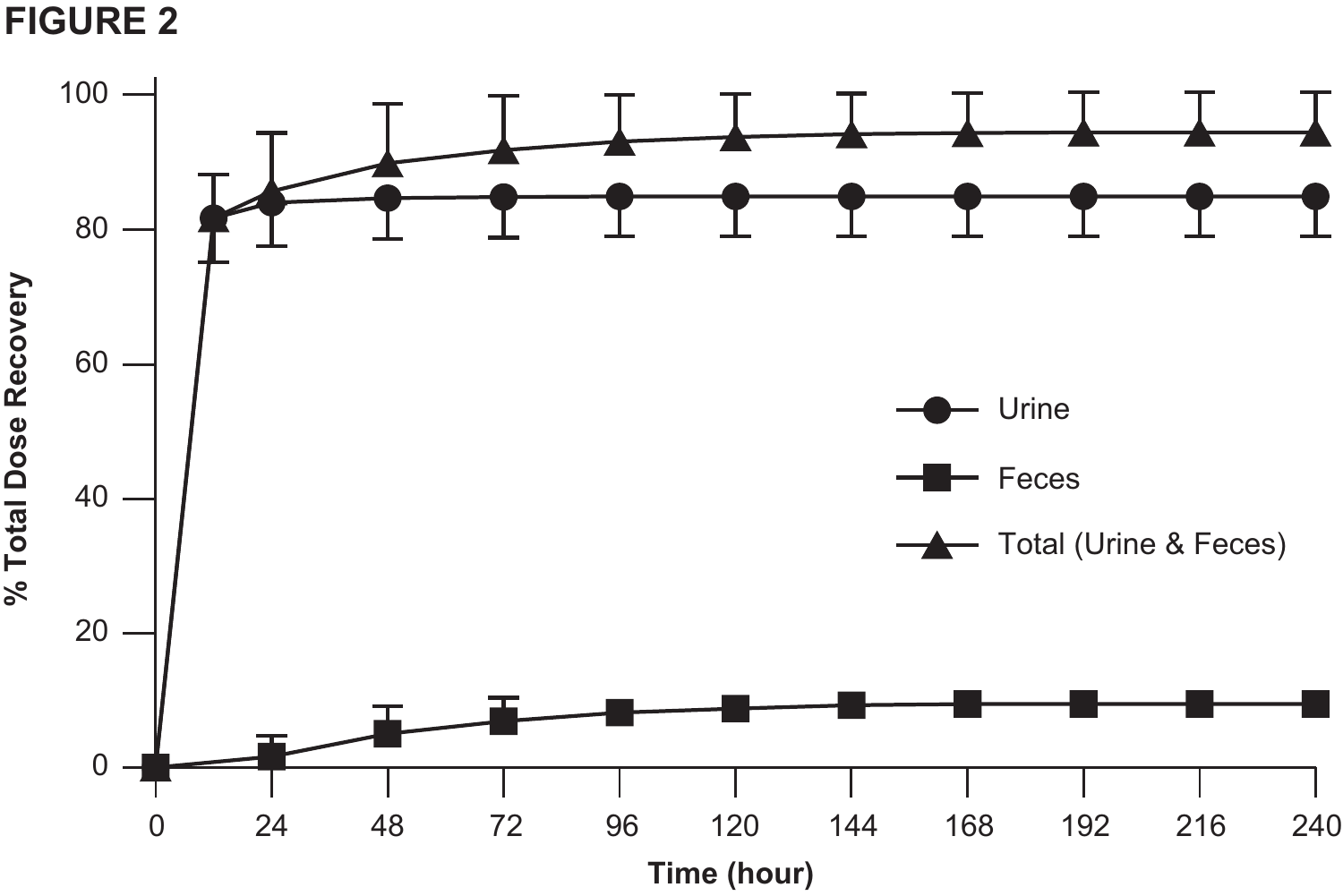# **FIGURE 3**

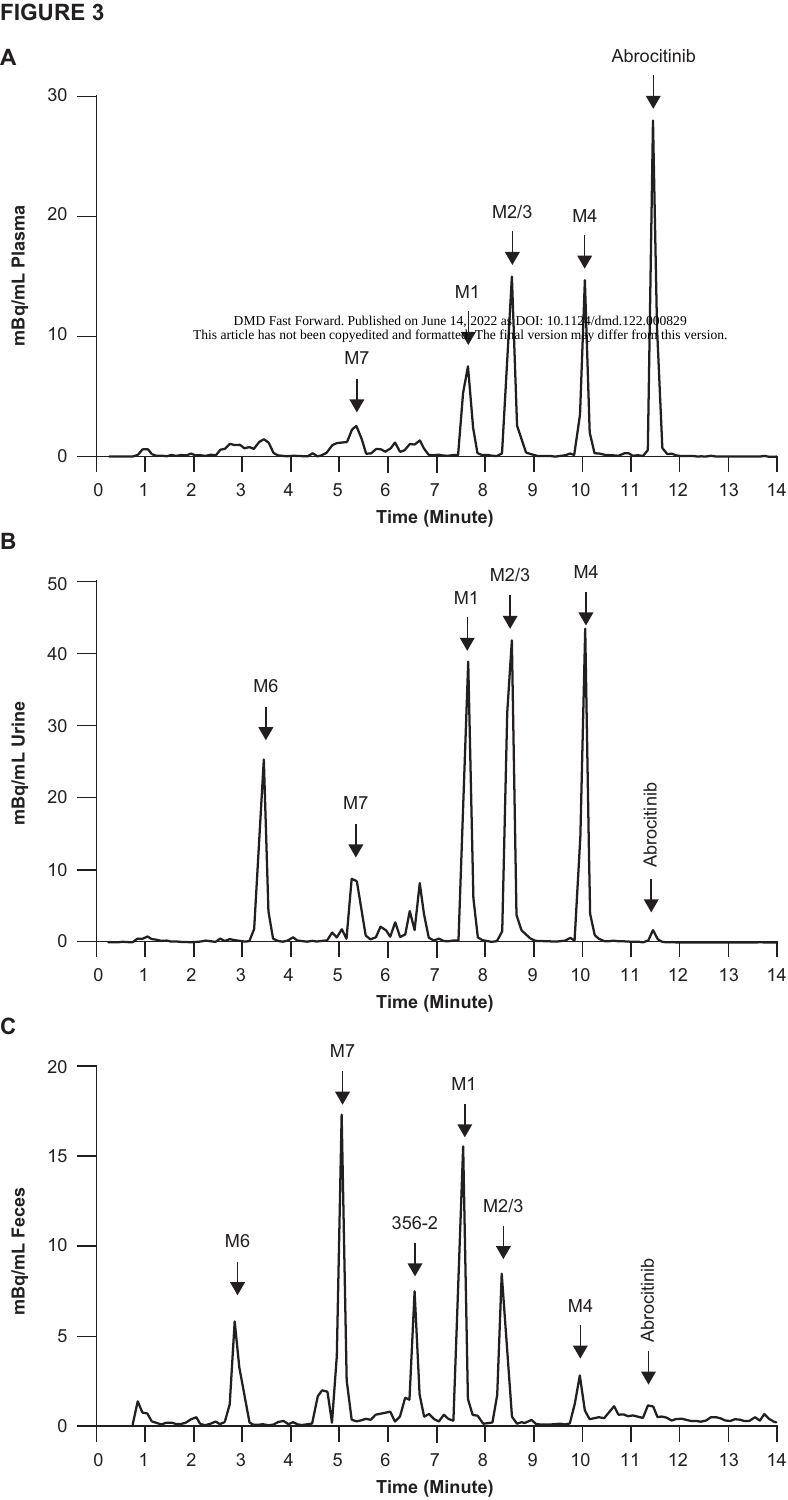# **FIGURE 4**